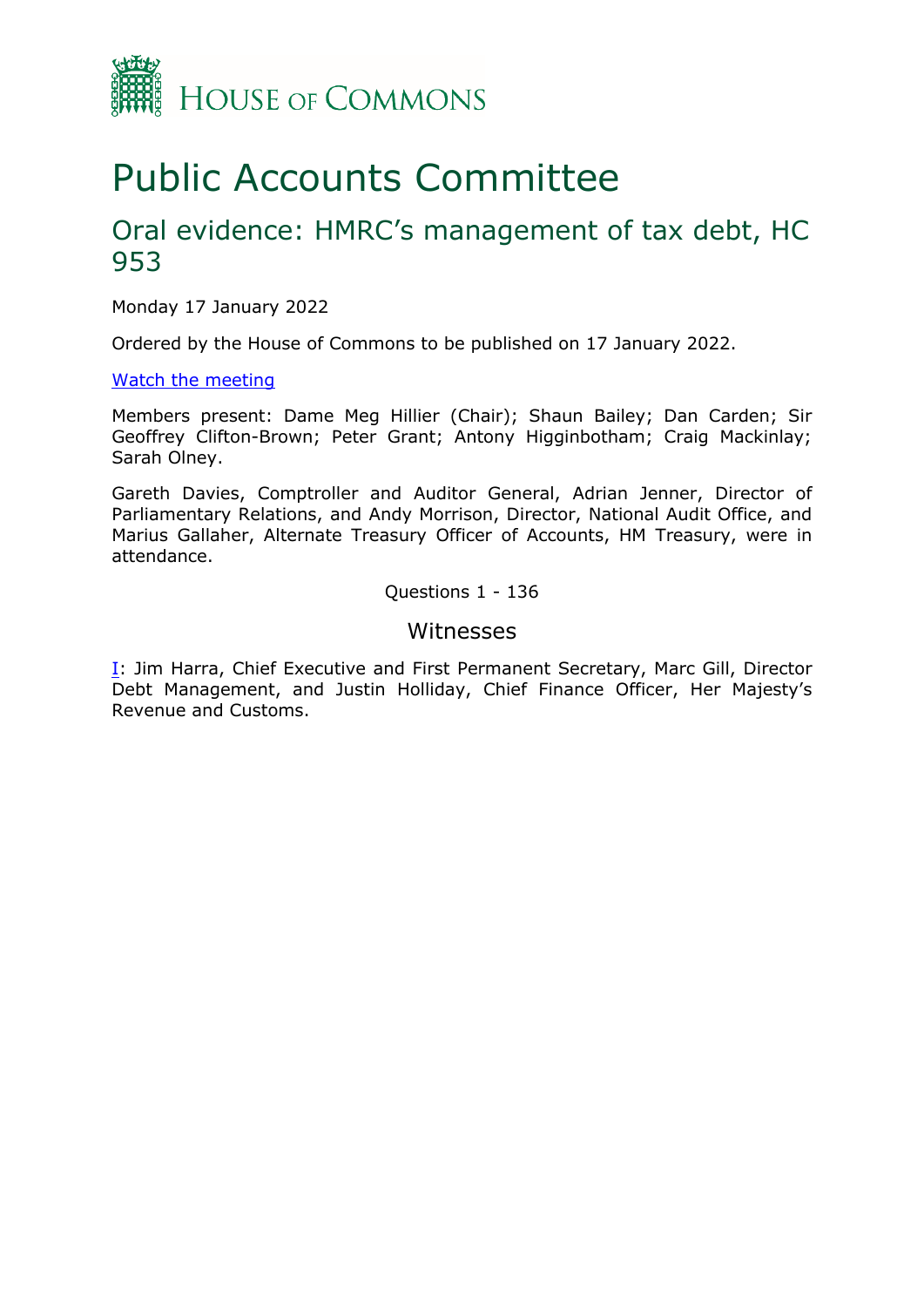

## <span id="page-1-0"></span>Report by the Comptroller and Auditor General Managing tax debt through the pandemic (HC 799, Session 2021-22)

### Examination of witnesses

Witnesses: Jim Harra, Marc Gill and Justin Holliday.

**Chair:** Welcome to the Public Accounts Committee on Monday 17 January 2022. In this session, we will look at the management of tax debt by Her Majesty's Revenue and Customs, which we obviously usually refer to as HMRC. The National Audit Office has put together a really useful Report that highlights that tax debt is now more than double pre-pandemic levels, which is perhaps not surprising given some of the challenges. In January 2020 it was £16 billion, but by August that year it peaked, for all the reasons we know, at around £67 billion. We will be probing how that figure is now coming down and whether it will get to acceptable levels. We want to know how HMRC is tackling this debt, understanding the needs of individual taxpayers and businesses, and what challenges and risks lie ahead.

I welcome our witnesses, who are all from Her Majesty's Revenue and Customs: Jim Harra—a regular visitor to the Committee—the first permanent secretary and chief executive; Justin Holliday, the chief finance officer; and Marc Gill, the director of debt management, which is rather appropriate for this session. Welcome to you, Mr Gill. However, before we go into the main session, we have some questions on a couple of other subjects. Mr Dan Carden MP, over to you first of all.

Q1 **Dan Carden:** May I welcome all the witnesses? Mr Harra, could I ask you to respond to some of the headlines today about the £4.3 billion of fraudulent payments through furlough and the business support schemes being written off?

**Jim Harra:** Nothing has been written off, contrary to what has been reported, but obviously the facts are as I stated when I was before the Committee in December. We estimate that the level of error and fraud in the furlough scheme in 2020-21 was about £5.3 billion. We managed to block fraudulent claims. We also managed to prevent fraudulent payments from being made by using pre-payment checks, but nevertheless some error and fraud got through, as we anticipated it would and as we said from the outset, because of the need to balance the checks in the scheme with getting money to people fast at that time. We now have a postpayment compliance programme under way to recover as much of the error and fraud as we possibly can. However, as I told the Committee before, it is not realistic to think we will get all that money back.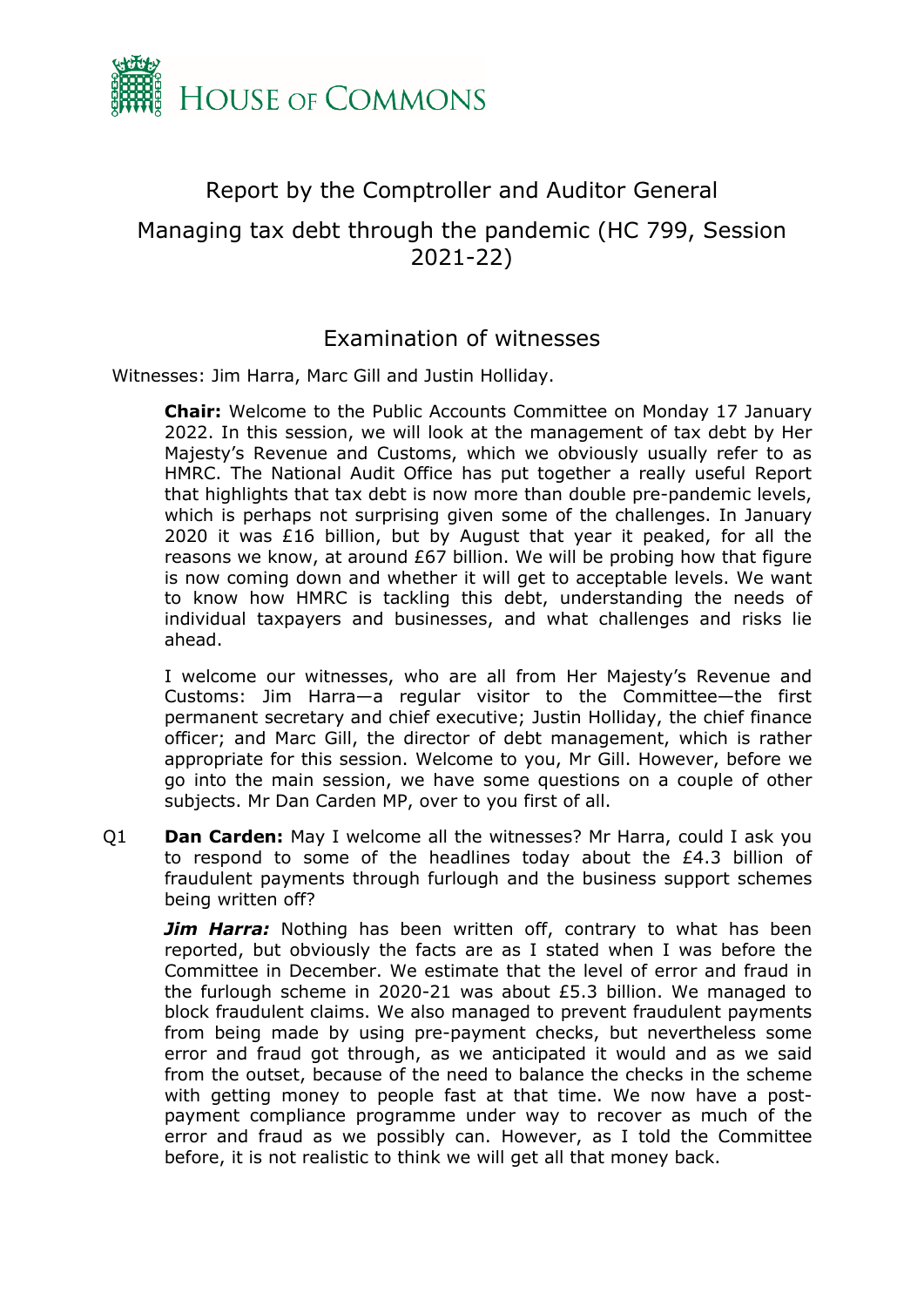

Q2 **Dan Carden:** These are eye-watering sums of public money. Is this a figure that you recognise internally for what you expect not to be able to reclaim?

**Jim Harra:** I will just give you some figures, so you understand. I mentioned that we estimate that the error and fraud was about £5.3 billion. That is about £3.9 billion of fraud, we think. We blocked fraudulent claims—prevented them from getting into the system—worth about £380 million. We also prevented payments of a further £304 million before they were made on claims that we felt were suspect. For one payment that did escape us, we managed to stop in the bank account; I think that was about £26 million that we prevented the fraudster from being able to access. We also contacted employers urging them to double check their claims and to correct them if there were any errors.

Q3 **Dan Carden:** But back to the £4.3 billion, is that a figure that you recognise from internal discussions on this?

*Jim Harra:* Not precisely, but it is the product of our estimate of the level of error and fraud—£5.3 billion—less what we have said we will recover as a result of the taskforce, which is around £1 billion. In fact, we recovered a further £536 million before that. The figure is inaccurate, but nevertheless it is the case that we suspect that a significant proportion of the amount lost to error and fraud will be very difficult to recover.

Q4 **Dan Carden:** Just finally on this, Chair, would it be signed off by the Treasury or the Chancellor that this will not be recovered?

*Jim Harra:* No, there is nothing really here to be signed off. It is HMRC's job to try to recover as much of the incorrectly claimed money as we possibly can. There is no political decision involved in that. These are claims that people were not entitled to that we have to now battle to get back.

Q5 **Sir Geoffrey Clifton-Brown:** Can I just ask something, Chair? Mr Harra, everybody is quite clear on what you have just said on the £5.3 billion figure reported today. You have a £1 billion taskforce, so it becomes £4.3 billion, and you managed to collect a bit more than £500 million, so actually the maximum figure for fraud and error is likely to be in the region of £3.8 billion. Is my understanding correct?

#### **Chair:** £3.9 billion.

*Jim Harra:* Yes, if our estimate is correct and we recover the amounts we forecast that we will. Obviously, we will try to do better than that, in terms of recovery, but that is our realistic assessment of what we think we can achieve.

**Chair:** We have covered that in other hearings.

Q6 **Shaun Bailey:** At the start of these questions, I should just state that as well as sitting on the Public Accounts Committee, I sit on the Work and Pensions Committee. Mr Harra, that Committee recommended in 2020 that tax credit debts that had not been pursued for more than six years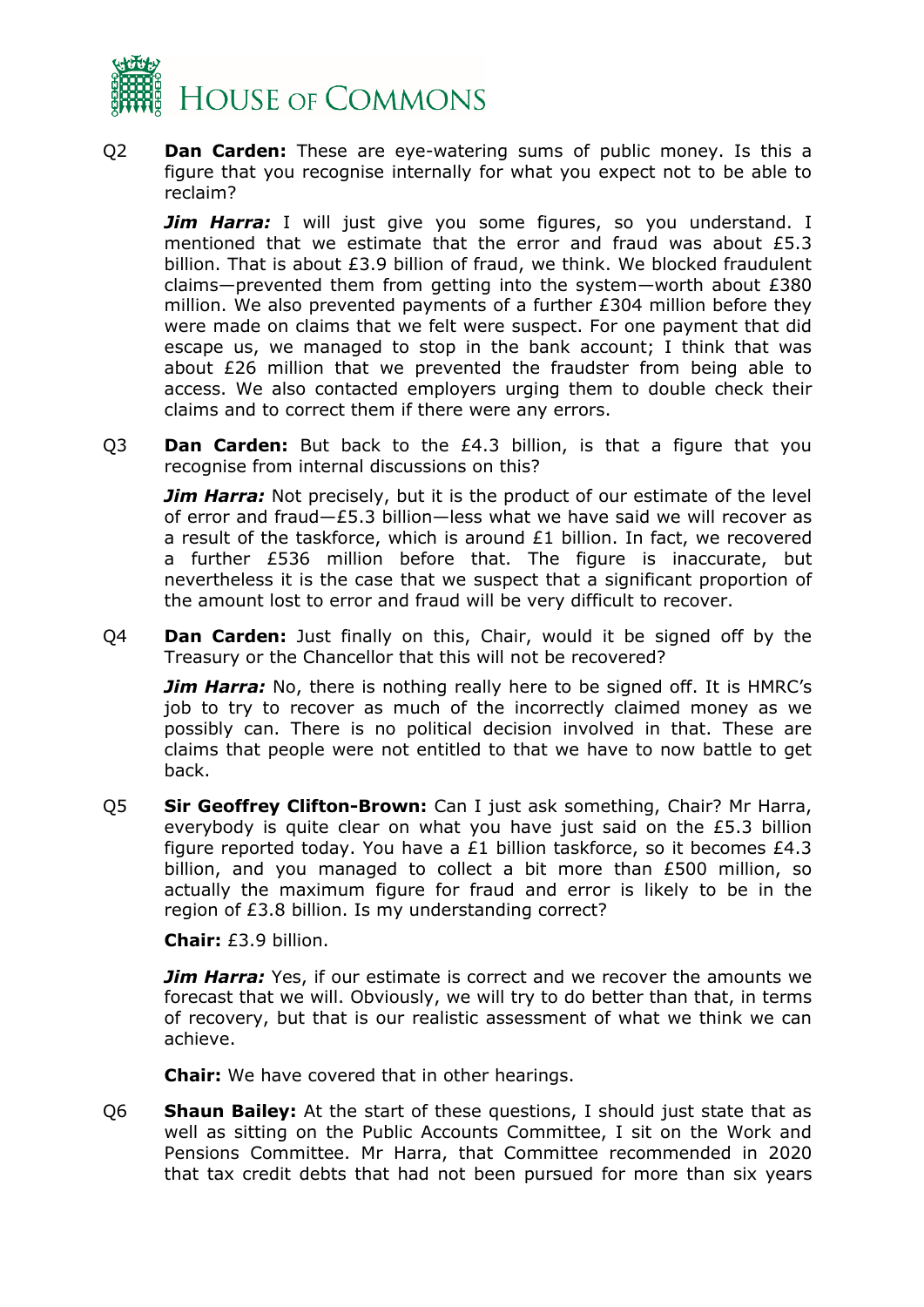

should be written off. When the Secretary of State for Work and Pensions was questioned on this, she said that that was a decision for Her Majesty's Revenue and Customs. Can I just clarify: would HMRC expect to make a decision of that kind, and would you have any interaction with Treasury Ministers over that?

*Jim Harra:* There isn't a sort of statute of limitations that prevents us from recovering tax credit debts. In fact, the nature of the arrangements for recovering them means that they are often recovered over a very long period of time. We do have a process within the Department of remission of debts if we think there's no realistic or value-for-money way of collecting them, but that's not—

Q7 **Shaun Bailey:** Can we just be very clear, Mr Harra, because it is a specific question: could you make a decision of that kind if you wanted to?

*Jim Harra:* I think I need to take that away and check upon it. We—

Q8 **Shaun Bailey:** If you could clarify that, I would be grateful. On this point, too, it has been stated that a lot of people who have transferred from legacy benefits to universal credit have had, obviously, tax credit debt taken from their first UC payment and, as a result, have been left in significant hardship. Can you just clarify—I know we will probably touch on services later—what you have been doing to make it a bit clearer how that works? I know from my own casework that that has been a very significant issue for people who have suddenly found that they have not got money to feed their family, so I am just conscious of wanting to clarify how you are dealing with that.

*Jim Harra:* When a tax credit recipient moves from tax credits to universal credit, we transfer any tax credit debt that they owe us to the Department for Work and Pensions—

Q9 **Shaun Bailey:** But what work are you doing with them prior to that? The concern is that these claimants don't know, so they are suddenly transferring over—you have obviously been aware of this debt for some time. What are you doing to make sure that they are not suddenly waking up and finding that a significant chunk of money from their UC has been taken off them?

**Jim Harra:** Once the debt is transferred to the Department for Work and Pensions, its recovery is carried out in accordance with that Department's policies, and they do have policies to protect people from hardship through the recovery of debt, but it becomes a Department for Work and Pensions matter to—

Q10 **Shaun Bailey:** I will ask one more time, if I may, Chair. Mr Harra, what are you doing to ensure that these people are aware beforehand? What engagement are you undertaking, as HMRC, to ensure that people are not blindsided by this, because obviously this still sits with you up until the point where they transfer over? That is really the point I am trying to get at.

**Chair:** It's very much a legacy—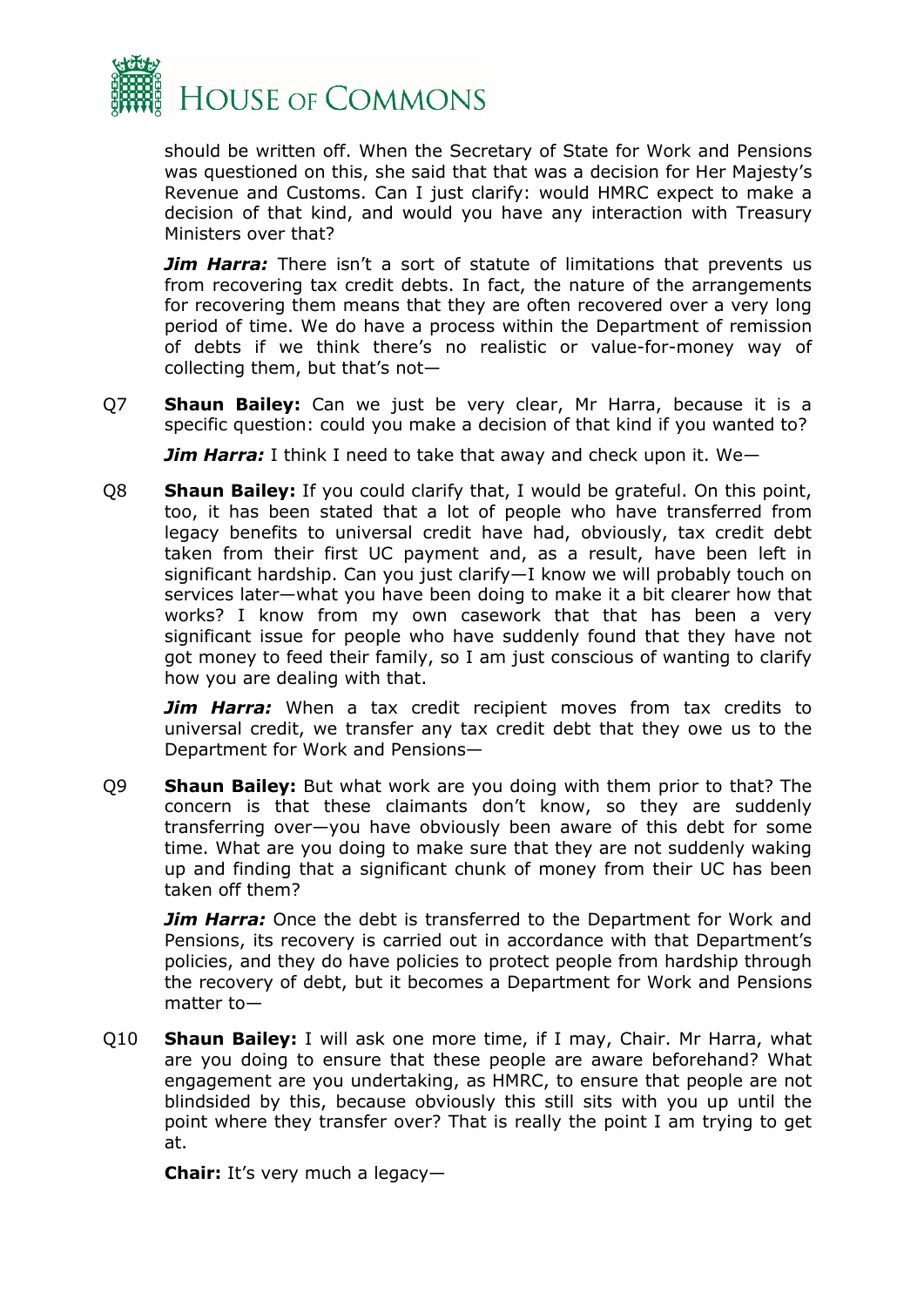

**Shaun Bailey:** Yes, the legacy system sits with you, in terms of recovery of those debts. What are you doing prior to that transfer?

**Jim Harra:** Prior to transfer, if they are a tax credit claimant, their debt will have been being recovered from their tax credit award, and they will have been notified of that, but obviously, once they stop claiming tax credits, we can no longer do that, so the balance at that point is transferred to the Department for Work and Pensions. I would need to check what communication there is with claimants at that point.

Q11 **Shaun Bailey:** I would be grateful if you could do that. Finally on this point, there was a recommendation from the Centre for Social Justice—the CSJ—that tax credit debt that is less than three years old should actually be retained by Her Majesty's Revenue and Customs. Again, is that a decision that HMRC could take, or would Treasury Ministers have to make that call?

*Jim Harra:* I believe the policy decision has been taken that over time all of these debts will transfer to the Department for Work and Pensions.

Q12 **Shaun Bailey:** But could HMRC take that decision? Whose gift is it in to make that decision? That is the crux of my question.

**Jim Harra:** Again, I will double-check, but I don't believe it's something that is within the Department's—

**Shaun Bailey:** If you could check and write—if it's possible, could we share that with the Work and Pensions Committee, because I know they would be very interested?

Q13 **Chair:** Absolutely. We often work with our sister Committees. Could I just remind anyone watching, and colleagues, that we have obviously looked at a lot of this? The challenge, if I am putting it politely, of dealing with a legacy system like the tax credits system is, of course, that if there is no longer recovery of the debt, it becomes more challenging when it is then transferred over to a system that can recover it within itself. Mr Bailey has raised some very important issues there about cross-Government working, who is making decisions and the impacts of a decision by one bit of Government on another and the poor consumer or, in this case, benefit recipient in the middle.

Thank you very much indeed, Mr Harra, for taking those questions at the top. We obviously want to move on to discussing tax debt. I laid out at the beginning the figures involved. If you were to give an assessment, as the man at the top of this whole system, how well do you think you have managed tax debt during the pandemic?

**Jim Harra:** I think, as the National Audit Office Report acknowledges, there are really two phases to this. First of all, I think we were very adaptable in the early stages of the pandemic, in terms of making sure that we responded effectively to customers who had either pre-existing debts or new debts. Our priority was to support people and businesses through a time when they were obviously dealing with financial uncertainty and financial difficulty. We introduced a helpline, actually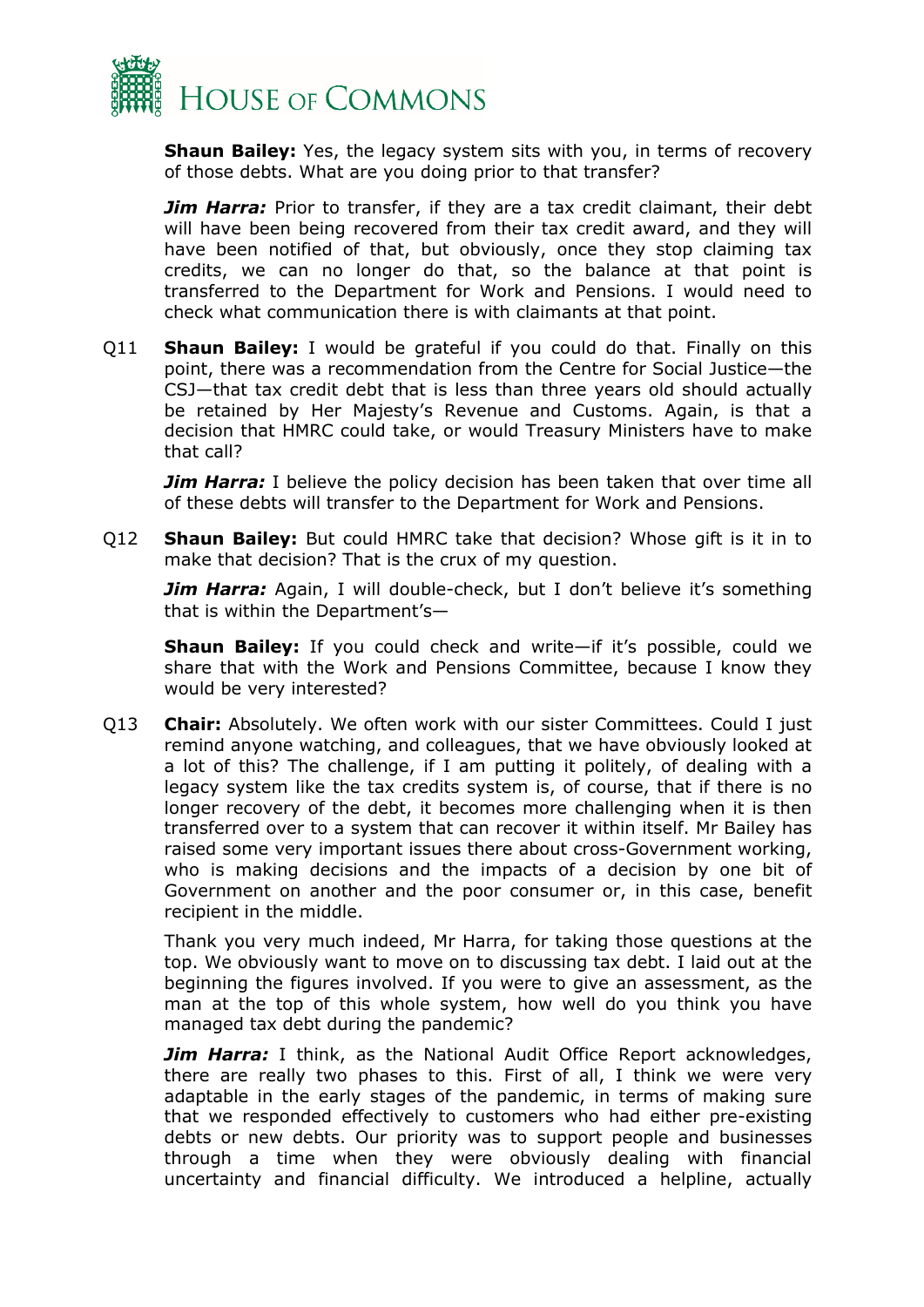

before any restrictions were introduced, at the beginning of March. When restrictions were introduced—effectively the lockdown—we stopped all proactive enforcement activity and really switched our resources to supporting people who could not pay or who needed more time to pay, or who just needed reassurance that they were not going to have any enforcement action taken against them. We also ensured that businesses could access the deferral that the Government decided that they should have.

Q14 **Chair:** We know about all those mechanisms, but do you think you made the right calls in your assessment? How do you think the management of it is going now?

*Jim Harra:* Yes, I do. I think that was well received, and I particularly think that initial pause in enforcement activity not only gave our customers breathing space when they knew they would not get pursued for debt when they were trying to keep their business going, but also enabled us to take the time to rework all our communications with customers and to introduce a segmentation approach so that, when we were able to restart collection activity, we were able to target much more effectively the customers we thought were most likely to be able to pay. In the meantime, we also created digital services and communications that were right for the time.

Q15 **Chair:** So more empathetic?

*Jim Harra:* Yes, I think they were. They were certainly designed to reflect the fact that a very large number of these customers were in a different position from that which customers who owe us debt are usually in. We consulted quite heavily with stakeholders to make sure that we were getting that right. Generally speaking, I think people feel we handled that well, and so do we. You are right that tax debt reached that peak in August 2020, mainly as a result of the deferral of VAT and self-assessment payments, which was a Government decision. It has fallen quite rapidly from that peak.

Q16 **Chair:** We know it has fallen and that you have a target for March. What is the current level now?

**Jim Harra:** At the end of November it was £39 billion, down from £42 billion at the end of September. We forecast that it will go down to £33 billion—

Q17 **Chair:** £33 billion by March, yes. Do you know how close you are to that target of £33 billion?

*Jim Harra:* Obviously, if we kept up the trend in the amount that we recovered between the end of September and the end of November to the end of this financial year, we would hit £33 billion, but that was before omicron and plan B. My expectation is that, as a result of those, the payment rate will slow and we will come out above £33 billion at the end of the financial year.

Q18 **Chair:** Any ballpark figure of how far above it you are, or when you will hit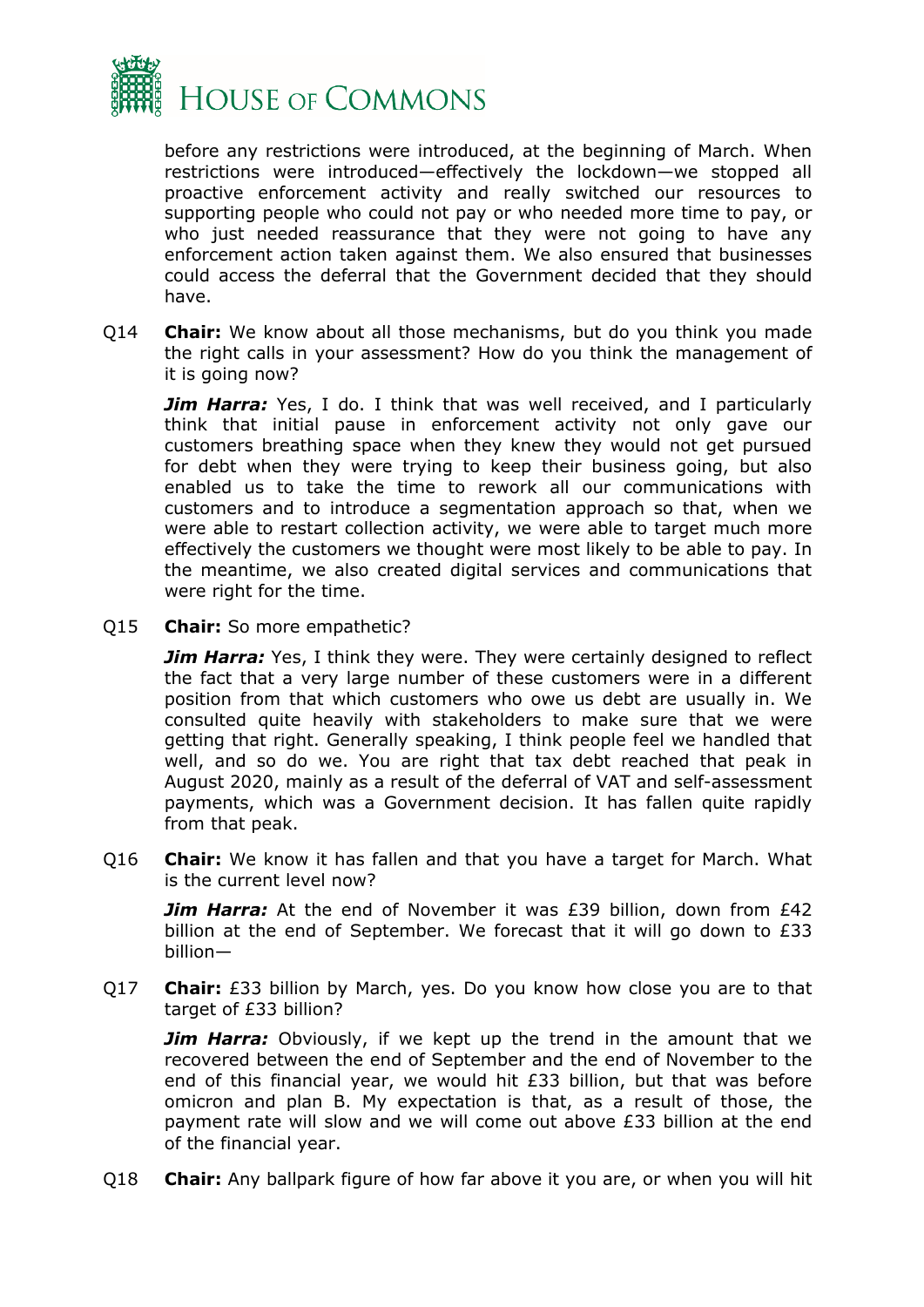

the £33 billion?

**Jim Harra:** It is somewhere between £33 billion and £39 billion. Hopefully it will be closer to £33 billion. That is where it is. We have not done a revised forecast.

Q19 **Chair:** That is still double what it was before the pandemic. We would have expected it to go up. You mentioned providing advice to people to reassure them and on managing debt, particularly people who had never been in debt before. However, lots of people couldn't get through on the phones. Looking back, what would you have done differently? Do you think you got it right in the circumstances, or did you just not put enough resource in for people who were trying to do the right thing and manage their debt?

*Jim Harra:* I think in the case of people with debts trying to get through to the debt helpline, most could get through, even if at some peak times they couldn't get through with their first call. As I say, during that period we were in any event not taking enforcement action. It was either to reassure people that that was the case, or to help them into repayment arrangements. We put in place digital services so that people could go online and self-serve a payment arrangement for both self-assessment that service was in place since '18-'19—and the new payment service for VAT, to help people repay the deferral. For example, at the end of September we had a debt balance of £42 billion, but at that point £11 billion of that was already in a payment plan.

Q20 **Chair:** Typically, how long are your payment plans? What is the range of people's repayment plans? What are you allowing people to repay?

**Jim Harra:** Normally it would have been 12 to 18 months, but there is no upper time limit, so some people will have much longer payment plans than that.

Q21 **Chair:** Do you have more with long time limits now as a result of—

**Jim Harra:** Yes, I believe we have.

*Marc Gill:* Thank you, Mr Harra. Typically, before this, routine "time to pay" arrangements were around five to six months, to get people over a cash flow issue. They have gone up. The average is now 12 months. There are more of them. There are twice as many—

Q22 **Chair:** That is Time to Pay, so that is a certain type of debt, isn't it? What about the longest range? What is the upper limit of what you are giving people with time to pay?

*Marc Gill:* There is no upper limit to a Time to Pay arrangement. If you think about business, typically pre pandemic—it is mentioned in the National Audit Office Report—we would try to resolve the debt position within 12 months. There is good logic to that, because of the tax cycle and wanting to get people out of the debt position. There is no upper limit. We moved very quickly at the start of the pandemic to relax the operational controls to allow our frontline teams to go routinely to 24 months. As I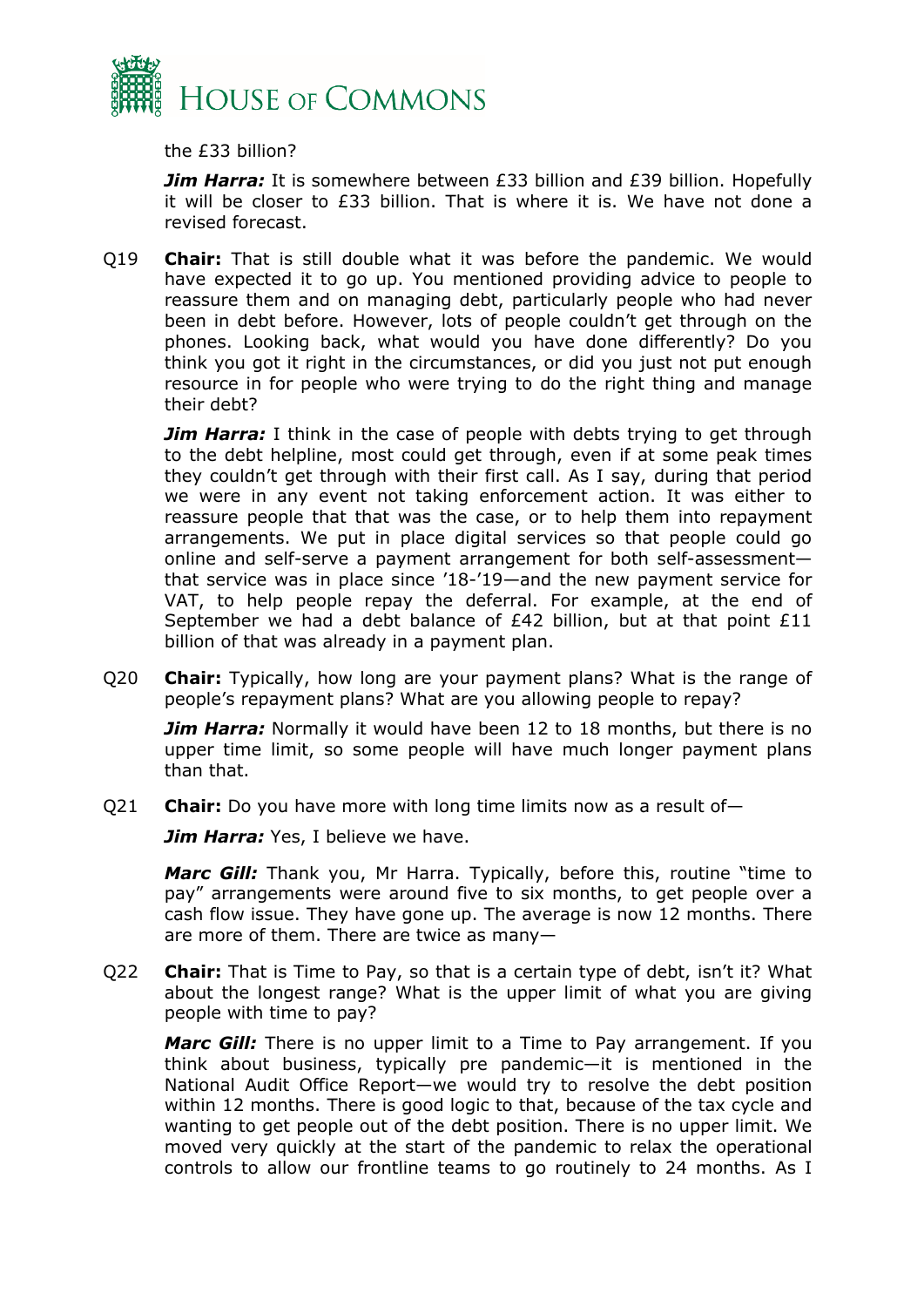

say, the average is sitting at about 12 months. What we are finding is that people want to resolve the debt faster, rather than having much longer Time to Pay arrangements. Exceptionally, they can be longer—36 months or more.

Q23 **Chair:** What I am really driving at, as you might guess, Mr Harra, is how long it is going to take for you to really get this back. Even if you hit your £33 billion by, as you were saying, later than the end of March, that is still double. How long do you think it is going to take before you get the debt levels back down to what they were pre the pandemic?

*Jim Harra:* I think it will take a couple of years. For us, a key thing is to get it into a managed payment arrangement, even if it is over a period of time. What we are really focusing on is not how quickly we can get the money paid, but how quickly we can get the bulk of it into managed arrangement rather than having to pursue it and enforce it.

Q24 **Chair:** Can you give us any assessment of the impact on cash flow to the Exchequer? Obviously, you are a great Department—you are the Department that brings in the money. You are not usually the Department that gives it away, and you have been giving it away for the last couple of years, through furlough. What do you think will be the impact on the Exchequer of this element of income alone?

*Jim Harra:* Obviously, we do forecasting with Treasury all the time so that they know what the borrowing requirement is. The main impact was that initial deferral. I think the assumptions about the rate at which we recover the remainder of this are probably not as material to the Treasury in that kind of planning as they are to us. I think that initial impact was the biggest one.

Q25 **Chair:** Mr Gill, you talked a bit about the business cycle, and I know other colleagues will come in on this a bit more. You say that some businesses are paying back more quickly. Obviously, there is a big impact, potentially, on the economy if lots of businesses are carrying high debt or cannot pay it back, and that causes them issues. As you are the primary creditor now, if they cannot pay it back to you, they have probably got other problems. Have you got any assessment that either of you can give us about the impact of this debt on the workings of the economy?

*Marc Gill:* I leave it to colleagues in other Departments to opine on the economics of it. You asked Mr Harra about how we have done through the pandemic. I think we have done very well at treading the balance in offering support to businesses and individuals by giving them time to absorb shocks, to recalibrate the finances and come up with affordable payment plans. Over 90% of our Time to Pay arrangements that we set up with businesses and individuals pay successfully. It is significantly higher than 90%, I think.

What we have really found is that it works. We have been able to navigate most taxpayers who owe us money through this. We know that we have got to contact more of the taxpayers who owe us money in order to engage them in Time to Pay arrangements or in payment, but it is a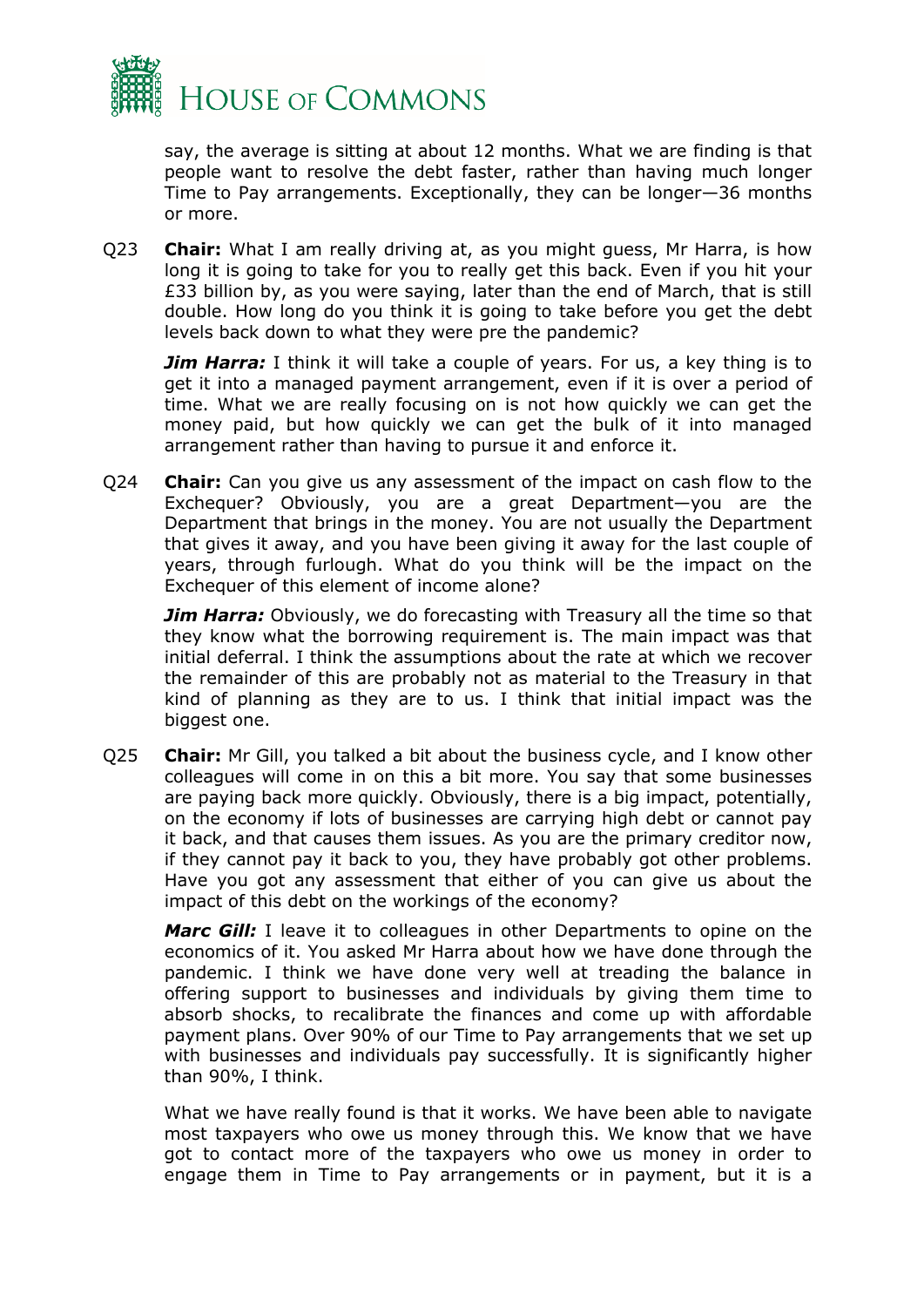

balance. It is a balance between support and pressing hard enough to get the money back in.

Q26 **Chair:** You sound like the cuddly taxmen. One of the questions we will delve into a bit later is whether you are actually giving people a bit of an easy ride with Time to Pay—not in all cases, but there may be some people who do not need the time to pay as much. How do you make the judgment, Mr Gill, about whether those Time to Pay arrangements are tough enough to get the money in? In the end, as Mr Harra highlighted, if it is not coming in one end, it is being borrowed by another bit of the system and costing the taxpayer.

*Marc Gill:* When we deal with every customer who comes in, be it business or individual, we will look at their income and expenditure, for individuals, or cash flow for business, and assess what we think they can pay.

Q27 **Chair:** Do you push them a bit, if you think they are trying to finance their business or their lives?

*Marc Gill:* Yes, absolutely. It is a negotiation with customers. That is set against the context of quite an exceptional event that the UK has been through, and our posture, which is to offer support and forbearance where it is appropriate but all the while look for payment and an affordable payment plan. To put it the other way, to push too hard risks driving more work into operations on defaults and dealing with the customers multiple times.

Q28 **Chair:** I sense Mr Harra is going to come in very quickly on this.

*Jim Harra:* I don't want to reinforce the image of us as being cuddly, but there are two things. First, it is our policy, and was our policy before the pandemic, that in our debt enforcement we do not want to drive any viable business to the wall. We are here to support the economy. That is what enables it to have tax capacity, and therefore that is the judgment that we try to make. Also, our experience has been that, quite often, people in debt will put forward proposals for trying to pay that are actually unaffordable for them, and we have to work with them to get to an affordable arrangement that will often involve their paying less than they originally proposed to us, because what we do not want is arrangements that break down. We want arrangements that succeed.

**Chair:** Twas ever thus. Sir Geoffrey Clifton-Brown next, then over to Mr Grant.

Q29 **Sir Geoffrey Clifton-Brown:** Mr Harra, you have been very candid with us this afternoon in saying that you do not expect to get the debt down to £33 billion by March, that it will take several more months to get there, and that it will take two years to get back to a pre-pandemic debt level of about £16 billion. You ceased write-offs during the pandemic. Do you have any estimates of the amount you will need to write off over the next year or two in order to get to that £16 billion?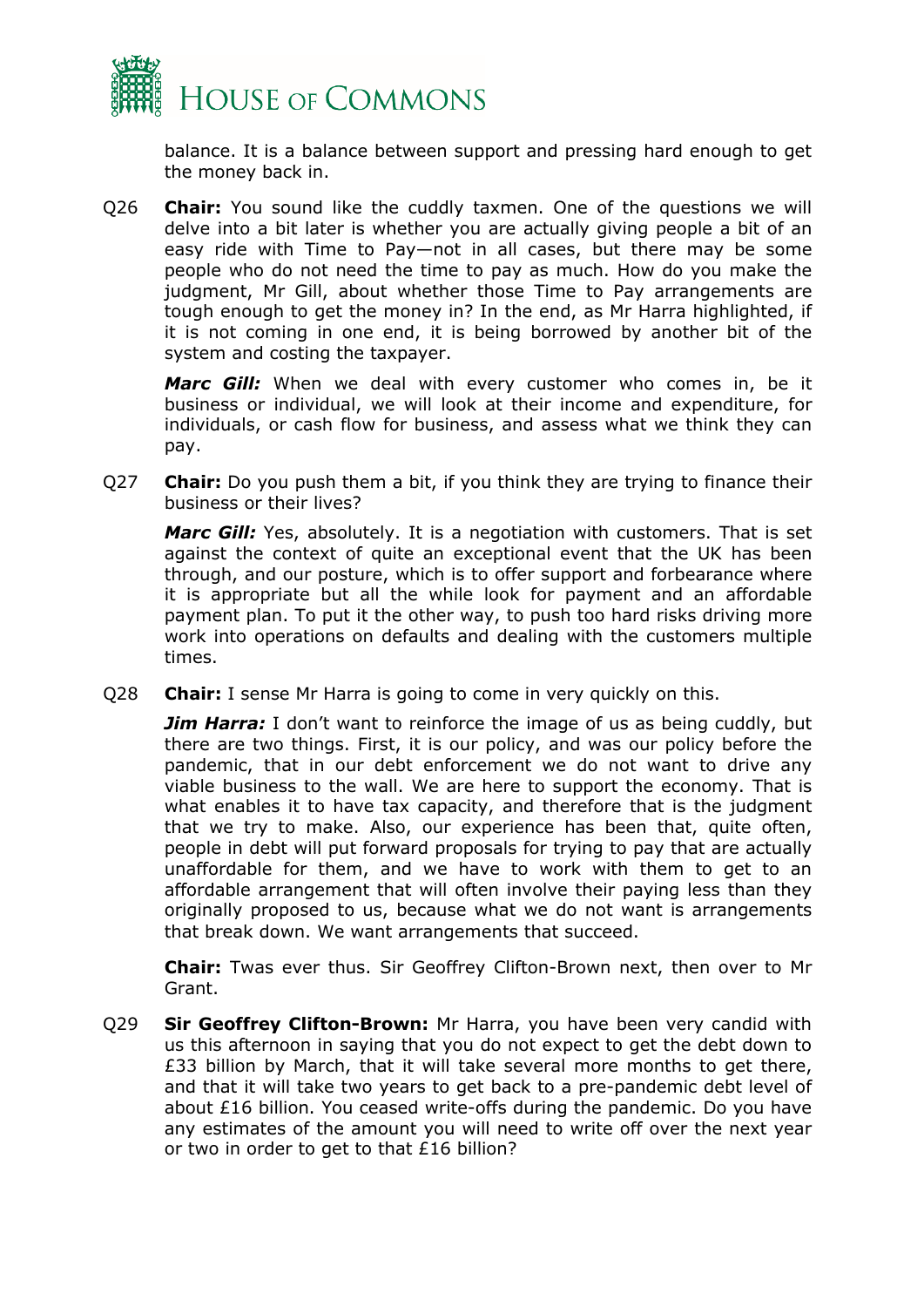

*Jim Harra:* Just to be clear, we didn't cease write-offs completely, but the losses that we record against debt are of two types: first, what we call remissions, which are debts that are, strictly speaking, enforceable, but we do not think there is a cost-effective way for us to do it. The others are write-offs where, for example, someone is insolvent or a business is put into liquidation and they just do not have the assets to pay their debts, and those debts are lost.

Obviously, during the pandemic there was a moratorium on creditor-led winding-up petitions for companies. In our case, not only were we bound by that, but we basically extended it to personal bankruptcies as well. It was a policy that we undertook, so the amount that we wrote off, for example, in 2020-21 was about £2 billion less than in a normal year. It will also be less in the current year as well, because that moratorium has carried on, so there are two years in which write-offs through insolvencies have been a lot lower than you would expect, and there will be catching up to be done after that.

If it was £2 billion last year and you assume it is  $£2$  billion this year, that is the kind of build-up of losses that we would normally have gone through in that period, but haven't. Of course, to some extent they are just stored up and will be incurred at some point. Hopefully, to some extent, that is not the case.

Q30 **Sir Geoffrey Clifton-Brown:** That raises two issues. Given that the amount that you have written off in the last two years is less than you would normally write off, that would indicate that you are going to have to write off considerably more than normal in the next year or two in order to get back to that balance of £16 billion.

*Jim Harra:* I will let Justin say in a moment what he thinks we will need to do, but I think there are two things that will impact on the level of losses in the next few years. One is the catching up that we mentioned, where there has been a sort of underutilisation of insolvencies since the pandemic started. Insolvencies are now returning to pre-pandemic levels. The other thing is the wash through of the effect of the pandemic, where some businesses will presumably fail that otherwise would not have and that may well be in debt.

**Justin Holliday:** In the way that we account for this, we are making bad debt provisions, now called impairments for some reason. We are making bad debt provisions as we go along. Because we did not do so much writing off last year, we have got a higher bad debt provision. Picking up on the receipts forecasts and the general Exchequer position, as the receipts forecasts are done and redone, the level of receipts coming in and therefore by implication the amount that is not coming in through debt not being paid, is also being taken account of. Other things being equal, as Jim has said, there is £4 billion or £5 billion of write-off to come, which is a catch-up.

Q31 **Sir Geoffrey Clifton-Brown:** In this year, or—?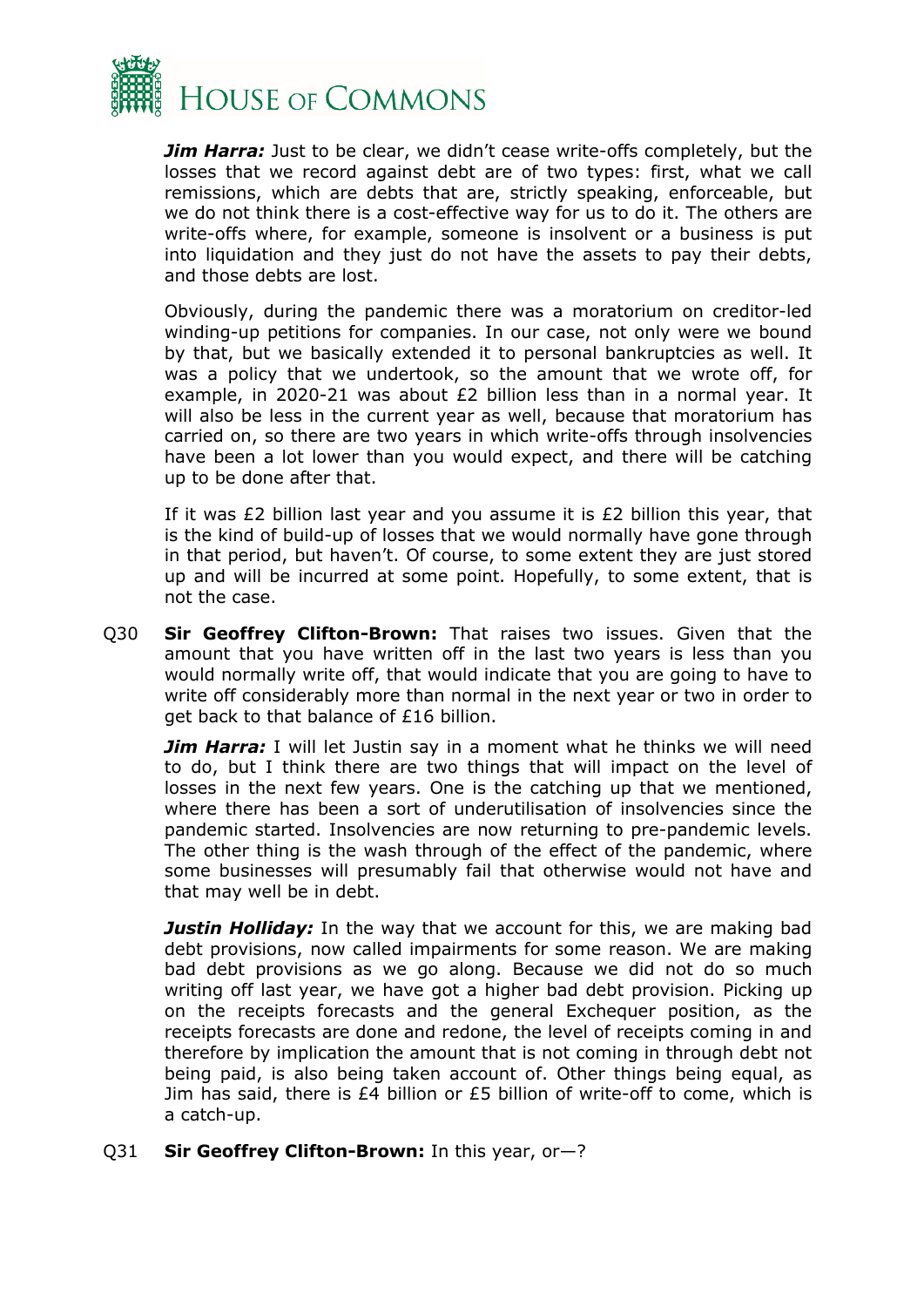

*Justin Holliday:* It will be over the next two years. Some of it will be about the crystallisation of insolvencies, which we imagine will take place over the next 18 months or so. The system has got to catch up with that. At the moment forecasts are not being made about how fast that catch-up will happen. In terms of the bit that is definitely imponderable at the moment, the cardinal rule of debt management is the longer you leave a debt, the harder it is to collect, and there will be some consequences of that, but at the moment we really have no reliable forecast of how big that consequence is.

Q32 **Sir Geoffrey Clifton-Brown:** A second question arises from what you said, Mr Harra. The rogues were still out there during the pandemic. Will you be doing any retrospective work suggesting to BEIS that those that go into insolvency, as the Report makes clear, should be struck off, as well as things like attaching debts to individual directors—that sort of work? Will you be doing work in HMRC to try to identify those things?

*Jim Harra:* Yes. It is referred to in the NAO Report as phoenixism. First of all, phoenixism in the way it is used in the NAO Report usually involves people who go into business with the intention of not paying their debts, then liquidating the company, leaving the debts behind and moving the business into a new company, as opposed to many of the businesses in the pandemic, which are genuine businesses that never intend to do that. So I don't think there's necessarily an increased risk of more phoenix companies as a result of that, but of course in there will be the phoenixes who would have crystallised earlier than they were otherwise going to because there were no creditor-led insolvencies, so there will be some losses.

We have increased powers now to tackle phoenixism. While we already have a track record of doing so, we now use enhanced powers, so, uniquely, HMRC can attach liability to the officers of a company, as well as using disqualification and, increasingly, when a new business arises that is a successor of an old one, requiring financial securities up front from that business to enable it to operate pay-as-you-earn or operate VAT. We use all of those to tackle phoenixism.

**Chair:** Thank you very much, Sir Geoffrey. Over to Peter Grant MP.

Q33 **Peter Grant:** Thank you, Chair, and good afternoon to all our witnesses. Mr Holliday, could I start by looking in a bit more detail at the estimates that you use of provision for write-off. The word "write-off" can be confusing because it can mean two things: it can mean the process by which you give up on a particular debtor—"The business is liquidated. We've got no legal claim on the money, so it gone." There is also a requirement in your annual accounts to estimate what proportion of outstanding debt is unlikely to be collected, and every year you might have to take what in business would be a hit on the profit and loss account if that provision has to increase. Do you envisage an increase in that provision within the annual accounts for bad debts either this year or next year as a result of the pandemic?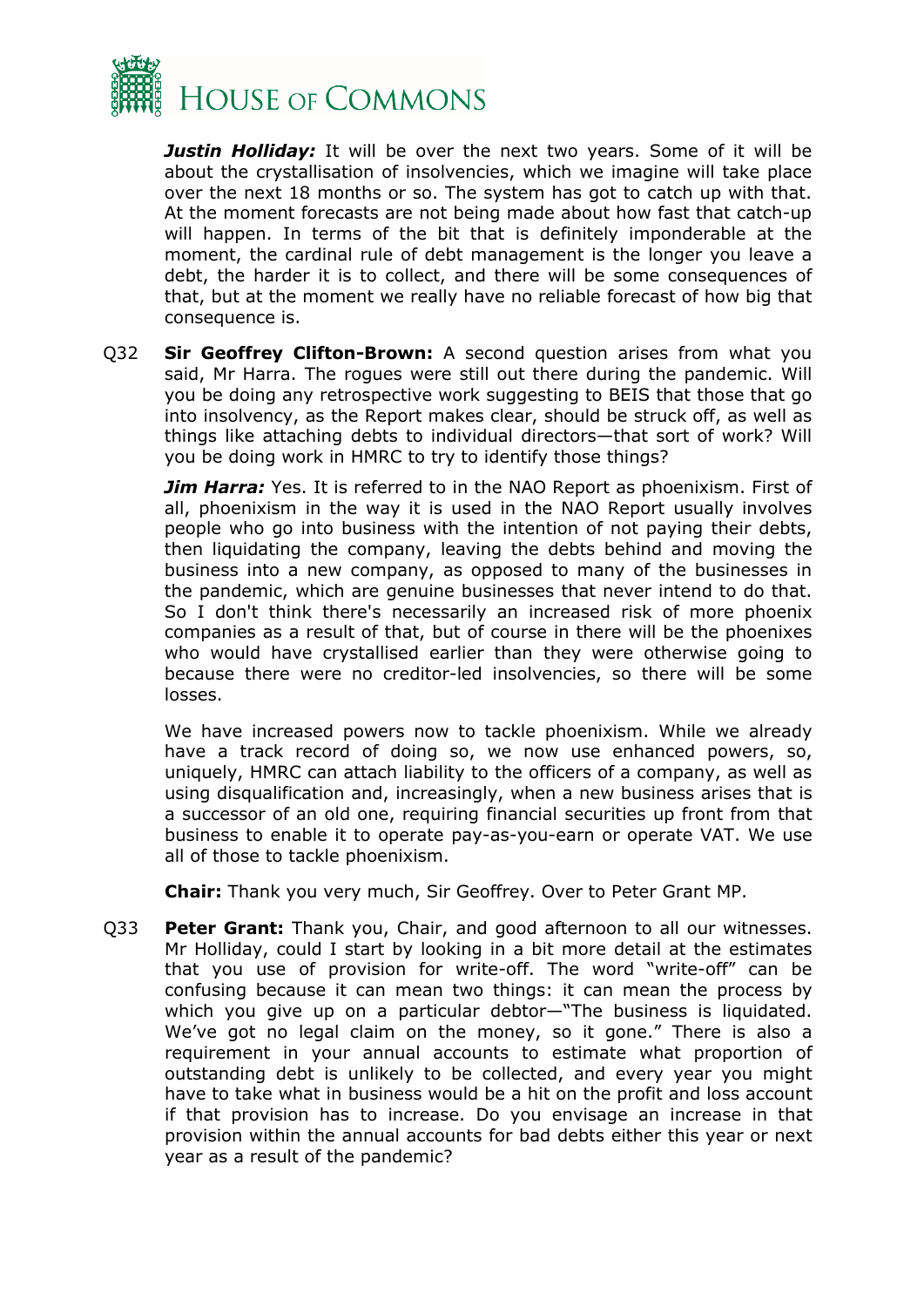

*Justin Holliday:* There was an increase in the year we just reported on; in the year ending March '21, we did have quite a significant increase in the bad debt provision. Historically the provision has been at about £8 billion or £9 billion. Last March it went up to just under £15 billion, which as a proportion of the debt is actually less, but it is obviously a significant increase in the provision. We don't do a running estimate of the bad debt provision; we do it once a year. The next one we will produce will be when we produce our accounts, so the coming June or July.

Q34 **Peter Grant:** Is that figure also being fed into the Treasury as part of their cost-keeping for the overall cost to the taxpayer of the pandemic?

*Justin Holliday:* I'm not sure it as a cost of the pandemic. The bits that were scored were the policy consequences of the deferral. In fact, in terms of the level that was costed at the time of the policy assessments of the deferrals, we now think we'll collect considerably more than we thought. For example, at the time of the VAT referral, it was anticipated that about 5% of that would not come in, and we now anticipate that that will be about 2%.

Q35 **Peter Grant:** Are there particular kinds of debts that you expect to see a higher level of non-recovery in? Is income tax debt harder to get back than VAT debt, for example? Has there been any shift in that during the pandemic?

*Justin Holliday:* We have seen some changes in the shape of the debt. The bit that has been unusual was the VAT deferral, which has meant that VAT as a proportion of the debt has gone up. We think that is largely an artefact of the deferral and then the winding down, but we obviously need to keep an eye on the make-up of the debt.

*Jim Harra:* Just to say, pre pandemic, it really was self-assessment and pay-as-you-earn that was the more volatile element of debt. VAT and other elements were much more stable, but what we did see during the pandemic was an increase in VAT as a proportion of the overall debt balance.

Q36 **Peter Grant:** Thank you. Are there any other Government Departments that are likely to have debts owed by these same individuals or companies? Are there times when you need to have co-operation with other Departments to make sure, for example, that you are not spending money chasing a debt that a different Government Department could tell you has already gone?

**Justin Holliday:** That is likely, and there have in the past been various efforts to try and get more co-ordinated on that. I think that is probably an area that is worth some further work, because those conversations are not always had.

Q37 **Peter Grant:** Have you been able to form a view yet as to what provision will be needed in the accounts for 2021-22, or is it too early in the year for that?

*Justin Holliday:* No, it is too early in the year to do that.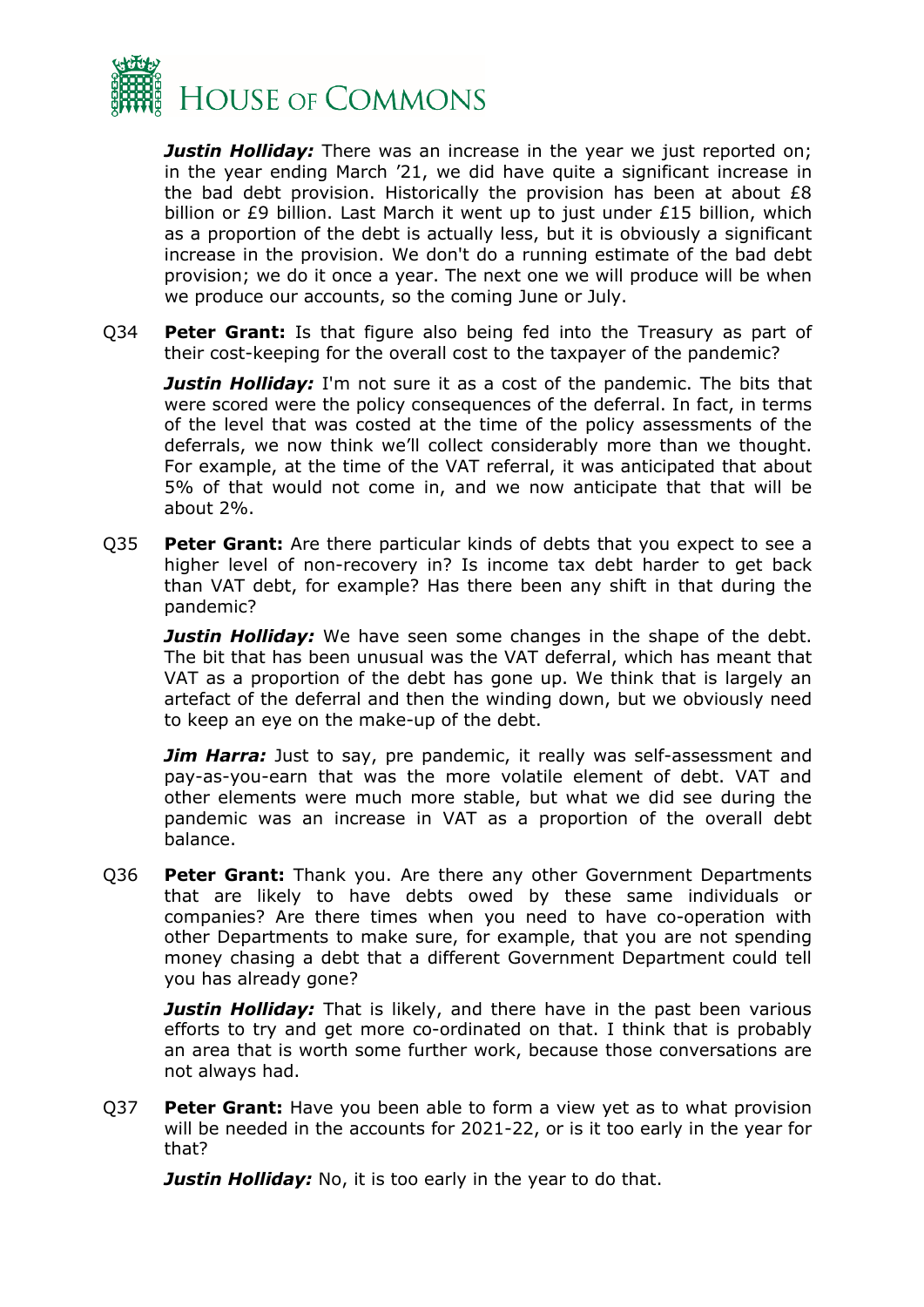

Q38 **Peter Grant:** Have you had any preliminary feedback from the NAO about the figures in last year's accounts? Are they happy that that is a fair and realistic figure?

*Justin Holliday:* The accounts were signed off, so I guess they must have done.

**Peter Grant:** I just wanted to get that on the record of the meeting.

**Chair:** Thank you very much for now, Mr Grant. Over to Craig Mackinlay MP.

Q39 **Craig Mackinlay:** Thank you, Chairman. Good to see you again, Mr Harra and team—always a pleasure. Just a couple of things: on the Time to Pay agreements—I think, Mr Gill, you are more on that side of things—during the depths of the pandemic, these were pretty much, "Ask for one, get through on the phone, you'll be offered one." It was almost no questions asked, wasn't it?

*Marc Gill:* In the early stages, the first quarter of the pandemic, that was largely the case, because—

Q40 **Craig Mackinlay:** There was some sort of right of putting stuff off. The VAT scheme was a right of everybody. Say you've got corporation tax outstanding—they were pretty easy to obtain, is what I am trying to put to you.

*Marc Gill:* Certainly in the first quarter of the pandemic. Essentially, the first-quarter VAT, that was deferred. Businesses stopped paying, cancelled their direct debits, and then we provided a facility later for them to pay it back, which Mr Harra and Mr Holliday covered.

On non-payment, the helpline was initially around reassurance. We had set up Time to Pay arrangements for those that needed it. For those that needed an initial period of deferral, in the main, those were agreed, because the alternative was simply for businesses to not pay. Broadly, yes, I think that is a reasonable assumption for the very early stages of the pandemic.

Q41 **Craig Mackinlay:** Now, where we are today—let us just look at the backdrop of the economy. The economy, somewhat to my surprise, is in pretty good shape; it has bounced back very quickly, and that is all to the good. You have houses being sold in a heartbeat compared to where we were before; the domestic savings ratio has increased; second-hand cars are selling for a higher price than a new car. There is money out there. How many corporates and individuals do you think are really just using HMRC now as moderately cheap financing, and have got money in the bank to pay you should they be squeezed hard enough to do so?

*Marc Gill:* Well, I would certainly not offer an opinion on the economics of it, but what I will say is that we have systematically returned to collections. We are pursuing all businesses and individuals who owe us money. I will offer an example. Since we returned to collections this year we have done 110,000 field visits. We were out collecting 1.2 billion, so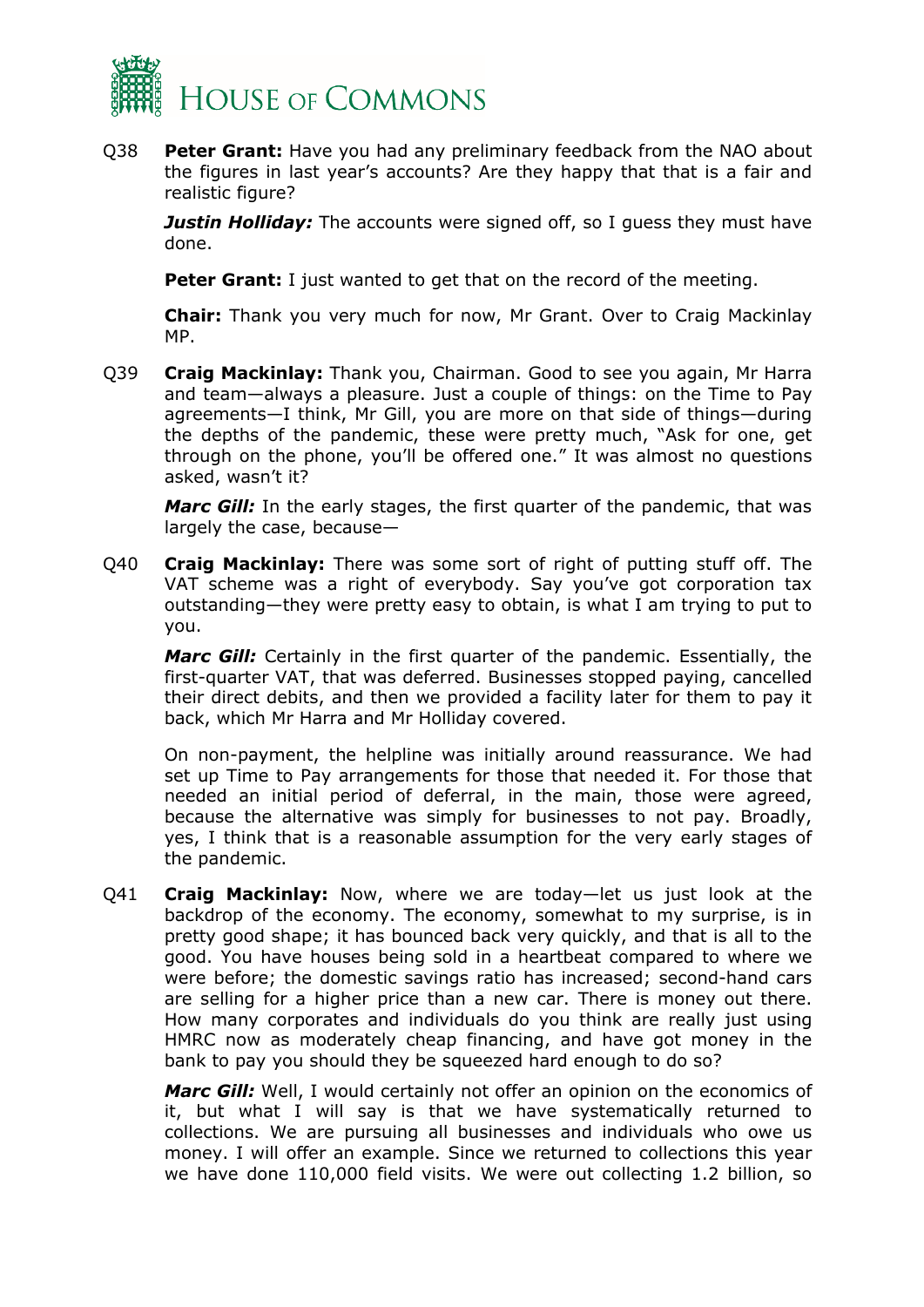

we are absolutely returning to all of our processes, not just helplines dealing with customers' queries. We are definitely in a different phase, because we are seeing that kind of asymmetric impact in the way in which people and businesses are absolutely impacted and suffering. However, as you say, there are others that have adapted to the environment and that are doing considerably better.

I will finish with one further point on that. We have made great strides in our use of data and segmentation. The Report specifically mentions how we started segmenting the low, medium and high impact of the pandemic. We are now pushing through into ability and, importantly to your point, propensity to pay. We are looking at past customer behaviour to precisiontarget our contact, field visits, enforcement activity and so on. As I said to the Chair, it is a balance, and we are trying to strike it well.

Q42 **Craig Mackinlay:** I appreciate that. A number of businesses had a very hard time, and I would have thought that the data would be now there to say—I am not guessing—that the hairdresser has had a tough time, because they have not been able to do hair, but the construction company has probably been busy and maintained business. Are you focusing your low-hanging fruit collection on those industries that we would all sort of know have not suffered that badly?

**Justin Holliday:** I would answer that by saying that it is not as clear-cut as you describe. Conceptually, you can see how it features like that but, to give you an example, we have not used trade sectors in targeting. You could be a brewery, but if you were predominantly supplying pubs and the licensed trade you would be heavily impacted. If you moved quickly into pump supply you are doing well, so that is not a reliable indicator for us to use. We have used filing data and access to covid support schemes—we know relative turnover, payroll and that sort of thing—to try to triangulate, as well as previous behaviour.

Q43 **Craig Mackinlay:** I am encouraged that you are using a mechanism to try to separate the ones that are likely to be struggling and those which are not.

Mr Harra, you said there are two types of debt. There is debt that has gone because a business has become insolvent because creditors have wound it up or because they have been struck off for non-filing or whatever reason. There are also debts that, I think you said, you remit because they are uneconomic to collect. You have, I assume, criteria by which you say that it is uneconomic to collect. There would have been criteria two or three years ago, pre-pandemic. Are you using exactly the same criteria in making those decisions now, post-pandemic.

*Jim Harra:* I will maybe ask Justin to confirm, but yes. There are controls around it, including Treasury controls over certain amounts. It is a longstanding practice that we reach a point in enforcement activity where we think that it is not cost-effective to carry on seeking to recover a debt, but it is not written off—it remains on the customer's account, but we are not actively going to pursue it and we are not going to include it in our debt balance. I am not sure whether the criteria have been affected.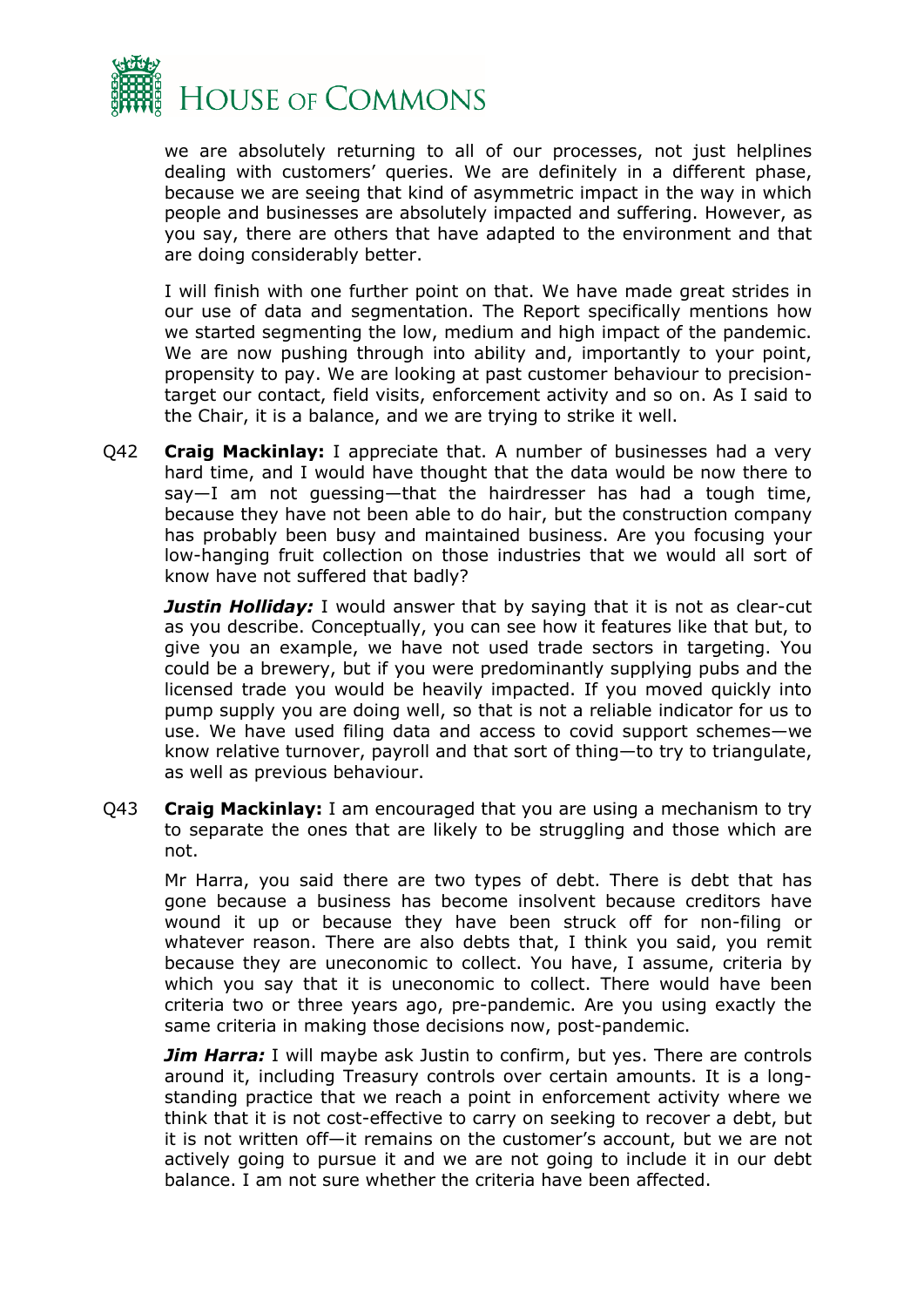

*Justin Holliday:* Essentially we are using the same criteria, yes.

Q44 **Craig Mackinlay:** So you are going to have the same criteria, whether it is strong, weak or whatever I might perceive it to be, that you used prepandemic.

**Justin Holliday:** Yes, because it is essentially hard-headed. Is it worth while spending another £1 to try to get another—

Q45 **Craig Mackinlay:** I understand where you are getting to, but I want to be sure that it is the same criteria—you are not going to loosen it now or whatever you might do.

*Justin Hollidav:* It will be the same criteria.

Q46 **Craig Mackinlay:** As a taxpayer, I am a little concerned that if you still have an active business of some sort—it has not been properly struck off or insolvency provisions used through some other means; not your own you are not raising that winding-up order in a court procedure, which is pretty easy to do. Why do you do this? Why do you make an internal decision ever?

**Jim Harra:** A lot of these debts are not business debts. You may have a taxpayer, for example, who was in pay as you earn and who owed us £150. They are no longer in employment. Strictly speaking, they still owe us £150 and we can still pursue them, but the cost of doing so will exceed what we can recover, so we will remit the debt. From the customer's point of view, they still owe us the money; if at some stage they come back into employment and we still have it on their record, then they can pay. That is fine. It is largely that type of thing.

Sometimes we look at this in bulk. There could be several thousand customers all in the same situation, who owe us a small amount of money, where we have tried some approaches, but in the end it is just not worth us spending our resources on it. We need to move on to something that gives us a better return.

Q47 **Chair:** To be clear, before it sounds like you are giving everyone an amnesty for £150-worth of tax—

*Jim Harra:* No, it's not—

**Chair:** When you say you remit that, it is on their tax record for the rest of their life.

*Jim Harra:* It is on their tax record, but we do not regard it as part of the recoverable tax balance that we chase.

Q48 **Craig Mackinlay:** Just on a bit of a nerdy point, figure 18 in the Report is a sort of stratification of how you think you will recover some of this future debt, such as active debt management or insolvency, with the preferential creditor status that you were given a few years ago by Parliament. The one that is interesting to me is the dynamic coding-out—very small amounts, potentially. Have you now got the propensity to try—as you know, I am in practice, and I perceive more of an attempt at this—to code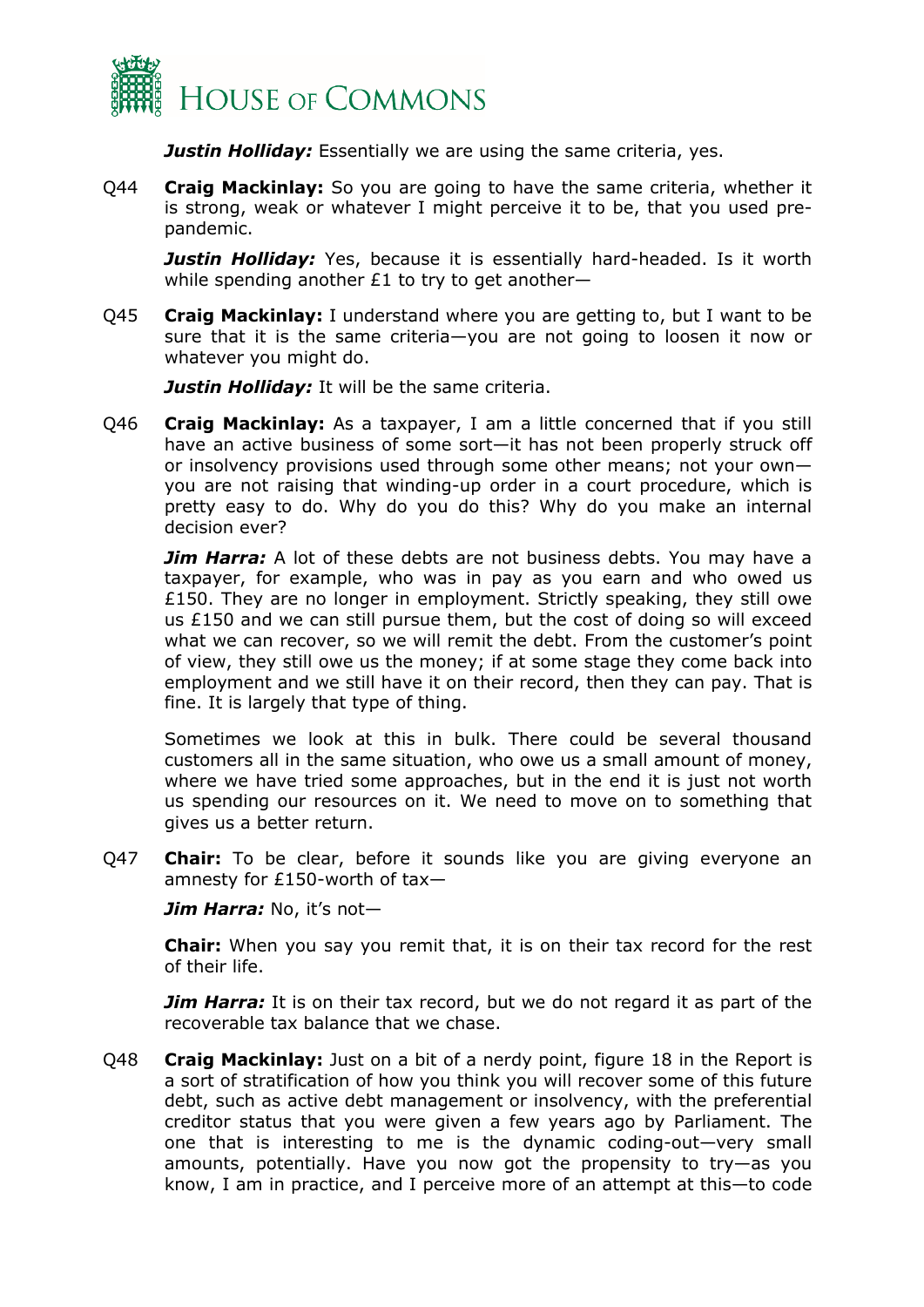

out other debts in a tax code, or other income that might not usually be just assessed through self-assessment. So, you are trying to code it out early.

*Jim Harra:* Yes, that is correct—

Q49 **Craig Mackinlay:** Is that a new tool? You are trying to collect debts earlier by coding them—or the collection of them—out in-year.

*Jim Harra:* Yes. Marc can pick this up, but that is something that we started to do a couple of years ago that we previously did not.

*Marc Gill:* Absolutely. We got the powers a couple of years ago and planned to introduce this during the pandemic, but implementation plans were put on hold for obvious reasons. Essentially, it mirrors what taxpayers have been able to do for a long time with self-assessment, to code out for the year ahead. We have now introduced in operations scans to code out in-year self-assessment, where someone is pay-as-you-earn, taking it out of the tax code in-year. It is relatively small, in terms of return, but it makes a contribution to reducing the debt balance. It also helps customers, I think, because it replicates what they could elect to do in a year and resolves things over the rest of the tax code period.

Q50 **Craig Mackinlay:** The reason for raising it is that the amounts involved are indeed very small. I put it to you that perhaps the amounts involved could be somewhat bigger by using that route, unwelcome as it is to some taxpayers. They can say, "I object to that. I do a self-assessment return and I do not want it dealt with in that way." They have that right.

*Marc Gill:* What I would say is that the figures in the Report are obviously correct at the time—our forecasts of what we think we would recover, based on behaviour—but if we see more customers who were able to do that too, it is a very frictionless and customer-focused way of recovering money owed to us.

Q51 **Chair:** How much do you think you could get? You have dynamic codingout projected at £20 million, but it peaked at £64 million—presumably, that was as a direct result of the pandemic—with £26 million the year before. Are you being a bit defeatist on that figure?

*Marc Gill:* Well, I would take the point that we are being defeatist to Mr Holliday's point—I think it is probably too early to say. I assure you that we will be scanning that again at regular intervals to make sure that we understand the full target population we can apply the measure to.

Q52 **Chair:** Rather than using the phrase "coding-out", when people pay their tax bill through their normal PAYE income, instead of taking it out of their pay packet in the way that PAYE people do, do you find that once they start doing that, they tend to stick with that habit? Do you have enough evidence for that? It has only been going a little while, hasn't it?

**Jim Harra:** For a very long time, we have been doing coding-out, but it has been an annual exercise—

**Craig Mackinlay:** It was the 2003 regulations, so it has been in place for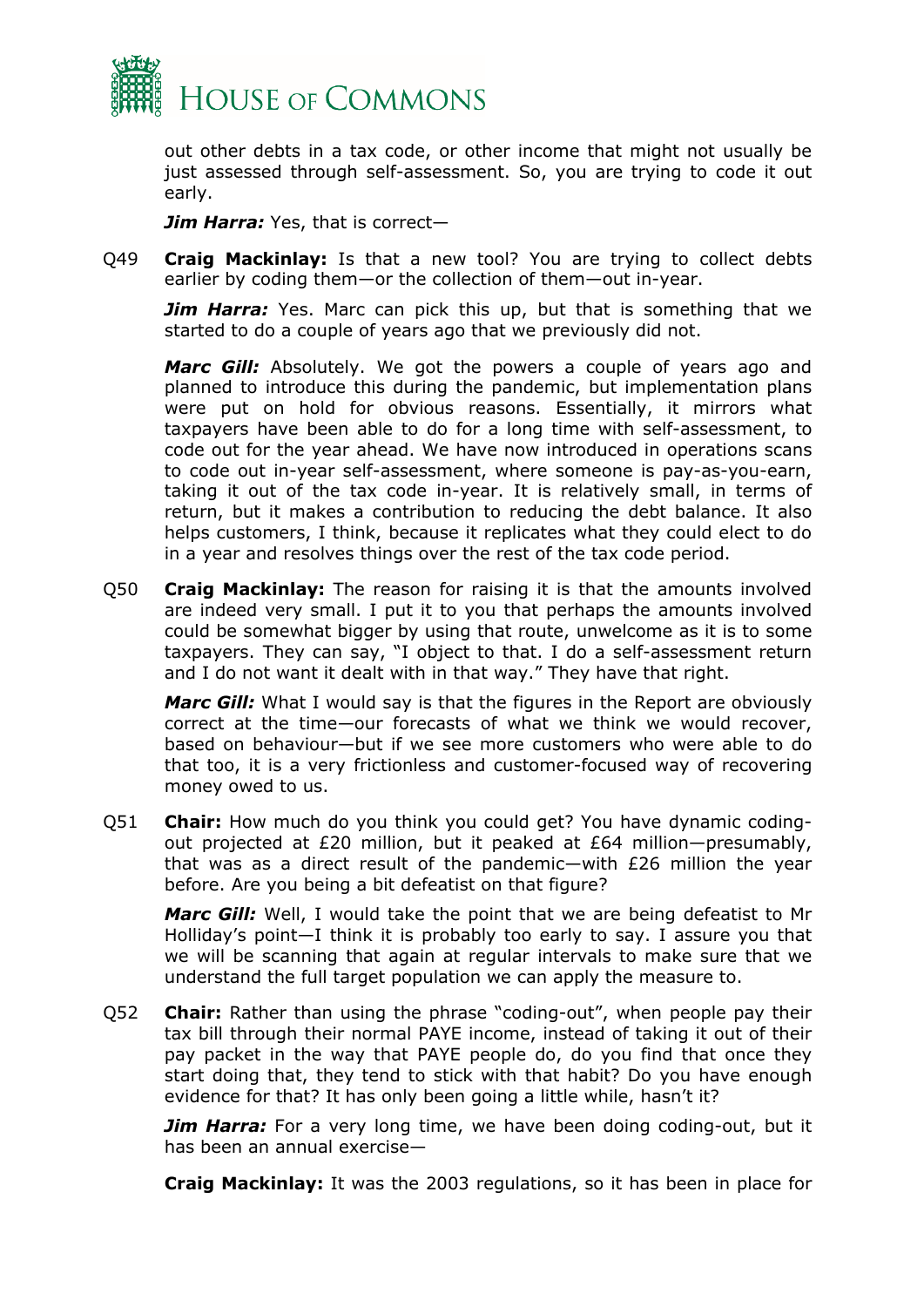

a long time.

Q53 **Chair:** That was with a tax return, but for other people with this new one. Did people keep it up in the old way of doing it, for a start, and what is happening with the new one?

*Jim Harra:* Yes, I think our experience is that if you are in PAYE, people find it is an easy way to spread the payment. They do not have to do anything themselves.

**Chair:** So once they have that habit, they stick with it.

*Jim Harra:* Yes. There are some complications with dynamic coding-out that is done in-year, because the closer to end of the tax year you get, the fewer months for payment there are, so we have to introduce certain protections for taxpayers to prevent undue fluctuations in their net income—

**Craig Mackinlay:** And you cannot have more than 50% of their gross income.

*Jim Harra:* But we have managed to do that in a way that I think gets good customer acceptance.

**Chair:** Perhaps it is harder for customers to keep track of if it is all mixed up together. Anyway, that is interesting.

Q54 **Shaun Bailey:** I just have a very quick one on VAT and the hospitality sector. Obviously, the hospitality sector had reductions in VAT, and then a slight change mid-year. Mr Harra or Mr Gill, what assessment have you made of the impact of those reductions and the increase? I know the policy focus at the moment is to bring that back in line with normality, probably by March '22. In terms of debt recovery, what changes will you have to make and what resources will you have to dedicate to recover that? I can imagine that this will present some issues in the recovery of VAT.

*Jim Harra:* The reduction in VAT for the hospitality trade is just that—a reduction, not a deferral—so no additional liability will arise from that. Together with a range of other measures, that obviously supported a sector that was heavily impacted by the pandemic. As Marc said, we do not really analyse our debt recovery performance or target our debt recovery action by sector because our finding is that that data is not the best for targeting our activity. In the example that Marc gave within hospitality, one brewery can be much more severely affected than another depending on whether they are on sales or off sales.

Q55 **Shaun Bailey:** But surely, given how big a policy push this was from the Government, this must have flagged with HMRC that there were potentially issues here that may mean you might have had to make some sort of exception to the approach that you adopt, given how wide the sector is and the impact of this.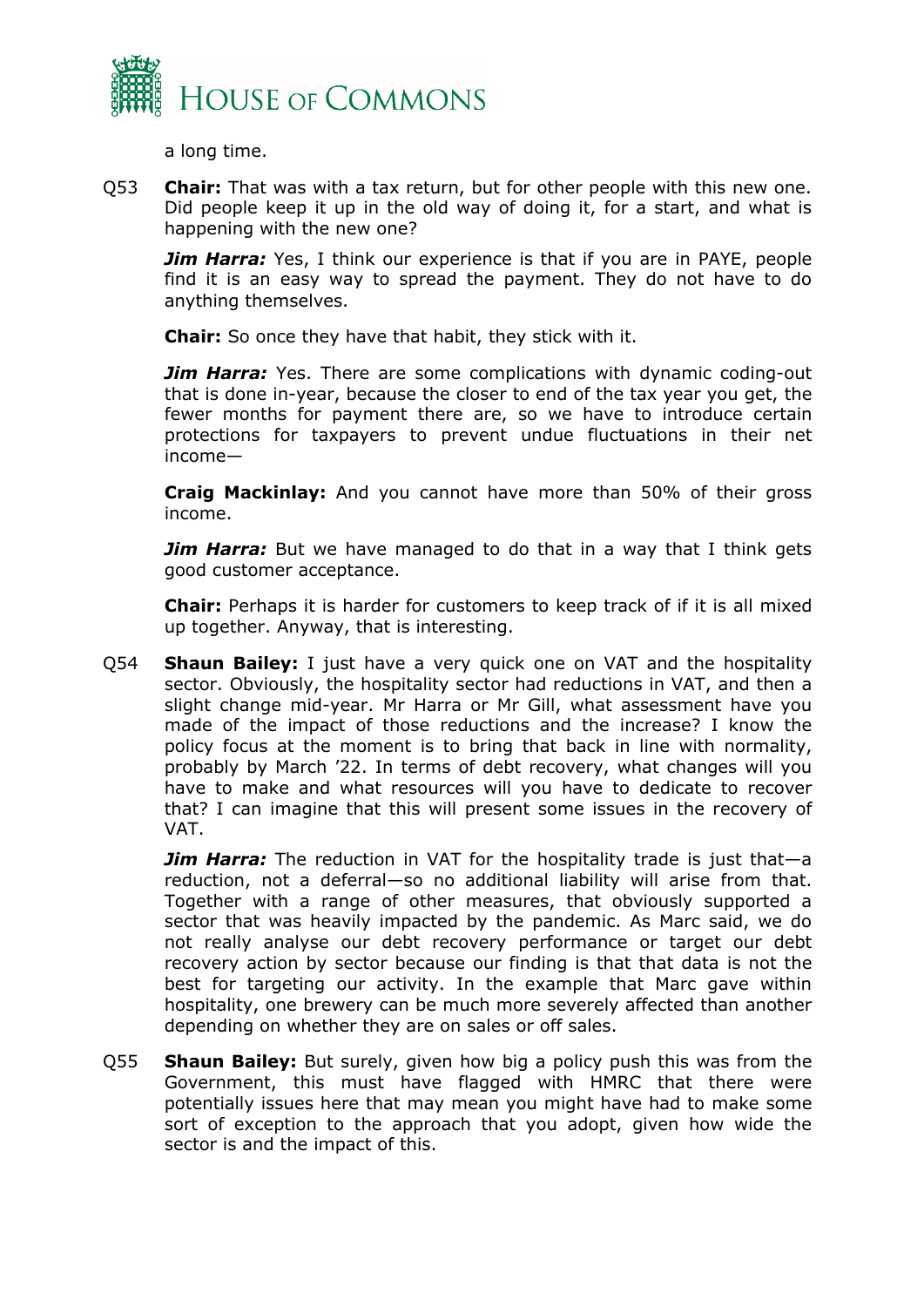

*Jim Harra:* There are no plans to have any sort of particular debt recovery policy for particular sectors, but to the extent that the hospitality sector has been more severely affected, that will be reflected in the segmentation that my debt management service do based on the data that they have. For example, they look at the extent to which turnover has reduced compared with the past and the extent to which employees have been furloughed, and then they segment that into likely high, medium or low impact. It is quite possible that hospitality businesses will tend to be more in the high impact group, but that is because of those data items, not because of the sector they are in.

Q56 **Chair:** Just to be clear, you say you have no plans to have differential approaches by sector, but then you talk about segmentation, so you are effectively having differential approaches.

**Jim Harra:** The segmentation identifies, by reference to sets of data such as turnover, whether you are likely to have faced a high impact, a medium impact or a low impact. That affects the initial contact that debt management has with you and the initial approach they take.

**Chair:** But it is a differentiation.

*Jim Harra:* But it is not based on sector.

Q57 **Chair:** So it is not because you are a pub or a bar that you will get it, but actually the profile of pubs and bars will be pretty similar and they will probably end up—

*Jim Harra:* Very possibly in the high impact group.

Q58 **Chair:** So it is a slight nuance of language there. Are you giving out warnings to certain sectors where you know there is a big issue? Are you alerting trade bodies and trade journals that you will be pursuing them in a particular way if they are high, low or medium risk?

Marc Gill: Not specifically in those terms, but we have had a lot of engagement with the Federation of Small Businesses, the Chartered Institute of Payroll Professionals and that sort of thing about our approach more generally.

*Jim Harra:* Just to be clear about how far the segmentation approach goes, it identifies what we think is the right initial contact to have based on what we think the impact is. We know from the payment rates we are getting from those different groups that the segmentation is broadly right. We are getting higher payment rates from the low impact group than from the high impact. Once we engage with the taxpayer, we then look at them on an individual basis. If someone has been put into the low impact group but we look at them and see the impact has not been low, we will treat them according to their specific circumstances.

**Chair:** Perhaps we will come back to some of this.

Q59 **Dan Carden:** Mr Gill, one thing the pandemic has left us with is larger tax debts. I think the NAO says 2.4 million more people have tax debts. Has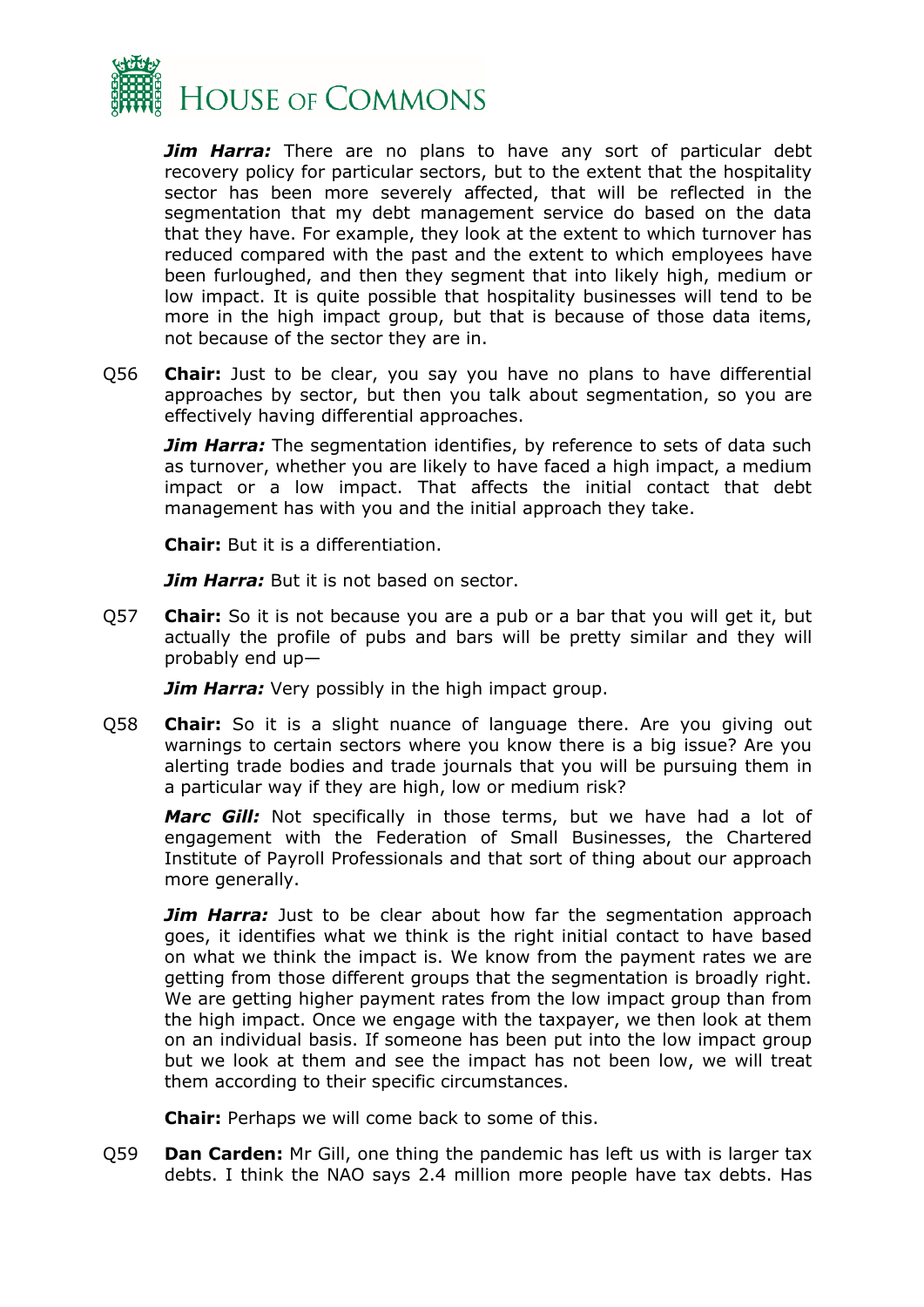

the caseload of vulnerable people and people with unmanageable debts increased, and how are you dealing with that?

*Marc Gill:* In terms of the number of our customers who use our extra support team, which the National Audit Office Report commended us for as a leading creditor, if you like, or collector of debt, the numbers remain fairly constant. We have a caseload of about 1,400 customers who access our extra support. We support them through collections for about  $E10$ million-worth of debt. It has stayed relatively small. It is my opinion that it has stayed small because of the universal offer that we have made available across the whole of the operation. We talked before about the empathetic approach—the way the letters land, and the way that my frontline collectors deal with customers with an empathetic approach and then get into debt negotiation.

We have also introduced the Money and Pensions Service debt advisor referrals. That is just for tax credits at the moment, but we are rolling it out for self-assessment this year. Take-up is modest, to say the least, but we are trying to be really transparent about what we do, to make the guidance really clear on gov.uk externally so that people know what to expect, and to engage with stakeholder groups. When customers come in, we take an empathetic approach. The short answer is that we have not seen a spike in the number of customers coming forward as vulnerable and needing our extra support services, but they are there for those who need it.

Q60 **Dan Carden:** So on the ground, if someone presents with issues around deprivation, not being able to afford the basic cost of living and having debts to repay, what would you expect the response to be?

*Marc Gill:* First and foremost, income and expenditure is about understanding a customer's means to pay. For those who engage with us and who simply do not have any means at all to pay, we will not ask them to do so. We will put the case in review and contact them later. In those cases where we identify that they have, and we take into consideration all of their income and expenditure, our aim is always to set up a payment arrangement—a time to pay—that will endure and that we expect to complete. As I said before, the proof is in the numbers, because well over 90% do pay, complete successfully and get the customer out of the debt position.

**Jim Harra:** Just a couple of things to add to that. All debt management staff who deal with customers have been trained in how to identify a customer who is vulnerable and needs extra support. If they can provide that support, that's fine. If they cannot, they have the ability to escalate it to the extra support team, who, in turn, have the ability to refer people to mental health charities, if they need to do so. We have that in place, but I would say that I would expect a significant number of the new debtors or people with increased debt to be businesses. Mr Mackinlay is not here to hear me praise the tax profession, but many of those customers are represented, so they are not just reliant on HMRC helping them. They will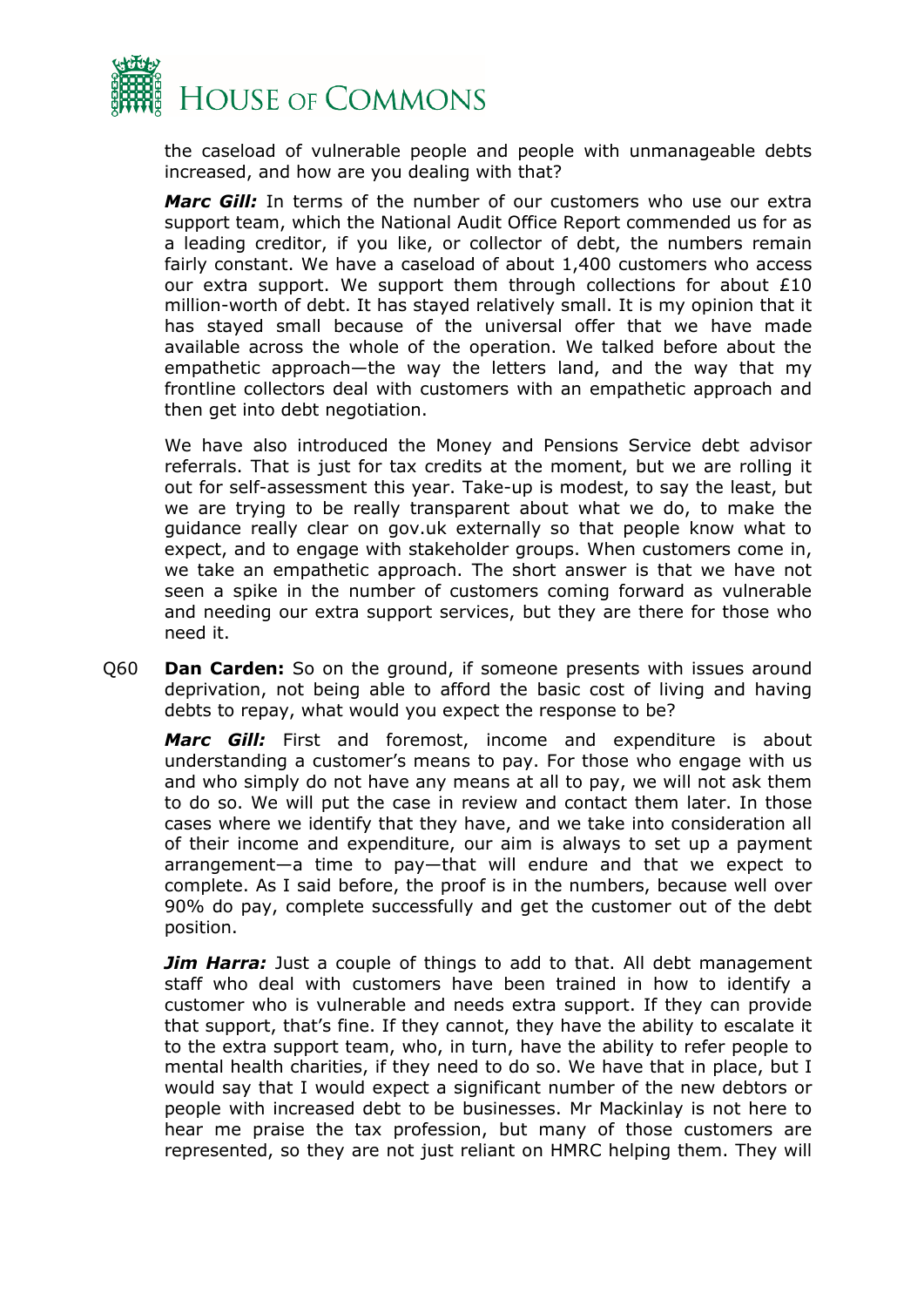

have an accountant or a tax advisor who is also helping them through the process.

Q61 **Dan Carden:** Thank you. I want to move on to another issue around staffing at HMRC. For the first time, you have published the return on investment for debt management—I don't know who wants to come back on this—as £205 collected for every £1 spent, which I think is quite a good investment. How can it be justified to see the number of staff decline over the years, from 6,200 in 2008 to just shy of 4,000, when we know this is such a good investment for the taxpayer?

**Jim Harra:** You're right: right across HMRC, as you would expect, we have a high rate of return for our budget, because we bring in about £609 billion. However, like all Government Departments, we are expected to make efficiencies.

Q62 **Dan Carden:** But they are not efficiencies, are they, if the investment brings in £205 for every £1 spent?

*Jim Harra:* In the case of debt management resource reduction, yes, they are. Throughout the period where we have been reducing resources, we have made efficiencies so that we are maintaining the same level of performance with less resource. We then have an opportunity at fiscal events to go to the Treasury and say, "If you are willing to reinvest some of these efficiencies, we can give you a return on that." We call it spend to raise. We very frequently make such bids at Budget time, and we very frequently get that investment. Indeed, in the 2020 Budget, we got investment in debt management on that basis. We work on the basis that, like any other Government Department, we must make efficiencies, and then it is a choice for the Treasury whether it takes those efficiencies in the form of a saving or whether it reinvests them for greater revenues. But I think we can demonstrate in relation to the reduction of resources in debt management that that was matched by genuine efficiencies so that we were maintaining the performance.

Q63 **Dan Carden:** Do you think it makes sense to outsource debt management when there is such a good return on the internal debt management service?

*Jim Harra:* We do use external debt collection agencies as part of our debt management response. The bulk of the resources are in-house, in Marc's area, but Marc also manages our relationship with external debt collection agencies that give us extra capacity, and they really perform exactly the same function as our debt management staff, in terms of contacting customers from a desk. They do not do field visits—we retain those for our in-house staff only—but they do contact by telephone or by post, and they do engage in setting up Time to Pay arrangements and reviewing affordability using exactly the same qualities as us. As chief executive, I am neutral about the extent to which I use in-house or outsourced resources. It is whichever gives me the best—

Q64 **Dan Carden:** What does the data say?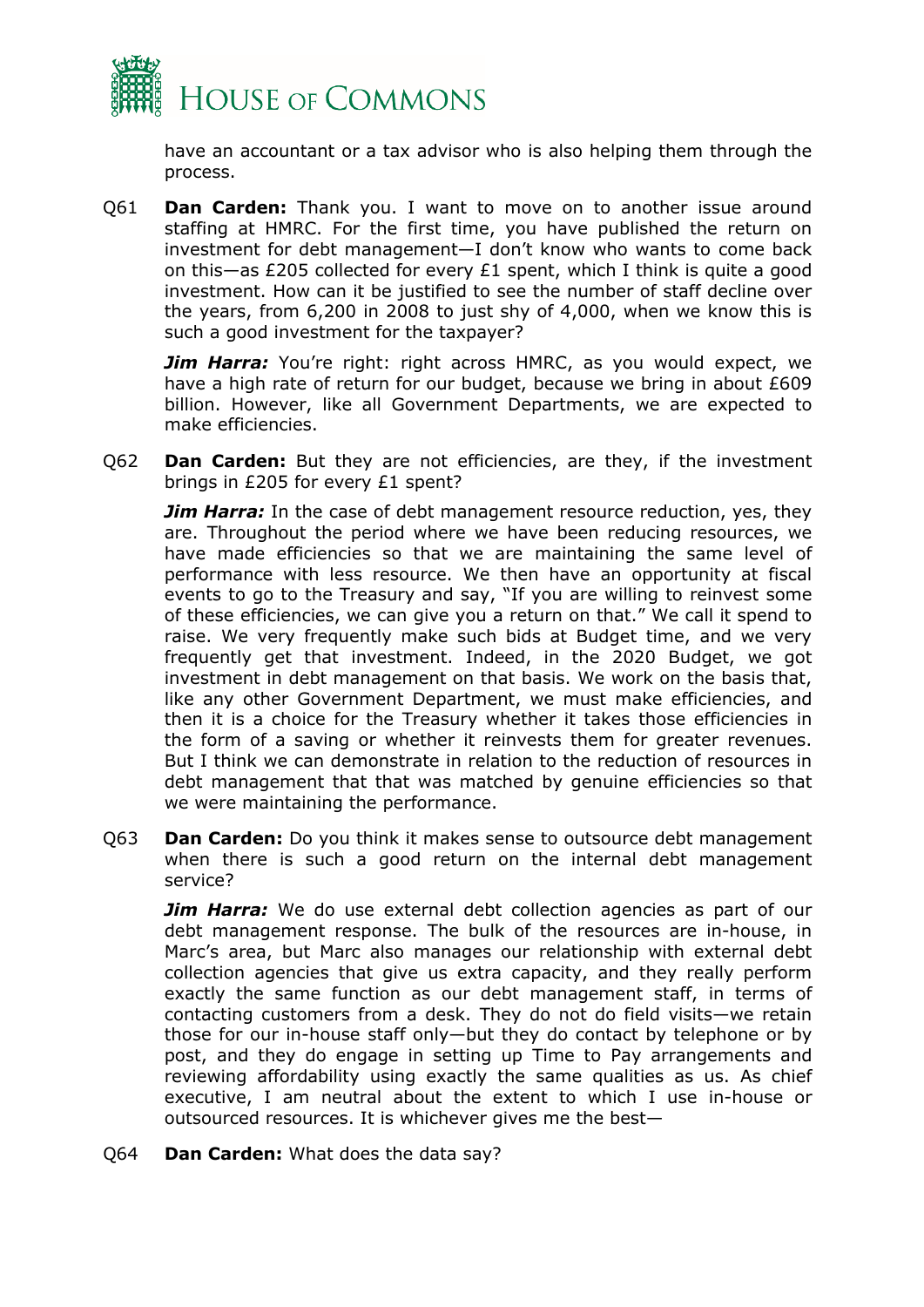

*Marc Gill:* Since 2015, we have collected £2.3 billion in taxes through our use of the debt market integrator. We calculate that at about £1.5 billion additional tax that we would not have collected had we used our internal resources. We target specific segments of debt by value and by customer type. It is an expansion of capacity, but it also allows us to use private sector data technology. We have placed debts with specific debt collection agencies that have a particular skillset in collecting particular types of debt with, as Mr Harra said, all of the tone, the controls, the guidance and access to Time to Pay that we have internally.

In numbers terms, it has a return on investment of something in the region of 20 or 21:1, so it is good value for money.

Q65 **Dan Carden:** You mentioned field visits, which have dramatically reduced because of the pandemic, down from just shy of 400,000 to 3,600. Do you expect those to get back to similar levels?

*Jim Harra:* Yes. As Marc mentioned earlier, it has already gone back up, with 110,000 visits since we restarted collection activity.

*Marc Gill:* To the end of December, clearing £1.2 billion, those continue. Those have not been paused due to the current variant and will continue. There were very few instances of enforcement action, and one of the things we pride ourselves on is that a very low percentage of enforcement visits end up in enforcement. Most of the money is cleared through the visit, either through payment in full or Time to Pay.

Q66 **Peter Grant:** Mr Gill, you have been answering questions from Mr Carden about how you deal with vulnerable taxpayers. How confident are you that you are identifying the vast majority of debtors who are seriously financially vulnerable?

**Marc Gill:** On confidence, what I would say is that we try exceptionally hard, so we work with, as Mr Harra said, the Cabinet Office on training, guidance and awareness for staff on the frontline in debt management. We are working with the debt function in the Cabinet Office on best practice. We are rolling out the vulnerability toolkit—we started in one site and we are rolling that out across all the debt management teams. That means that, at every interaction with every customer, we are alert to and trying to identify all of the characteristics that might identify a customer as being vulnerable. It is a huge priority for us and we continue to make sure that we do our very best to spot them. When we do spot them, as the Report indicates, we have a comprehensive and very strong offer to support customers through collection.

Q67 **Peter Grant:** Does that guidance for your staff include always proactively probing whether the debtor or the debtor's household has other financial worries as well as HMRC?

*Marc Gill:* Yes is the short answer. We would expect our frontline colleagues, when asking for payment, proceeding to income and expenditure, to probe those areas to gather that information. As I said before, if somebody is genuinely unable to pay anything, we wouldn't ask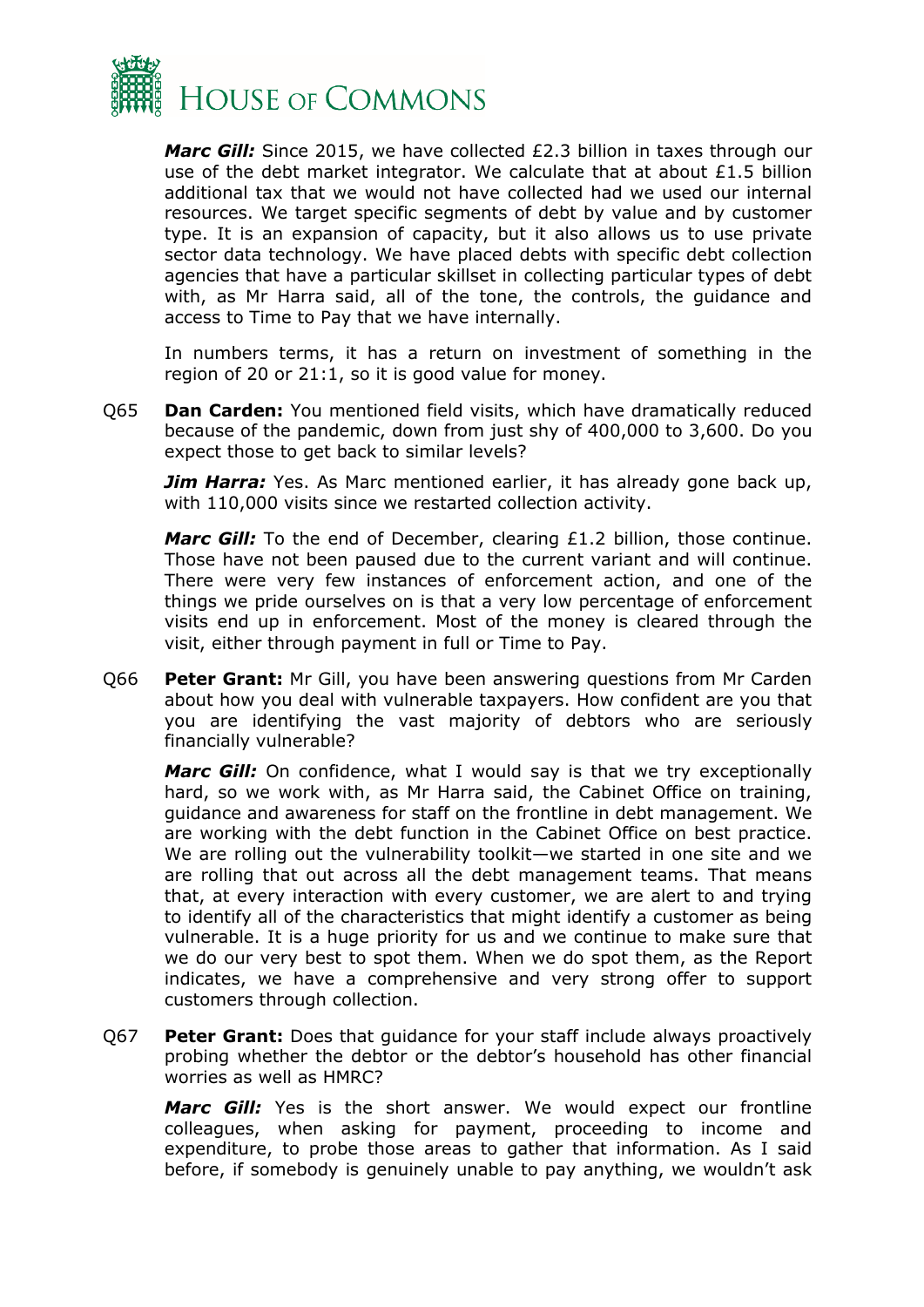

them to pay in those instances. We are rolling out the means to refer directly to a debt charity, through the Money and Pensions Service, for self-assessment customers this year—it is already in place for tax credit customers—and they would have access to that.

Q68 **Peter Grant:** Thank you. One of the concerns I had was that if a business—especially a one or two-person business—got into bother, there might previously have been a good chance that there was another income coming into the household, but during the pandemic there is a good chance that the other income has dried up. From what you are saying, that is a situation that you are maybe not entirely on top of, but you are as on top of it as you can reasonably be. You are not concerned that there is a significant number of vulnerable tax debtors out there you have not picked up on.

**Jim Harra:** I think our instincts are that the numbers look lower than you would expect. Take-up of breathing space, for example, which was introduced earlier this year, dipping a toe in the debt advice service, has been fairly low. My instincts are that there is actually more demand to be tapped than we have done so far. However, when we do engage with taxpayers who are in debt, particularly when we are setting up Time to Pay arrangements, my debt management staff look at their whole financial situation when determining affordability, and that includes other debts that they might have to service.

Q69 **Peter Grant:** Thank you. Another area of concern that has mushroomed during the pandemic is the various scams that have been either resurrected or invented. Certainly, some scams are a lot more common now than they were before. Have you become aware of any increase in impersonation of HMRC officials by potential fraudsters—for example, cold calling businesses and trying to get them to pay their tax debt to the fraudsters instead of to HMRC?

*Marc Gill:* I will start. It is a scourge on society, isn't it? I think we would all agree on that. Yes, of course there are impersonation scams. There are a number of things: we are consistent in what we send out in letters, and we do not put links in SMS text messages that go out to customers. The Department as a whole—perhaps Jim will comment—goes to great lengths to take down rogue websites, and we have done so in significant numbers over the period.

Q70 **Chair:** Would you like to remind us of the email address that we are supposed to send it to, if we get a phishing scam email? I have it saved in my phone. Do you have it in your mind to remind people?

**Jim Harra:** Sorry, I don't have the email address to hand.

**Chair:** I think it is phishing@hmrc.gov.uk.

*Jim Harra:* That's right. If you get a phishing email, you can report it to us. We have put a lot of effort into making people aware of scams as well as trying to tackle the scammers. We have seen a marked reduction in the impersonation of HMRC, and in fact we have now dropped out of the top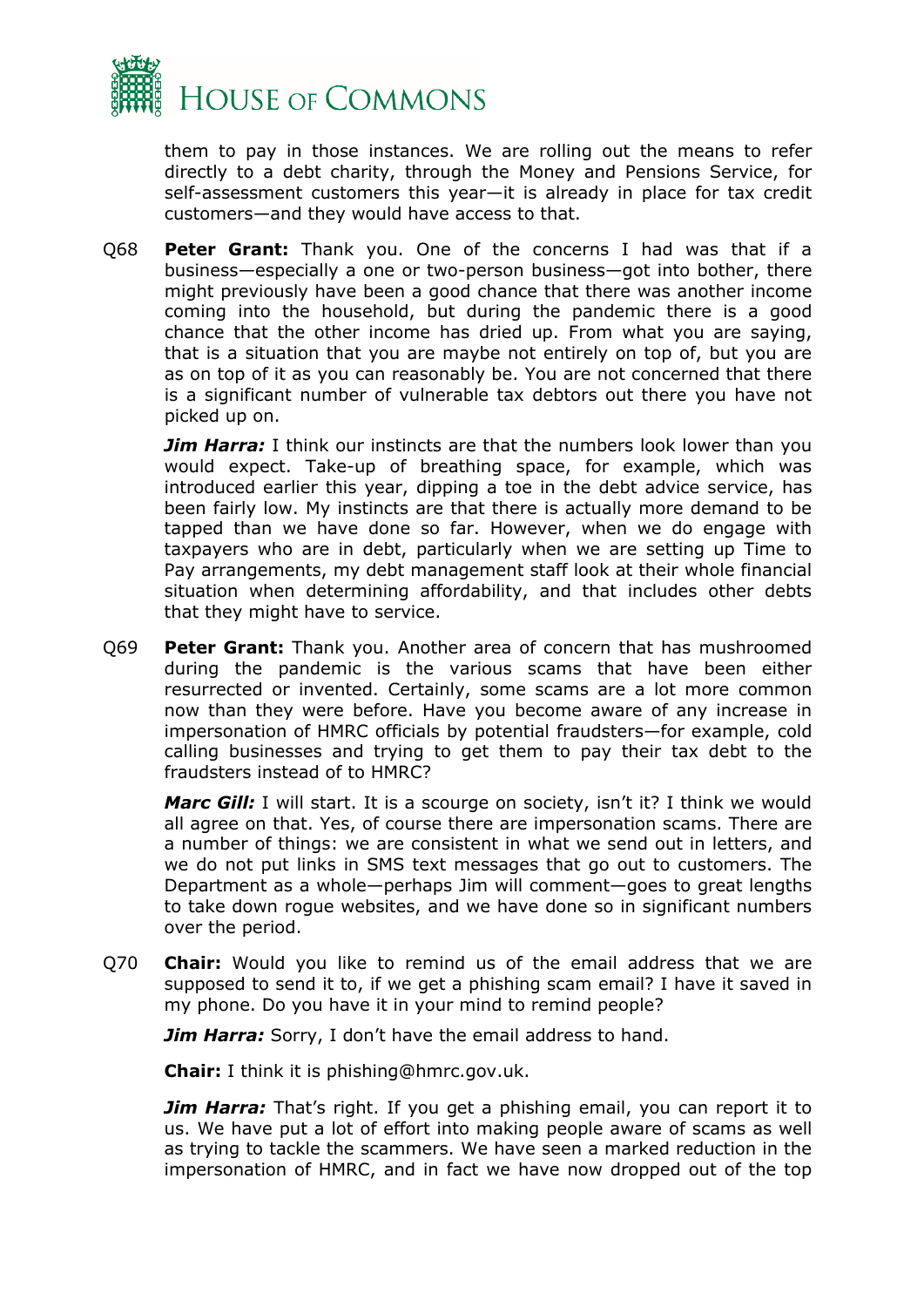

100 organisations that are scammed, when we were way up at the top. We have recently carried out a joint exercise, for example, with the Indian police, which closed down a call centre in Delhi, resulting in a very dramatic drop in the number of cases of these kinds of calls being reported to us by taxpayers. We are, I think, quite proud of how effective we are, but it is an arms race. Some of these people in India have now gone away—

Q71 **Chair:** It puts a whole other spin on the India-UK trade agreement, doesn't it?

*Jim Harra:* It was very good co-operation with the authorities there, and it appears to have been very effective. Of course, it is almost certainly a temporary effect, so we have got to stay on top of it. I feel that we are being effective. We have seen ourselves, as a scammed brand, go way down that pecking order.

Q72 **Peter Grant:** If my experience is anything to go by, Carphone Warehouse has got a problem, as do a lot of mail order delivery companies, perhaps not surprisingly. Is that something that you are routinely monitoring? Do you get alerts from the police, Ofcom or anyone else to say, "We think there has been an upsurge in attempted impersonation of HMRC"? The reason I am asking about that is that the fraudsters tend to focus on where they think the weak points are. If they are not going for HMRC, that is good, because they think that people are wise to those scams. If they start to come back to pretending to be HMRC, it means that they think the public are maybe more likely to believe that. Do you get early warning if these things are beginning to increase, so that you can increase your publicity to warn people what to expect?

*Jim Harra:* I believe so. Ouite apart from having our contacts right across crime enforcement, we have got the phishing service, which gives us warning from our customers themselves about what they are seeing.

You mentioned mail order firms. I should say that HMRC is involved in that, in that—

Q73 **Peter Grant:** You are involved in a mail order company?

**Jim Harra:** The introduction of customs controls between the EU and the UK is one of the things that the scammers have been trying to take advantage of, because they are telling people, "You've got a parcel which is being held", and of course in the run-up to Christmas I think we did see a spike in that kind of scamming. While it is mail order firms and delivery firms that have got the problem, HMRC has to—

**Chair:** Everything comes back—every problem lands on your desk, Mr Harra, in the end. Very last question, Mr Grant.

Q74 **Peter Grant:** To be clear for the record, HMRC is involved in combating that particular scam; you are not involved in the scam itself.

*Jim Harra:* No.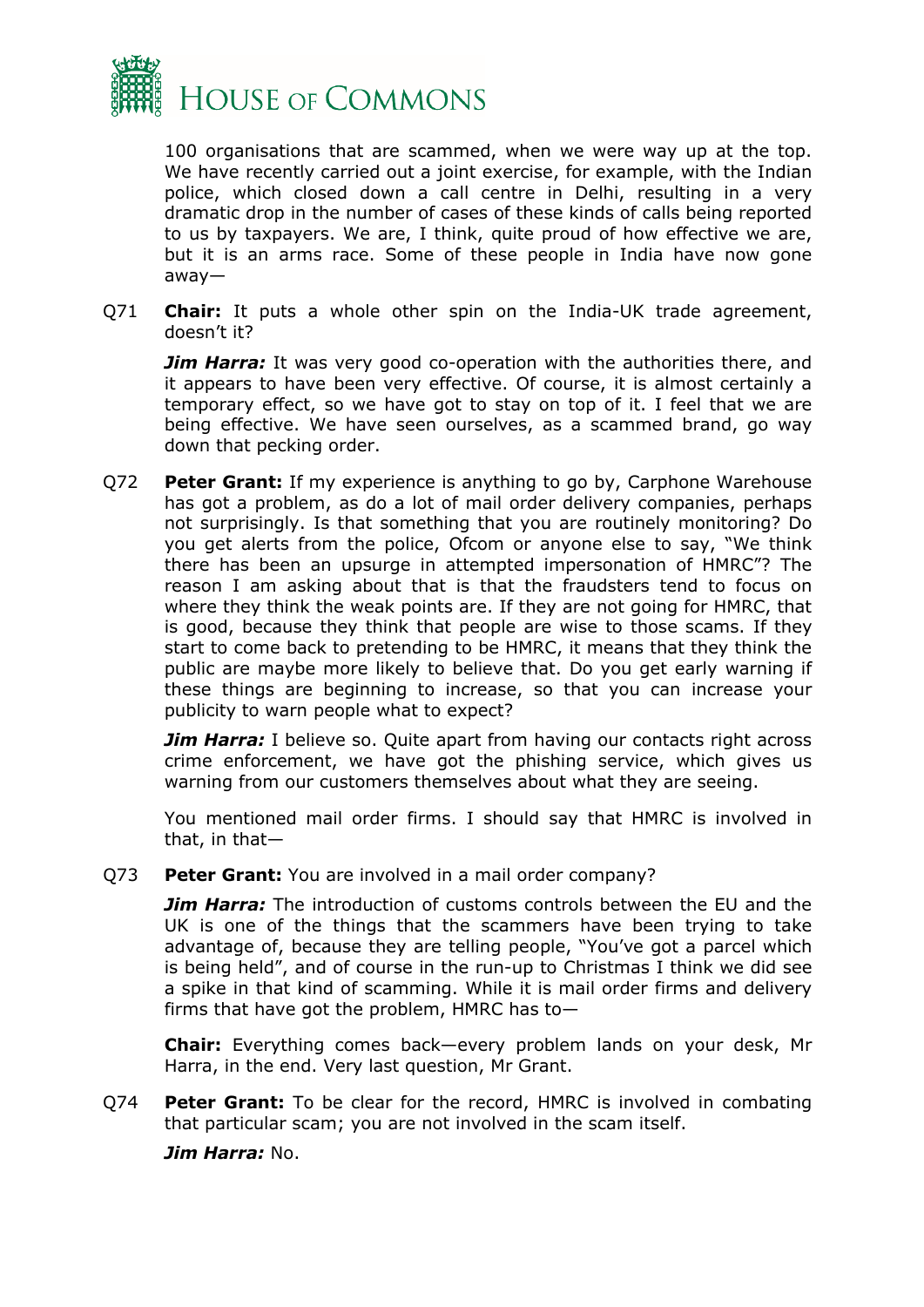

**Chair:** That would be an interesting sideline for Her Majesty's Revenue. On that point, we will move on to Sarah Olney MP.

Q75 **Sarah Olney:** Mr Gill, when you put payment plans in place for individual tax debtors, how do you ensure that they are affordable for those taxpayers?

*Marc Gill:* For individuals, we will go through an income and expenditure process—a structured conversation. We will also accept the single financial statement that is accepted by other creditors; it is typical across the marketplace, if you like. We will calculate with the customer how much they can pay, test that and then we will set up the Time to Pay arrangement based on that.

What I would add is something that Jim mentioned earlier. Last year, we significantly expanded our digital offer. We had a sort of beta service, if you like, for our self-assessment—self-serve Time to Pay. Only hundreds, or low thousands, had used it in previous years. Last year, 125,000 customers used that service at the last self-assessment peak. That allows them up to 12 months, up to £30,000, to schedule that debt through a Time to Pay arrangement over the year.

I haven't got the exact average length to hand; I could provide it to the Committee afterwards, but it is not 12 months. The default is not that customers take the full amount. They use the tool to calculate what they can pay and set up a Time to Pay arrangement.

This year, so far we have set up—I haven't got the exact figure; we are currently in the middle of the self-assessment peak, but we are ahead of where we were last year. Almost 150 customers actually set them up on Christmas day and Boxing day. So we know that they are accessible and useable; this is an easy way for customers to interact with us. We think the digital service is the way forward.

We have seen breakthrough on repaying the VAT through a digital service—the new payment service for the £33.5 billion that was deferred. There has been a really good uptake; about 160,000 customers used that. We are aiming to stand up a service for business digital channel later this year. That will start with pay-as-you-earn before moving on to VAT.

However, in the meantime, when we deal with businesses, we will again have a structured conversation. The conversation will be about the cash flow of the business, and means and access to funds. We will aim to set up a Time to Pay arrangement that is affordable and sustainable. As I said, 90% of them complete and pay in full.

Q76 **Sarah Olney:** Can we talk a little bit about phoenix companies? I think this might be one for you, Mr Harra. Phoenix companies have increased during the pandemic. We think they have a significant role to play in fraud and in non-payment of tax. How much taxpayer money do you think is at risk in phoenix companies?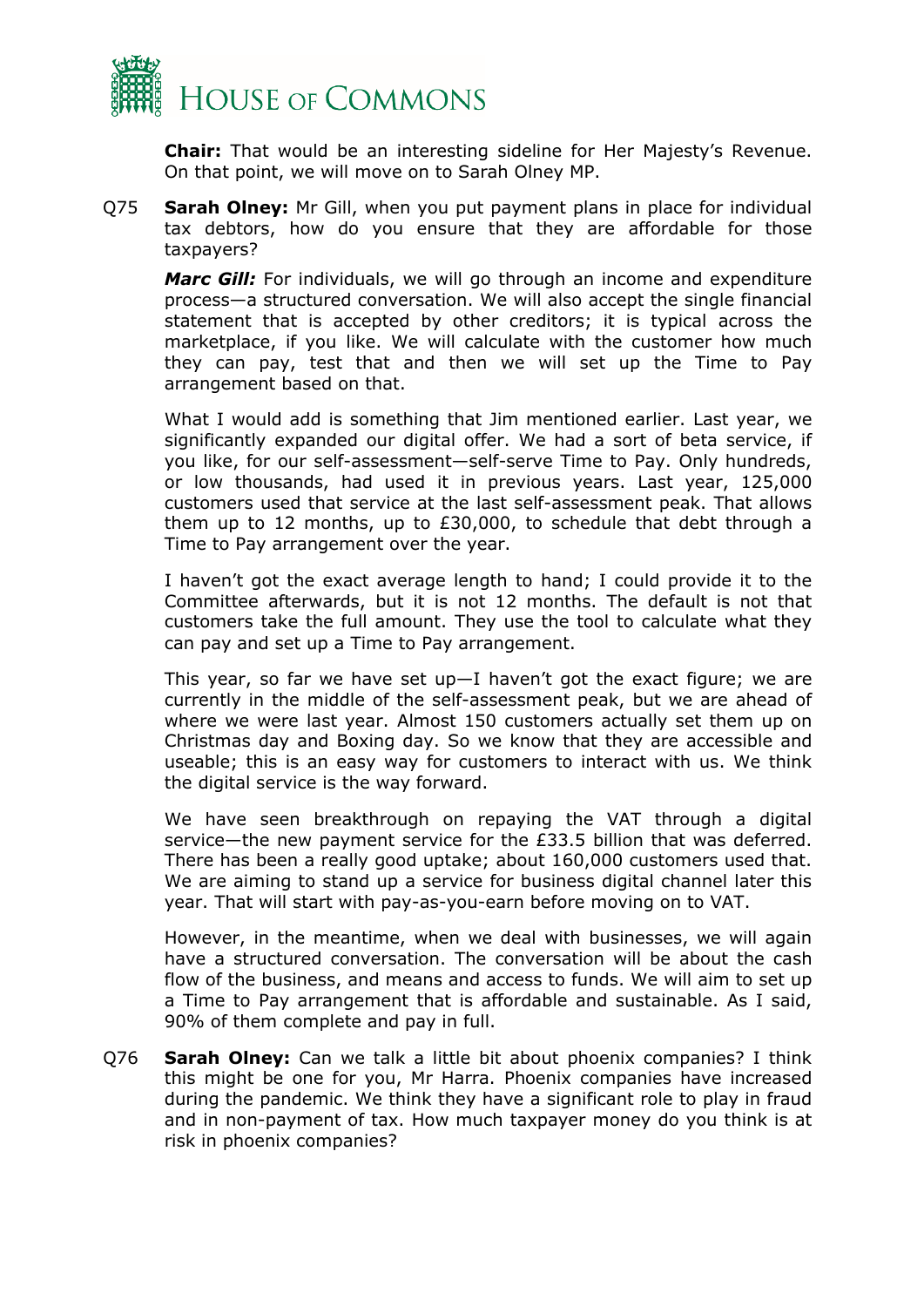

*Jim Harra:* It is not actually clear that phoenix companies have increased during the pandemic. The National Audit Office Report recognises that there is potentially an increased risk. The greater part of that risk is not from an increased number of phoenix companies but from them being able to endure for a longer period of time, because during the moratorium on insolvencies they could just keep going and keep building up debt. I think it is potentially the case that, as they emerge, we will have incurred a higher loss than we would in a normal time.

It is a minority game. These are people who go into it knowing what it is they are going to do on a repeat basis. That means that we have the opportunity to identify them, and also to identify the insolvency practitioners they tend to use on a repeat basis. Our effectiveness involves trying to identify them as early as possible in their behaviour and stepping in, for example, to replace the insolvency practitioners with ones that we believe will be more stringent in looking at imposing the liabilities, for example, on the directors. We use the rules where, if you use the same business name in a new company, the liabilities can be transferred as well. We use director disqualification, and increasingly we have two powers that are really HMRC-specific. One is the ability to attach tax liabilities to an officer of the company, and the other is, where we see the same business by the same people being carried out by a new company, to require them to give us financial securities before they can be registered in the tax system.

Q77 **Sarah Olney:** Are you starting to use those powers?

**Jim Harra:** Yes, indeed. Some of them are relatively new, but we have, in 2018-19, issued over 1,000 notices of requirement to provide security. In phoenixism cases, in '19-'20 we issued 550 notices. In 2021, only 93 notices, but although the number has gone down, the amount of tax protected has, broadly speaking, stayed up at about £370 million.

Q78 **Sarah Olney:** Are you keeping records of phoenix companies and the number that you suspect are out there? Are there targets for reducing their use?

**Jim Harra:** Yes. As the National Audit Office Report recognises, we need to get more strategic about this, and we are putting together a strategy that will be completed in the next couple of months. But, yes, tackling phoenix companies requires you to keep track of the players who move from company to company, because it is the same people setting up the same businesses, often with a very similar name and often, as I said, using the same insolvency practitioner for the repeated insolvencies, so those are patterns that we look for so that we can identify the phoenix behaviour and then apply these techniques.

Q79 **Sarah Olney:** But you do not have an estimate at this time of how much taxpayer money is at risk in phoenix companies.

*Jim Harra:* No, I don't.

Q80 **Chair:** Can I just ask what measures you have to check whether someone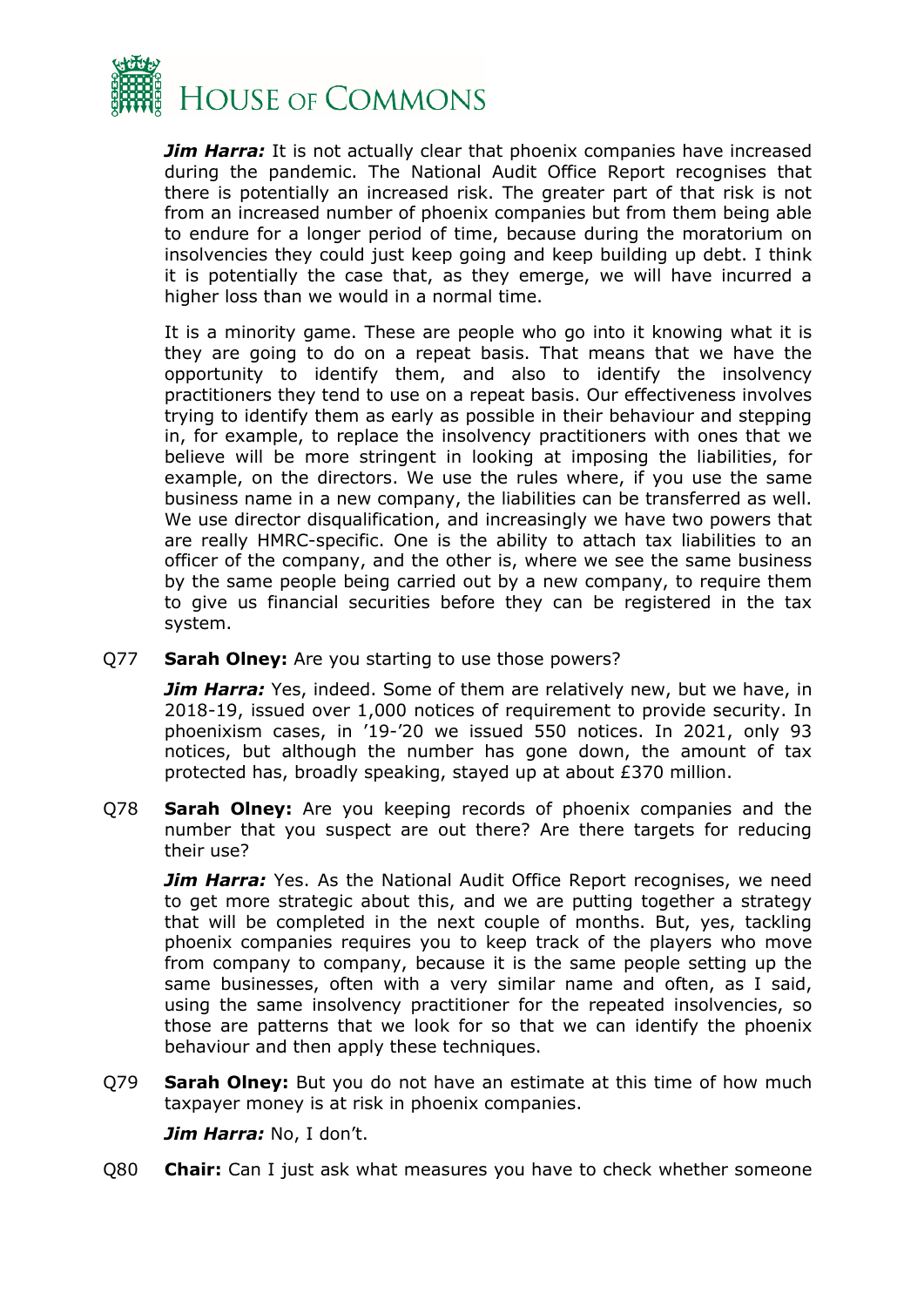

is, for example, using a family member to be a director when they have been disbarred, so that they have a phoenix company that is not theirs but they are controlling it.

*Jim Harra:* We try to look for the controlling mind, not just the officers of the company. Where we think there is the same controlling mind, that is when we can apply the security.

Q81 **Chair:** There have been issues with the rag trade in Leicester, which some of the MPs there have raised with us. Are you making any progress there, because it seems to be endemic?

*Jim Harra:* Yes. We were part of a joint taskforce looking at the textile industry in Leicester specifically from the point of view of labour market abuse, but phoenixism was a part of the behaviours that we saw. The outcome of that is that, while there are some problems in the Leicester textile industry, it was not a hotbed that we found. We found a certain level of activity that we need to police, but this is a more general problem.

Q82 **Sarah Olney:** Just going back to the point about the affordability of outstanding tax repayments, what do you know about the wider financial position of people who are in debt? For example, do you have data on household finances or is it dependent on the self-declarations that you talked about?

*Marc Gill:* It is self-declaration. I think that is pretty standard around a collection of organisations. We are exploring that. A recommendation of the Report was to look at perhaps even buying in external data. We are trialling on a slice of our customers whether credit reference agency-type data would help us, something we have done historically in the past. We did not see value in it at the time. It is a good recommendation in the Report, and we are going to explore it. I would expect to see the results in a few months. If there is genuine value in doing that, and we are able to one, collect more, and two, provide a much better assessment—a more customer-focused assessment—of real affordability, then it would be something that we would explore, but at the moment, we do not use external data to do that. We take the information from the taxpayer themselves.

Q83 **Sarah Olney:** I suppose you are saying you are not, but is there any possibility that you might be sharing information across Government, for example with the DWP? They will have information on different households and the extent to which they can afford to pay their tax debts.

*Marc Gill:* Sure. It continues to be an ambition across Government to have a more single view of customers and their debts. As I said before, we continue to work with the Cabinet Office debt function on how we might do that and what the legal gateways would be, and test the processes. What I would say is that it is early days. The Cabinet Office are leading on a couple of trials, I think through the Digital Economy Act, which gives them the legislation to do that. We are engaging and leaning in really proactively. We take our responsibilities as the largest debt collection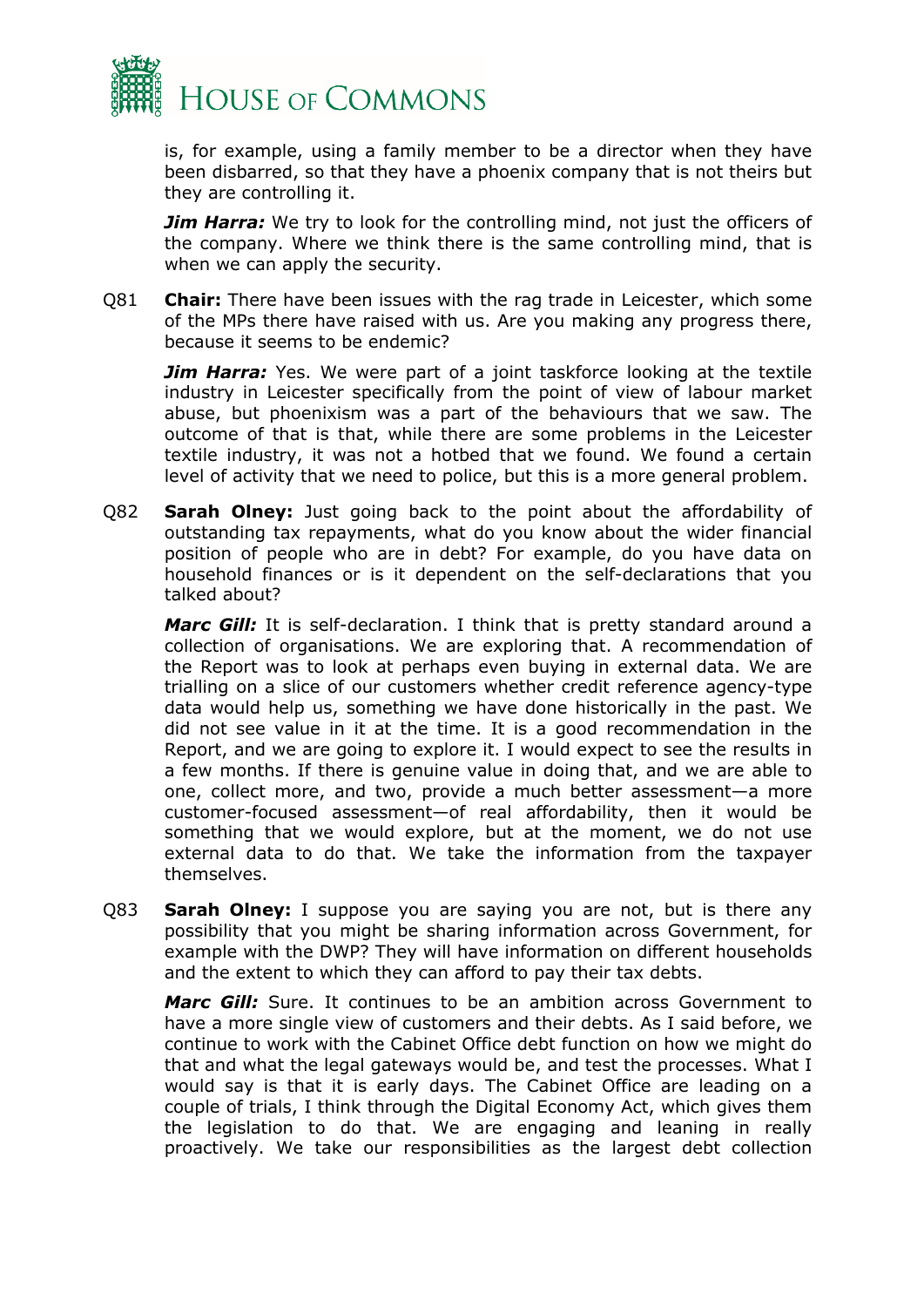

organisation very seriously, and we are leaning in to share best practice, as well as take part in the pilots and the trials.

Q84 **Chair:** One question from me, picking up a bit on what Mr Mackinlay was saying about what is actually happening out there with businesses: do you have any inkling of whether some companies have taken bounce back loans to pay their tax debt, or indeed taken bounce back loans that they are not using to sit there as a cash reserve when they could be using them to pay tax debts? How deep are you getting into that element of it, Mr Gill?

*Marc Gill:* I will start out; I think Jim might have some comments. It is acknowledged in the Report; it is something we are mindful of. We work closely with Treasury and, indeed, colleagues in business. From the data they have that shows those trends, it certainly does seem to be the case that some businesses drew down on the support that was available and deposited the money in their account. Perhaps just to triangulate that position, as Mr Harra said, we deferred £33.5 billion of VAT. We expect to recover all bar 2%. We may even recover more than that, because we have not given up on collections, and for self-assessment customers, there is very little of that £6.6 billion outstanding.

**Jim Harra:** As Mr Mackinlay identified, there was a certain degree of softness or liquidity out there, which is one of the reasons why I think you see the big reduction from the peak of tax debt when we started collection activity. When we contacted a lot of the low-impact segment who had deferred VAT and said, "Our assessment suggests you might be able to pay this," actually, a significant number of them just paid. I think that was an indication that there was softness and liquidity there, and that would have come from the range of sources that they could get finance from during the pandemic, including—I guess—bounce back loans. I do feel that what we are left with now is debt that is tougher for people to repay, which is why you see that repayment rate having reduced from that very high level early on.

**Chair:** And now going down slower—inevitably so. Thank you very much. Over to Sir Geoffrey Clifton-Brown.

Q85 **Sir Geoffrey Clifton-Brown:** Mr Harra, I want to ask one or two questions about staff that Mr Carden started on. Given that, as he said, paragraph 3.19 says that every £1 spent returns £18, there is obviously a lot of good investment in both staff and using the private sector, so could I ask questions around those two, please?

In paragraph 3.10, it says that you had a shortfall of 300 full-time equivalents in 2021, and that you are going to recruit another 600 full-time equivalents. According to my maths, that is 200 extra a year over the next three years, so you are not even going to recover the shortfall that you have. But if you look at the appendix in the NAO Report, it says that a combination of extra staff and using the private sector is likely to be the most successful method of debt collection, so how many extra staff do you intend to recruit over the next three years?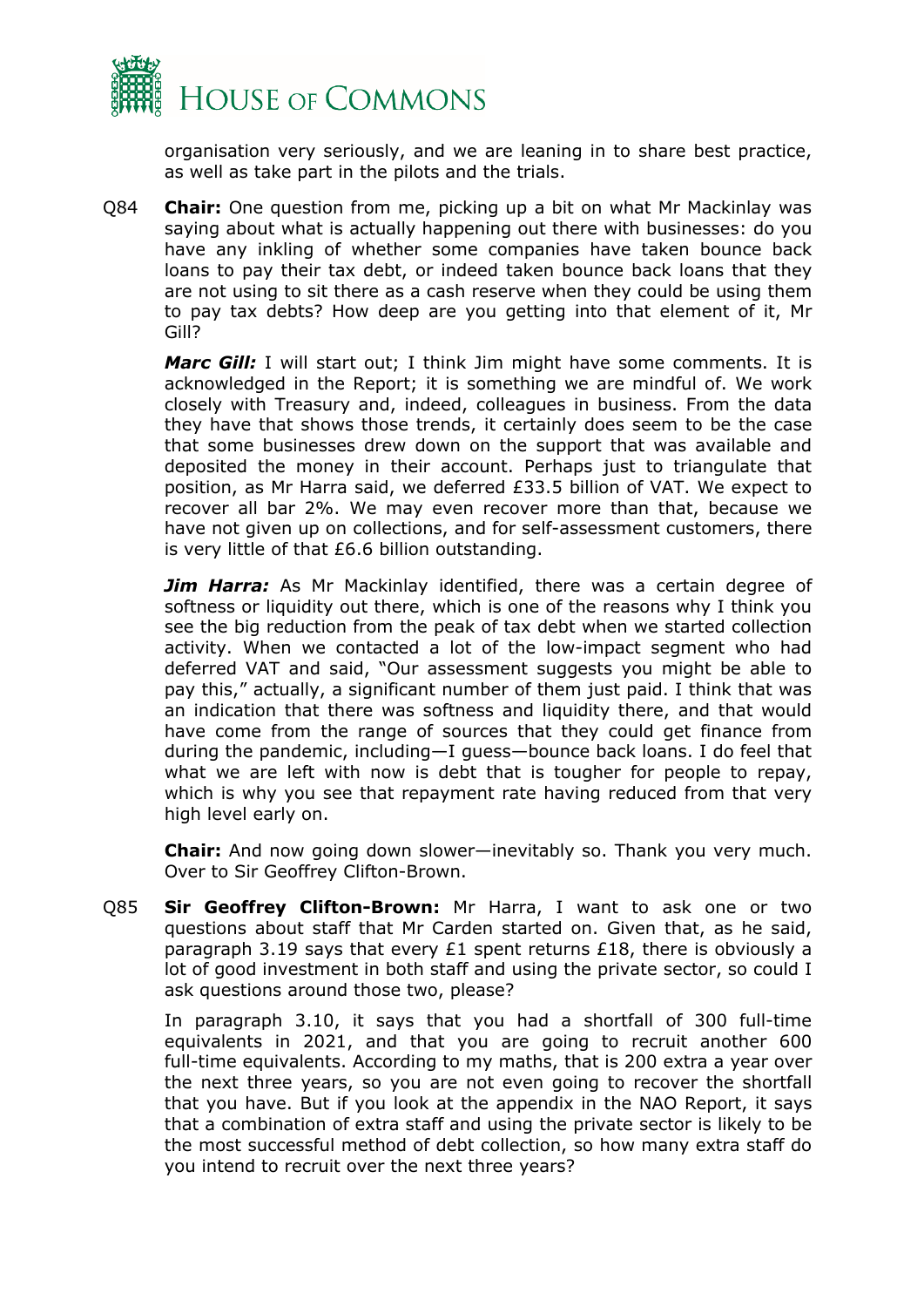

*Jim Harra:* At Budget 2020, we were given additional funding for about 600 additional staff over three and a half years from—

Q86 **Sir Geoffrey Clifton-Brown:** That is 200 a year. That does not even cover the shortfall, as I said.

**Jim Harra:** It is 600 FTE for three and a half years, so it's about 600 additional staff, but we were recruiting over 1,000, because we have constant attrition, so as well as filling the additional posts, we have to backfill for—

Q87 **Sir Geoffrey Clifton-Brown:** So it is 600 in addition to the extra 1,000?

*Jim Harra:* No, there are two different figures here. Six hundred is the number of additional staff that we have been given funding for; 1,000 is the total number that we were recruiting this year, which was to ramp up for those additional posts and also to backfill for vacancies that just arise through natural wastage all the time as staff resign or retire—whatever because we are in a constant recruitment position. But the effect of Budget '20 is that we end up with 600 more staff than we would otherwise have had.

Q88 **Sir Geoffrey Clifton-Brown:** I am mesmerised by those figures. Just tell me in simple, layman's terms: over the next three years, how many additional staff, over and above those that you have lost, will you have?

*Jim Harra:* Six-hundred.

- Q89 **Sir Geoffrey Clifton-Brown:** Over and above the ones you have lost? *Jim Harra:* Yes.
- Q90 **Sir Geoffrey Clifton-Brown:** Is that enough, given the scale of the task?

**Jim Harra:** The National Audit Office Report recommends that we look at increasing our capacity further. And as you say, that can be a combination of in-house resources and outsourcing. In our spending review settlement, as well as being given funding to maintain our baseline, we were given additional funding, on a spend-to-raise basis, of £40 million, £60 million and £90 million over the three years of the spending review. That money arrives on 1 April, and we are currently going through the process with Treasury of planning what we will deploy that funding on, based on what rate of return we can get from it. Debt management, alongside other compliance activity, will be considered as part of that.

Q91 **Sir Geoffrey Clifton-Brown:** As Mr Carden said, you can't think of many other areas of Government where you spend £1 and get £18 back. It seems to me that you should be able to make a pretty easy case to Treasury for increasing either your number of staff or the amount you are spending on external, private sector debt collection agencies.

*Jim Harra:* I think we have already succeeded in making that case, which is why we have the £40 million, £60 million and £90 million of additional funding, but we have to go through, between now and the money arriving on 1 April, identifying what is the best way to spend that money. Debt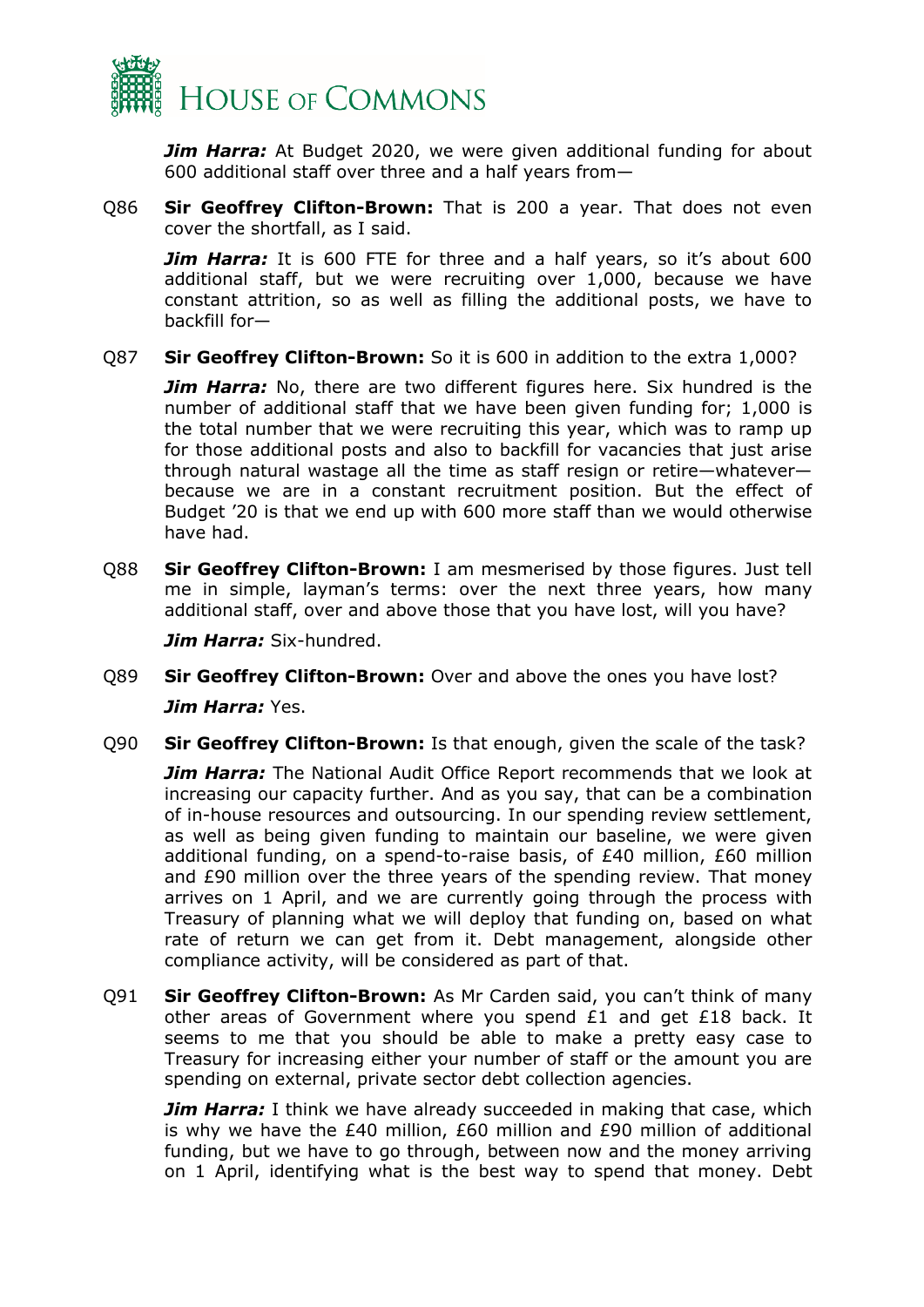

management is one of a number of areas where we can raise additional tax revenues, but we are currently going through that process. In the meantime, we have increased our use of debt collection agencies, because that was paused in the same way as all our other enforcement activity; we are now increasingly using them again.

Q92 **Sir Geoffrey Clifton-Brown:** I was coming on to that. You probably haven't caught up with it, but in evidence submitted for our bounce back loan session last week, we heard from a firm called Equifax, who are working with the Cabinet Office. Their subsidiary, Indesser, has recovered more than £2.5 billion for over 50 public sector clients. I don't know whether they work for you or not, but that is the sort of thing that can be achieved by the private sector, so what budget do you have for the use of private sector debt collection over the next three years?

*Jim Harra:* Marc manages that relationship.

*Marc Gill:* Yes, and of the £2.5 billion that you quote, £2.3 billion is for us.

**Sir Geoffrey Clifton-Brown:** Well, that's very good.

*Marc Gill:* Obviously, it is the company we use: Indesser was the joint venture between Government and TDX/Equifax. It's known as the debt market integrator. We work in partnership with them. It is a genuine partnership. This year, I think the budget is around £26 million to recover not far short of half a billion pounds-worth of tax debt. We restarted those collections in about May/June time 2021, and we will continue to work with them. There is an upper band, I think, in terms of how much debt we can place. The reason for that is the customer service offer. Because the debts are placed individually, and the private sector debt collection agencies would not have access to the systems and be able to compare customers with multiple debts and so on, it is not sensible to place all debt types with them. Rest assured, within budget, there is no shortage of ambition to use a strong-performing private sector contract to work in partnership and in parallel with what we do internally.

Q93 **Sir Geoffrey Clifton-Brown:** What is your budget for private sector debt collection over the next three years?

*Marc Gill:* I would have to check with Mr Holliday, but this year's budget was £26 million.

Q94 **Sir Geoffrey Clifton-Brown:** Is that likely to increase over the next two or three years?

*Marc Gill:* It is my understanding that it is fairly stable, but because the return investment is so strong, we are working on a more flexible funding model that would allow us to go further, if it were sensible to do so, protecting customer service and recovering at a strong rate of investment. Would you like to come in, Justin?

**Justin Holliday:** Historically speaking, the rate of return using the private sector has not been dissimilar to using in-house services, which I think is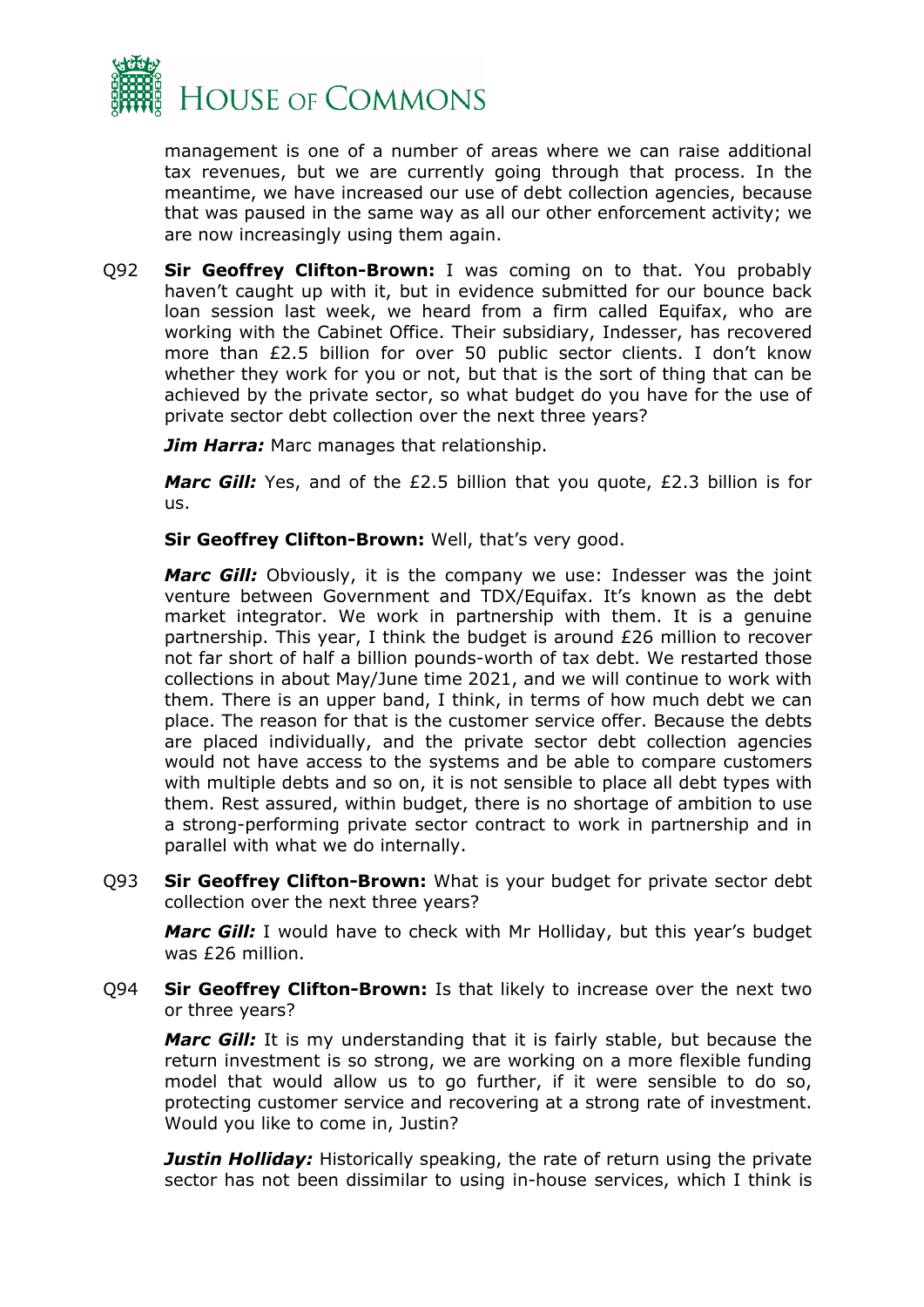

an affirmation of both sides—

Q95 **Sir Geoffrey Clifton-Brown:** Paragraph 3.19 says it is £18 to £1.

*Justin Holliday:* Yes, which is not un-adjacent to our in-house—

Q96 **Chair:** Which does beg the question about why you outsource it. What are these companies offering that you can't do in-house?

*Justin Holliday:* Using the market provides three advantages. The first one is comparison: being able to compare our in-house performance with market performance is useful. Secondly—

Q97 **Chair:** Do you think you have to do that in your own organisation in order to benchmark? Couldn't you benchmark in other ways?

*Justin Holliday:* Can I give the three reasons together? That reason is probably the least of the three.

The second reason is about bursts of activities. It is a more flexible resource, so we can do bursts of activity. Thirdly, there are certain debt sectors in which particular debt collection agencies specialise, which is also advantageous. Taking those three things together, it is helpful to have a mix of in-house and out-house activity.

In terms of the future, we have spent about £20 million a year on private sector debt collection for the last number of years, and I anticipate roughly that level continuing.

Q98 **Sir Geoffrey Clifton-Brown:** One more question on this. Equifax make great play of the fact that they use very good data and analytics. I imagine that they must be covering all sources of data to get that data and analytics, yet somewhere in the Report—I'm sorry, but I can't source it just at the moment—it says that you, as HMRC, don't regard purchasing data from the commercial sector as economic. I bet they collect data from the commercial sector, do they not?

**Jim Harra:** First, when it comes to using data ourselves, obviously we have lots of data within the Department already, which gives us indications about people's financial capability and propensity to pay. We are currently trialling the use of private sector data from credit reference agencies to see if that will be a worthwhile thing to boost our debt management performance.

You might assume that more data is bound to be better, but there are costs of acquiring the data from the private sector. It is also quite costly to ingest it into our systems and analyse it, so it is not a slam dunk that it will be the best use of our resources, but we are trialling that to make sure.

More generally, I regard using debt collection agencies, as Justin says, as a benchmark. As you would expect, given that HMRC is a major debt collection agency, we are pretty efficient and we are finding from our benchmarking with them that, while there are certain things we can use them for, we are really efficient in-house ourselves.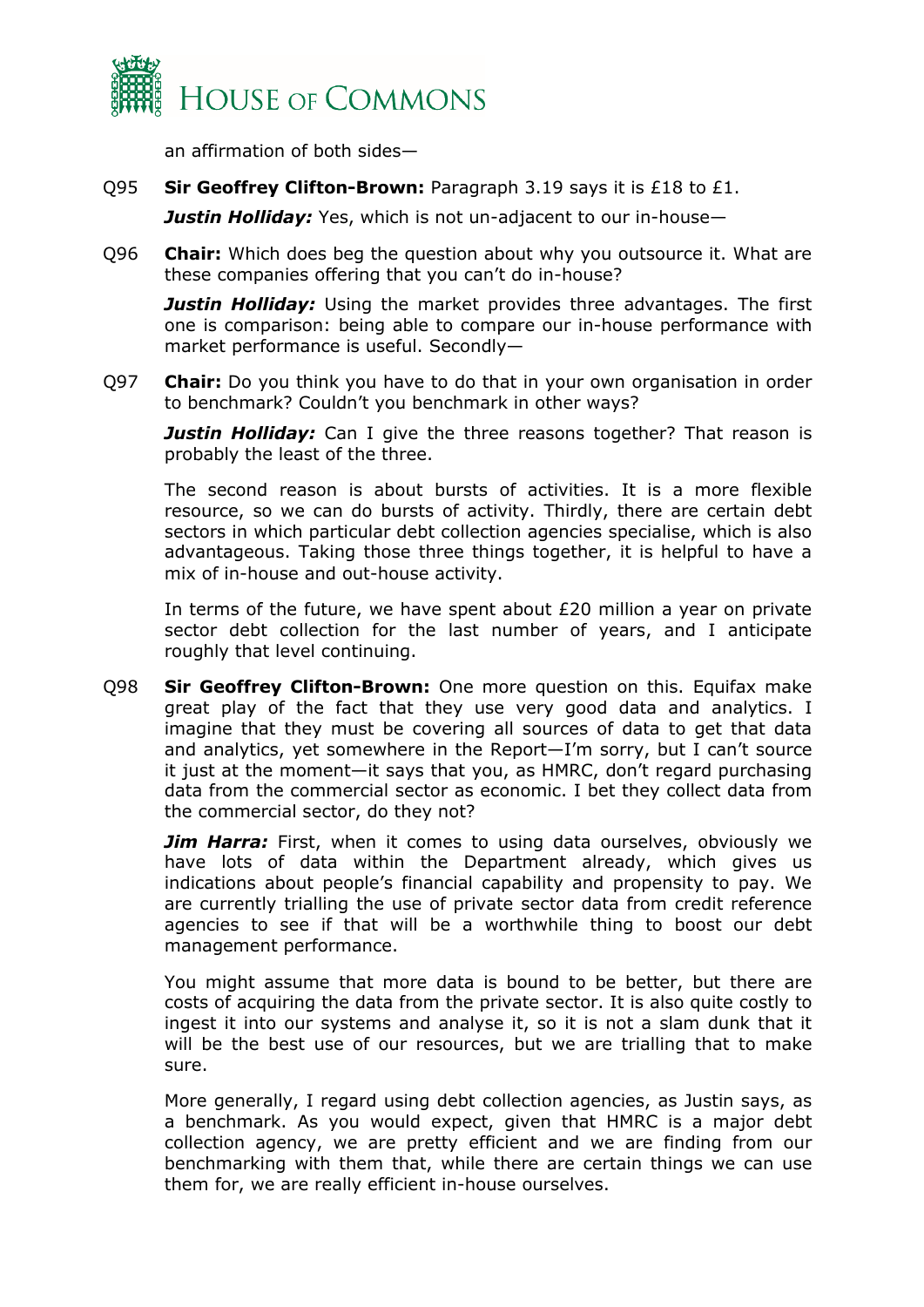

Also, they are a means of increasing my capacity when I need to. Earlier, we mentioned the recruitment of 1,000 people. When you add together all the recruitment that I have to do across the Department, it is quite a big strain on the Department to recruit and train all the people that it needs. Being able to call up people from the private sector who already have those skills can be an easy way for me to increase my capacity at relatively short notice.

**Sir Geoffrey Clifton-Brown:** I would like to come back to this Chair, but I know you want to get Mr Carden in on this point.

Q99 **Dan Carden:** Just on the data point, you are a Government Department and I would have guessed that you had more data on people than a private organisation.

*Jim Harra:* Within my organisation, I keep making that point myself. I have people in my organisation who constantly want more data, and I push back and ask, "I suspect that we have a lot already; are we sure we are making the best use of it?" On the other hand, there are data sources to which we do not have access, but which can be valuable. That is why we are trialling this approach.

Q100 **Dan Carden:** There will be data sources that they would not have access to, but you have access to. Is that right?

**Jim Harra:** Yes, but in relation to debt collection agencies, we do those data analytics in house to identify and package up the debts that we pass to those agencies to collect. Using our own analytical resources, we identify those debts that we think they are best placed to pursue. We pass those to them, and very carefully control the policies and processes that they use, so that the customer is getting the same treatment as if HMRC were dealing with the matter.

Q101 **Dan Carden:** To try to clarify the point about the rate of return, my understanding from the NAO report is that outsourced debt collection returns £18 for every £1 spent, and that internal HMRC debt collection returns £205 for every £1 spent. Can we clarify that?

*Jim Harra:* It is not really a like-for-like comparison. Marc can possibly give you more information—

Q102 **Dan Carden:** It's just whether those figures are right.

*Jim Harra:* The range of things that Marc's people do in debt management is wider than for the debt collection agencies.

*Marc Gill:* I think so. I would have to check the £200 figure; perhaps it is divided by total revenue, or something like that. Jim mentioned a score at 20-plus to one. The return investment is higher than we would see with external debt collection agencies, but it is not by a factor. We would need to check that out.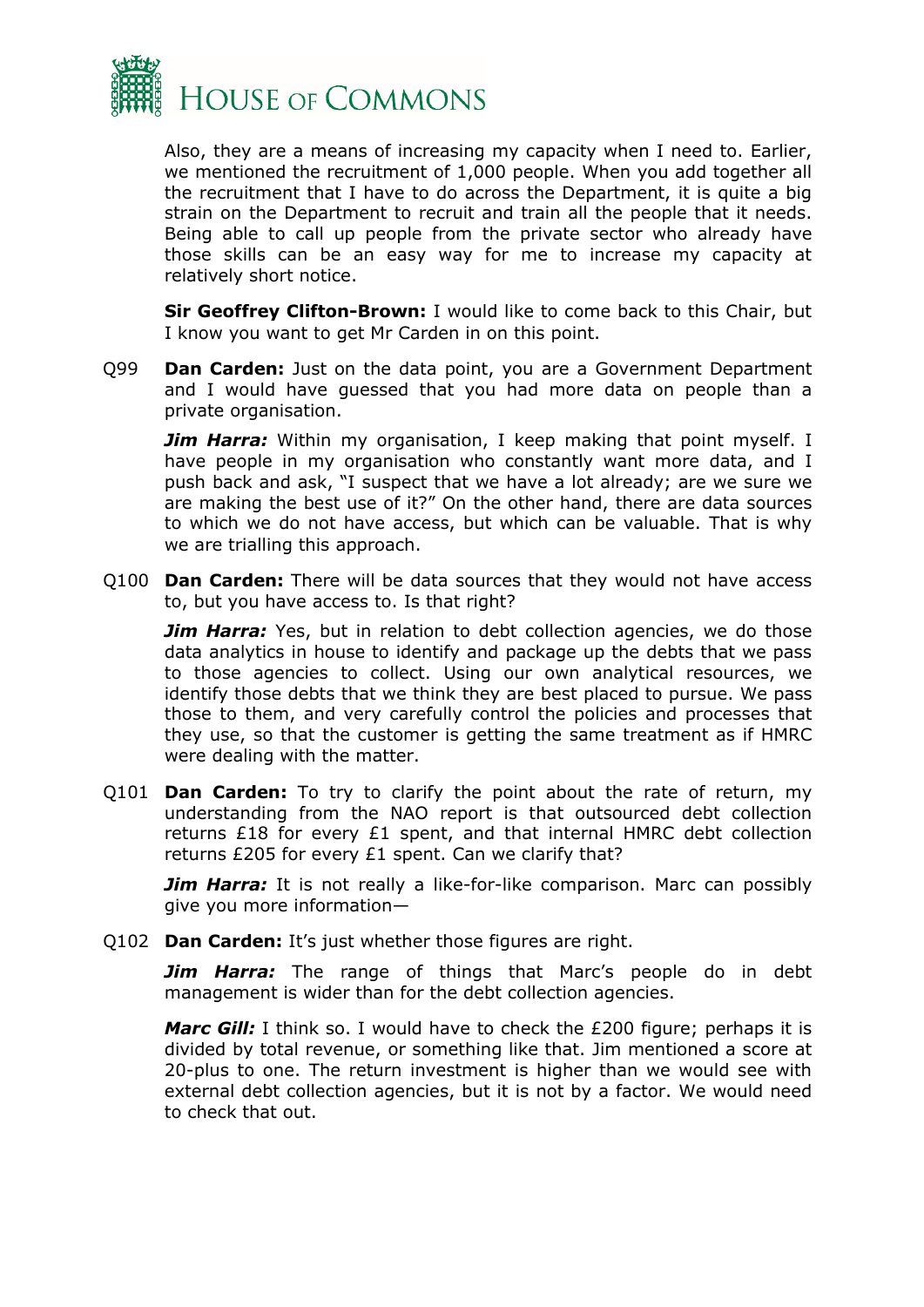

*Justin Holliday:* I think it is the difference between dividing the total debt by the total cost of debt management, and the incremental pounds spent. When you look at spending the next pound, you get about £20 back.

Q103 **Chair:** So you are including the base costs? Your overheads are included in your figure, but the extra pound you spend obviously does not include the overheads for the private sector. Is that what you are saying?

**Justin Holliday:** For both in house and out of house, in the decision making, the right thing to look at is how much money you get for the next pound you spend. It is the marginal cost for the marginal benefit.

**Chair:** We definitely need to bottom it out. On one reading it is very stark. We can perhaps get some support from our NAO colleagues on this point.

Q104 **Sir Geoffrey Clifton-Brown:** Mr Carden and I must be coterminous in our thoughts at the moment. Everyone assumes—even the ordinary man in the street—that HMRC has more data than anybody else. When you ask these private sector firms to recover the debt from Geoffrey Clifton-Brown—by the way, I am about to make a payment to you, before the end of the month; I have still got time as it will be done electronically—do you give them that data? Or do you say, "Here is the debt with Geoffrey Clifton-Brown, go out and get the money from him"?

**Jim Harra:** No. We do some analytics in house to identify the debts that are best packaged up and given to the DCAs. We give them that debt and a set of processes to follow. Generally speaking, what we want them to do is engage with a customer who has not engaged with us, and then go through the process of understanding whether that customer can afford to pay, and if so, taking payment. If the customer cannot afford to pay, they will go through our Time to Pay process and get that set up. We don't give them a whole range of data.

*Marc Gill:* That is absolutely right. We place a debt only after we have contacted the customer. They have recourse to come to us first. We inform them that we are placing the debt with the debt collection agency. As you say, that is the value-add. For the slice of debt, or customer segment, we will have made the attempt to collect, and the private sector can bring its data sets to bear to place the debts with the right debt collection agency to target to get the best possible return. They would pay by results.

Q105 **Chair:** You keep talking about the data that they can get. Maybe we haven't quite bottomed this bit out either. Presumably you have the potential to see across different Government Departments. Can you get access to a basic credit check as HMRC?

*Marc Gill:* We can on an individual basis. We can pull a report when we are heading into enforcement processes, but not routinely.

Q106 **Chair:** You could find that out, but would you be able to find out whether someone had a payday loan—that might come up in the credit report—or a county court judgment? Presumably you get access to those.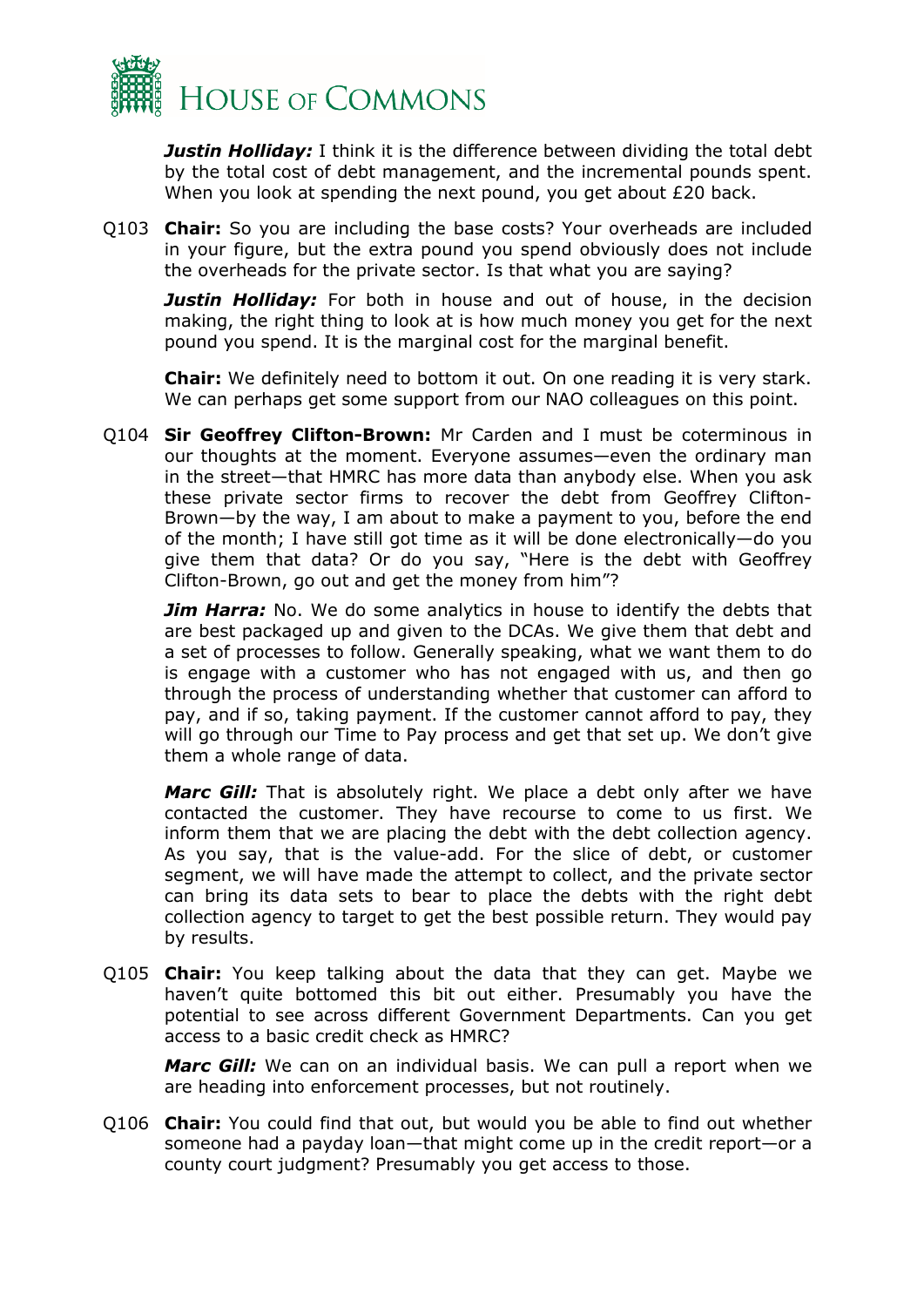

*Marc Gill:* If a debt arrives on our systems, we run our campaigns to contact the customer with letters—

Q107 **Chair:** You rely on the customer to tell you what their debt is. Is this why you are using some of these debt collection agencies, because they have access? Picking up on the point that Mr Carden was trying to get out of you, what exactly do they have access to that you cannot get access to?

*Marc Gill:* At scale, it is personal credit file-type data.

Q108 **Chair:** At scale. So you could do it individually for an individual taxpayer.

*Marc Gill:* They will take the file, the customer records and the debt values that we have sent across, and they will wash that through their credit bureau information.

**Chair:** Fine. Basically, they put an algorithm through their credit information. That is the bit that they have.

Q109 **Dan Carden:** So HMRC do not have a basic credit check. Experian would tell you what you have on your credit cards and things like that, but you haven't got that.

*Marc Gill:* As I say, we have access to that when we need it for determining enforcement action, but we do not do that in our processes batch at the point that we identify customers and contact them in the first instance.

Q110 **Chair:** Is that partly for confidentiality reasons?

*Marc Gill:* Traditionally, it has been around, as Jim said, cost and value for money, but also being able to ingest that in a meaningful way into our systems, to be able to make a meaningful difference to how we target customers. Remember that as we described the segmentation, it is only to prompt the customer to come forward, not to predetermine the outcome and the payment plan that they will get when they engage with us.

Q111 **Chair:** Do you have the statutory powers, though? You can do it on an individual basis, but if your systems had the capacity to wash data—the equivalent of what a credit agency has—would you have the statutory powers to do that, or do you need a change in the law?

*Marc Gill:* I believe we would.

*Jim Harra:* It is commercially available, and this is what we are trialling at the moment on a small scale, to see whether the costs of doing it would be worthwhile, in terms of the additional marginal result it gives us. It is commercially available, and we have the power to use that if we wish.

**Chair:** £1 to £18 suggests there may be a commercial opportunity, but I suppose it depends.

Q112 **Sir Geoffrey Clifton-Brown:** So, theoretically, with the amount of data that you hold on an individual, if your data and analytics were as good as those of the private sector, you should be able to do the job better than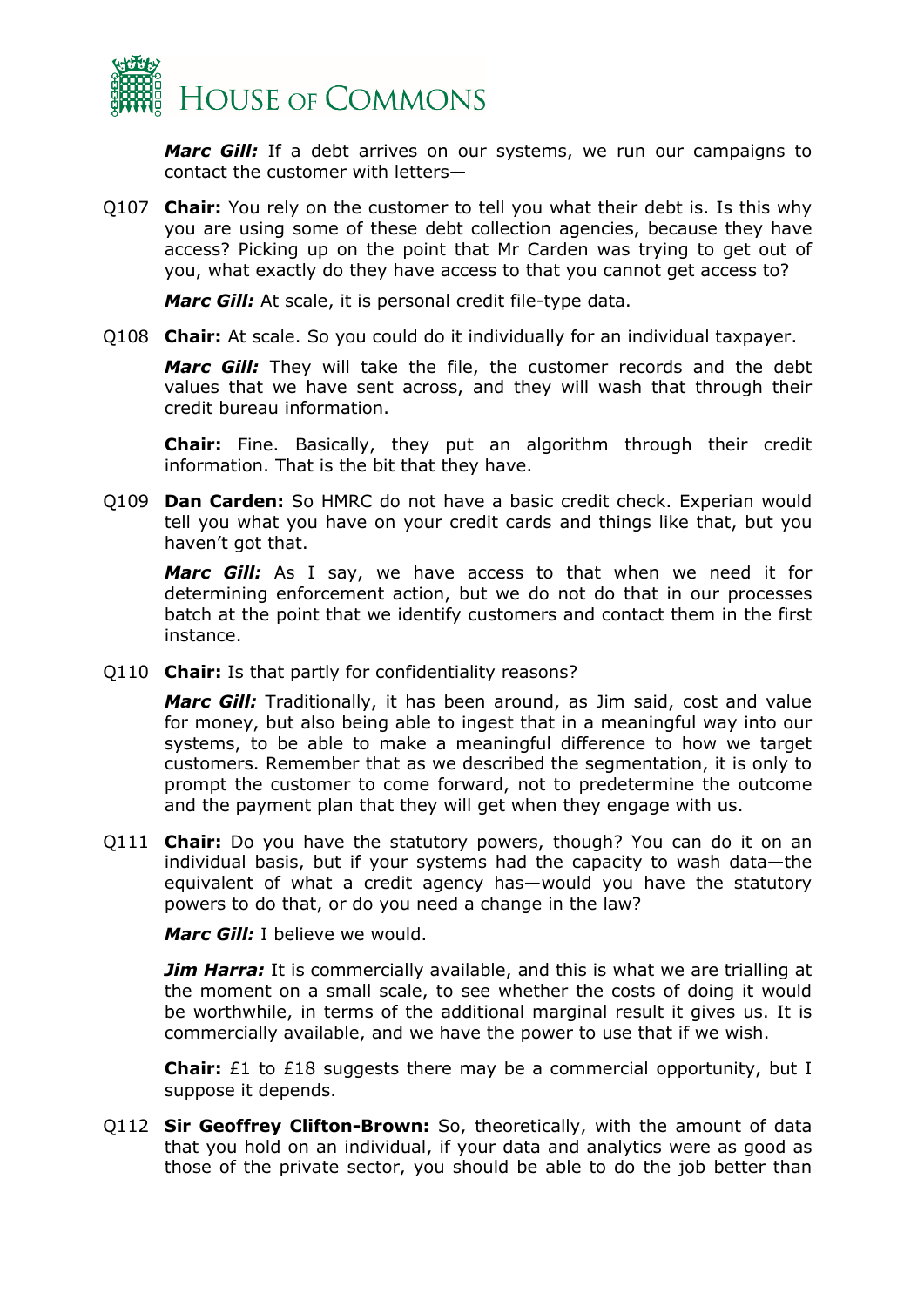

them.

*Jim Harra:* This is what it comes down to. We already have a significant amount of data from our own systems, which we have been able to use to segment debtors to some good effect, and we have been able to demonstrate that in recent months. If we add to that data, does that significantly enhance our ability to manage debts and give us a good return? That is what we are testing with the credit reference agency data at the moment.

Q113 **Sir Geoffrey Clifton-Brown:** Why do you need to test it, when we know that the private sector can do it effectively?

**Jim Harra:** We need to test it because it will cost us money to acquire that data and it will cost us money in our systems to ingest it and analyse it. Before we spend that money, we need to be sure that it will give us a marginal improvement in our debt management, over and above what we already achieve, that will make that worthwhile. In the past, we have looked at it and concluded that it didn't.

Q114 **Sir Geoffrey Clifton-Brown:** So do you access all publicly available sources? I don't know whether you have seen the evidence from Mr Geoff Bantock, one of your former debt collection people. He said, "It would have helped me greatly if I could have had direct access to all DWP benefit and welfare systems." Presumably there are other Government databases, such as the Land Registry and numerous others that one could think of if one had time. If you collected all the data from them, you would know how indebted a person was and, therefore, what the chances are of recovering that debt from them would be.

*Marc Gill:* First, I think there is opportunity. I said before that having a much more centralised view of debt is an ambition that I think every debtcollecting department across Government has. In the first instance, we are trying to modernise our system so we can see that across tax, so we give our collectors and feed in to our campaigns a single view of what people owe on all of the different tax regimes. If we are able to do that, we are able to do things like automatically setting off credits against debts, and so on, in a seamless way. We are talking about coding out, but doing that much more seamlessly.

If we are then able to layer into that other debts from other Departments, then you could see an advantage from that. I have to be really honest, though—that is not something within the next spending round horizon of three years. It continues to be a longer-term ambition.

Q115 **Sir Geoffrey Clifton-Brown:** Given that we have raised the subject now, given that there are these possibilities out there and given that the private sector seem to be able to do it better than you can, can we have an assurance that at least in your future corporate planning HMRC will consider how it could better collect data and analytics across the piece, to improve—

*Marc Gill:* If I can just come back, I do not necessarily agree that the private sector can do it better than we can. The size and scale, and the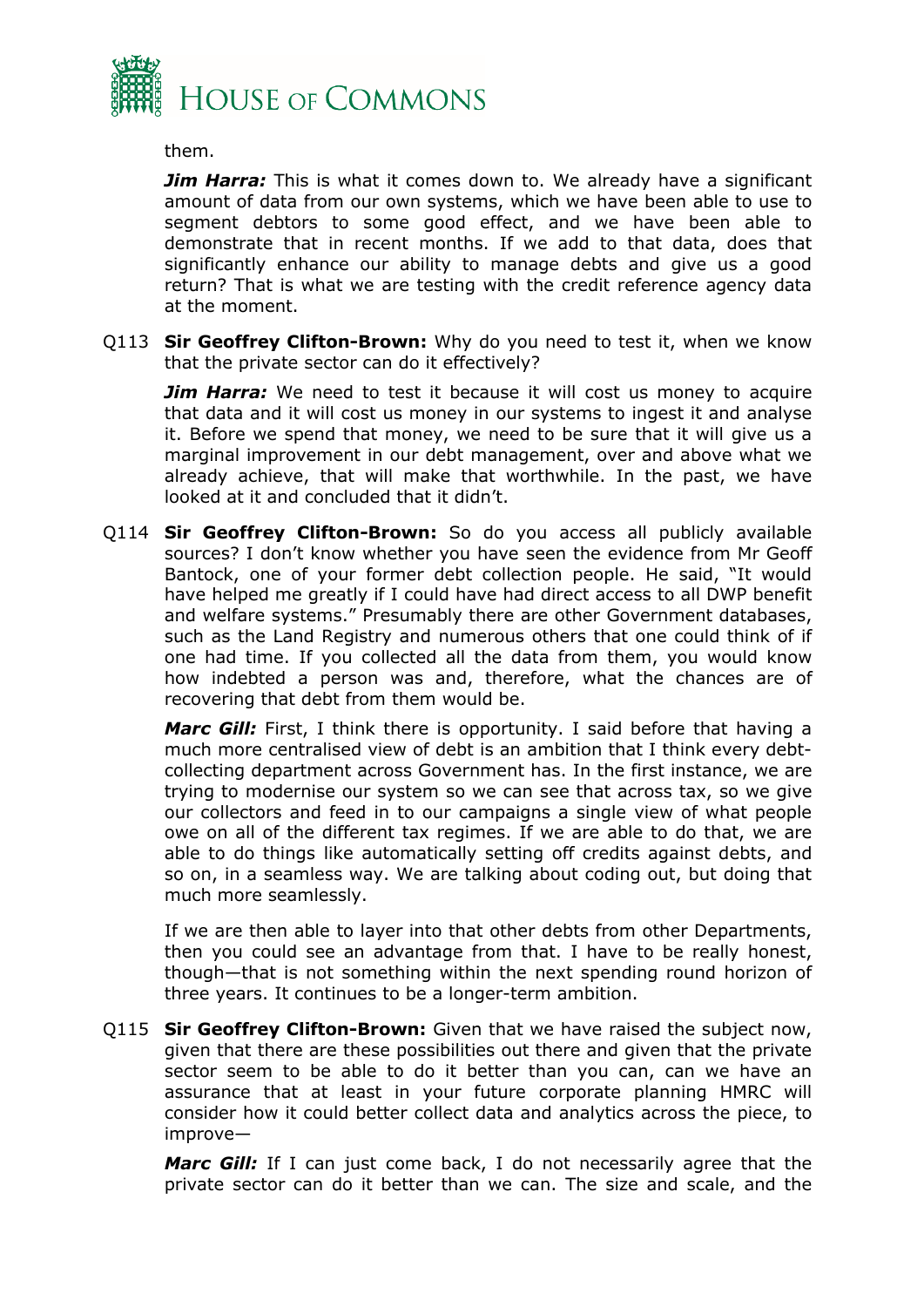

use of segmentation in customer campaigns that we do in debt management—we will come back on the true ROI figure internally, but I think that we do better and at a larger scale.

The private sector plays an important role in expansion and flexibility in capacity, adding not just capacity but also niche skills, and the blend of the two makes us the biggest and best in Government.

Being able to introduce that segmentation within literally weeks during the pandemic, to create a tailored approach to contacting customers, is something we are proud of. In the medium-term future, what we are working to is using the ability-to-pay data and propensity to pay to have a much more targeted and individual journey.

I will bring it to life with an example. If we can see in our data that a particular business only pays when we visit, why are we sending them four letters? We will get out and visit, and we will try to educate, and so on. That is what we are striving to in the data. That is not behind where the private sector are; I think we are really leading the way.

Q116 **Sir Geoffrey Clifton-Brown:** Fine. Thank you very much. This is the final question from me. Could I take you to figure 21 on page 62 of the Report, which is a very interesting international comparison made by the NAO? It basically compares the increase in debt over the pandemic in a variety of countries. The highest increase in debt of all those countries was in Moldova—36%—but there are a number of what I would call slightly bigger economies, such as Australia, in that figure. However, the increase in debt in the United Kingdom was 159%. I really wonder what that tells us. Does it tell us that the reliefs that we gave to the UK taxpayer were more generous than those of other countries, or is there something else going on here?

*Marc Gill:* The biggest driving factor, as we have covered, was the £33.5 billion of deferred VAT, from quarter 1 in 2020; that amounts to almost half of the debt balance. Plus there is the £6.6 billion for self-assessment. Those two taken together are the vast majority of the debt.

I cannot quickly do the maths, but the figure net of those is significantly less. We talked just before about how much of that is already in, or is due to come in by the end of the tax year. I think a true comparator would be net of the policy interventions that were really quite specific to the UK, but I don't know if you want to add anything, Chair—

Q117 **Sir Geoffrey Clifton-Brown:** What I am wondering is whether this figure indicates that the UK economy was hit harder than most, or was it just those reliefs that you are talking about?

*Marc Gill:* In numbers terms, I really believe that has been what has driven the figures, but it wouldn't be for me to speculate on whether the policy intervention was correct or not.

Q118 **Sir Geoffrey Clifton-Brown:** No, I am not asking you to do that; I am just asking you to tell us what the figures mean.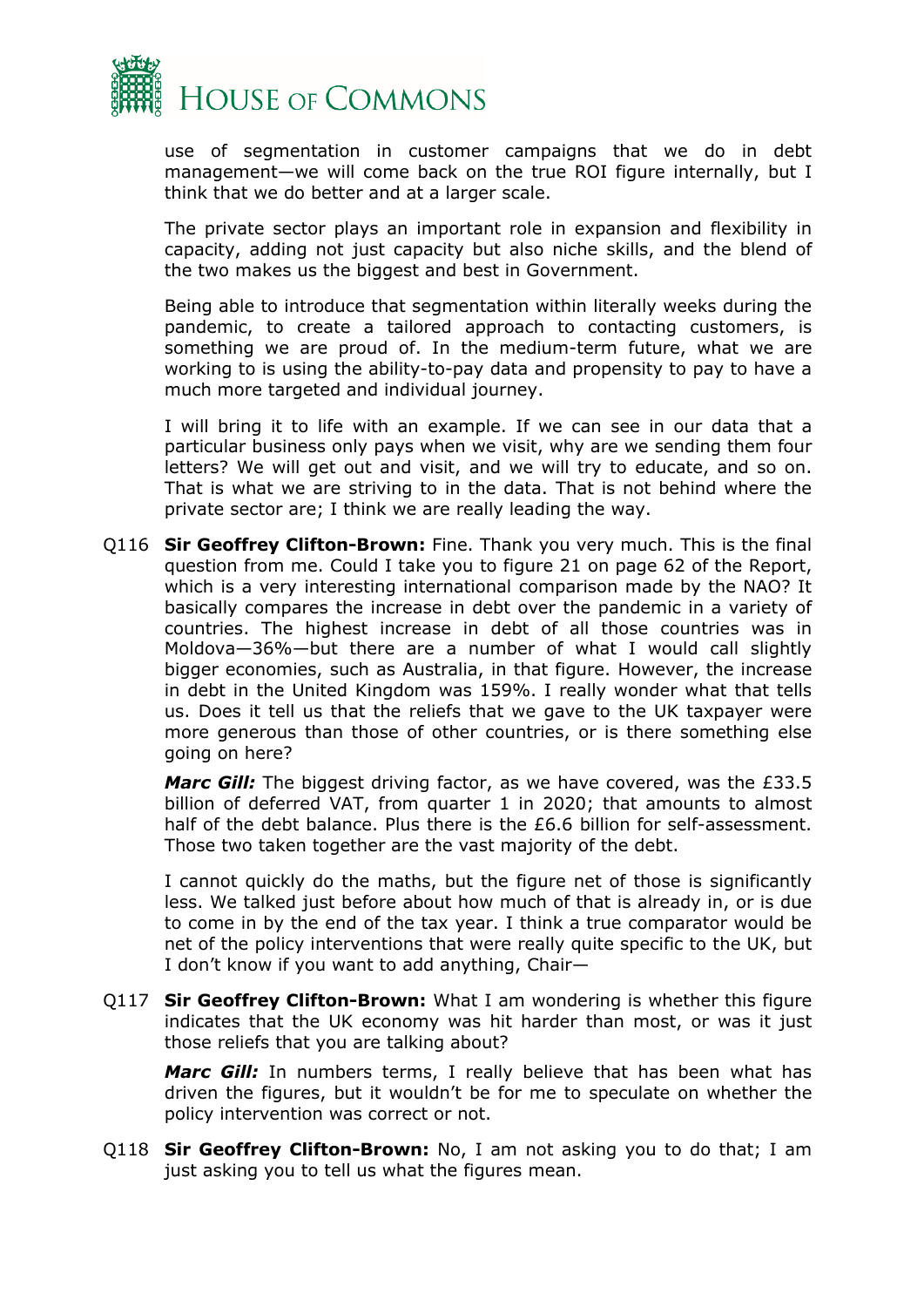

*Jim Harra:* Certainly in our case, as Marc said, if you look at the increase in tax debt, you see that went up to  $£68$  billion at its peak, in August 2020. The vast majority of that was as a result of the policy decision to defer payment of VAT from the spring, and to defer the self-assessment payment that was due at the end of July. That accounts for the vast bulk of the increase in tax debt, which obviously has fallen quite sharply as that deferral period has come to an end, but that was the cause—the reason for it.

Q119 **Sir Geoffrey Clifton-Brown:** Final question—at the beginning of the session you said to me that it is going to take, I think you said, at least three years to get back to your normal tax collection percentages. Is there anything you can do to shorten that period, particularly if the economy starts to pick up?

*Jim Harra:* I think I said a couple of years.

**Chair:** A nice, general "couple" there. Sir Geoffrey is just reflecting the cynicism of what "a couple" means in civil service language.

*Jim Harra:* Yes. There are a number of factors involved. First, there is the uncertainty of how the economy will come back. All the signs are that it has bounced back quite quickly. If you compare it with the 2008 financial crisis—that took about five years for GDP to recover to the pre-crisis level, whereas by the end of November, according to the ONS, UK GDP had already recovered, although that was obviously just before the plan B restrictions were introduced. That is reflected in the reduced impairments that we have put in this time, compared with after that financial crisis, and the rate of repayment.

If we see a good bounce back of the economy, we should see the level of liquidity that enables debtors to repay that tax. On the other hand, if there continue to be strains in the economy, we will have to temper the rate of recovery so that we support the economy, and that is an unknown factor; I cannot guess that.

The other factor is just the sheer operational ramp-up—getting back to using insolvencies in the way that we did. That just takes a bit of time.

Q120 **Sir Geoffrey Clifton-Brown:** Sorry, I have one last question—the absolute last question. We have been over this field before, but as chief executive of HMRC, you had to employ a certain number of extra staff to deal with Brexit. Presumably that requirement is now reducing. Is it not possible to redeploy some of those staff on to debt collection, or do they not have the right skills?

*Jim Harra:* It might not surprise you to know that the Treasury also spots when the requirement comes to an end, so they do not leave me with resource. Indeed, I suspect that one of the challenges for the Treasury across Government has been that as you no longer need extra staff for Brexit, you don't get to keep them.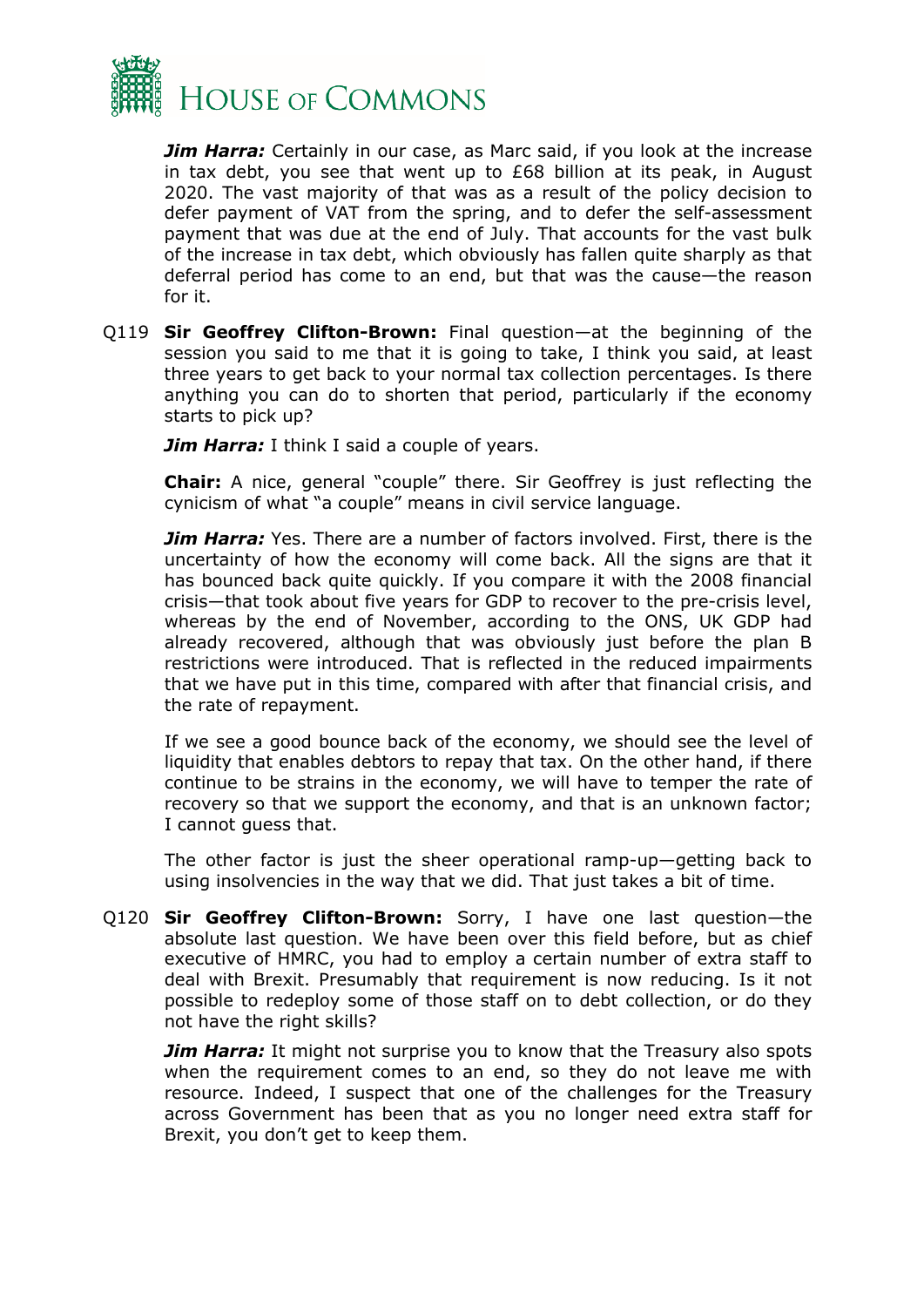

The way it works is that obviously that resource—that funding stream ends, but we can make a case to the Treasury for additional funding in return for additional tax revenues, and we very frequently do that on the spend to raise. We have got the £40 million, £60 million, £90 million additional funding already built into our spending review, which will enable us to do that. We are going through the process now with Treasury officials of sort of signing off on what is the best use of the additional funds. That does not prevent us from saying at the next Budget, "We could also do more with more." HMRC frequently does that.

**Chair:** Thank you very much, Sir Geoffrey. A quick-fire last few questions, starting with Peter Grant MP.

Q121 **Peter Grant:** Mr Harra, when Mr Gill was speaking earlier, at one point he came very close to talking about what I think we call the single taxpayer account. We have been talking about that for a long time. Where has it gone? Is it still going to happen, and if so, when?

*Jim Harra:* There are two aspects to this. First of all is a single or unique customer record, because, as the National Audit Office Report identified, never mind ingesting and using private sector data—our systems at the moment do not even pull together all of our own data about debts against a customer. That is one key underpinning of the single customer account, which is an online account that enables a customer to see all the data that we hold about them, and to take transactional action on that.

We have made advances in recent years with the personal tax account and the business tax account, which do pull some of that data together, but we have been given funding, both in the 2021 Budget and then in the spending review, to advance that. We have got funding over the next three years to introduce that account and also to do more work on the unique customer record. At the end of the three years, we will not get to the point where we have completely pulled together everybody's data on every tax stream, but I do believe that we will have done so on the major streams.

Q122 **Peter Grant:** From looking at the information that different Government Departments hold about the people that you might be interested in, it strikes me that very often, Companies House has a lot of information that would be of use to you, and a lot of it is available publicly—there are not even data protection issues. How much use do you make of the public Companies House registers in your work?

*Marc Gill:* We use that through our processes, typically beyond the initial contact phase, but when we visit, one of the first things that our field collection officers do will be to have a look at Companies House—see the status of the directors, the latest filing and so on—and that is used all the way through our enforcement processes. We absolutely use it.

Q123 **Peter Grant:** Do you have any issues about the timeliness and reliability of that? I understand that one of the issues with Companies House records is that the penalties for late submission, and sometimes the penalties for non-submission, if a company has decided to wind up, are that they get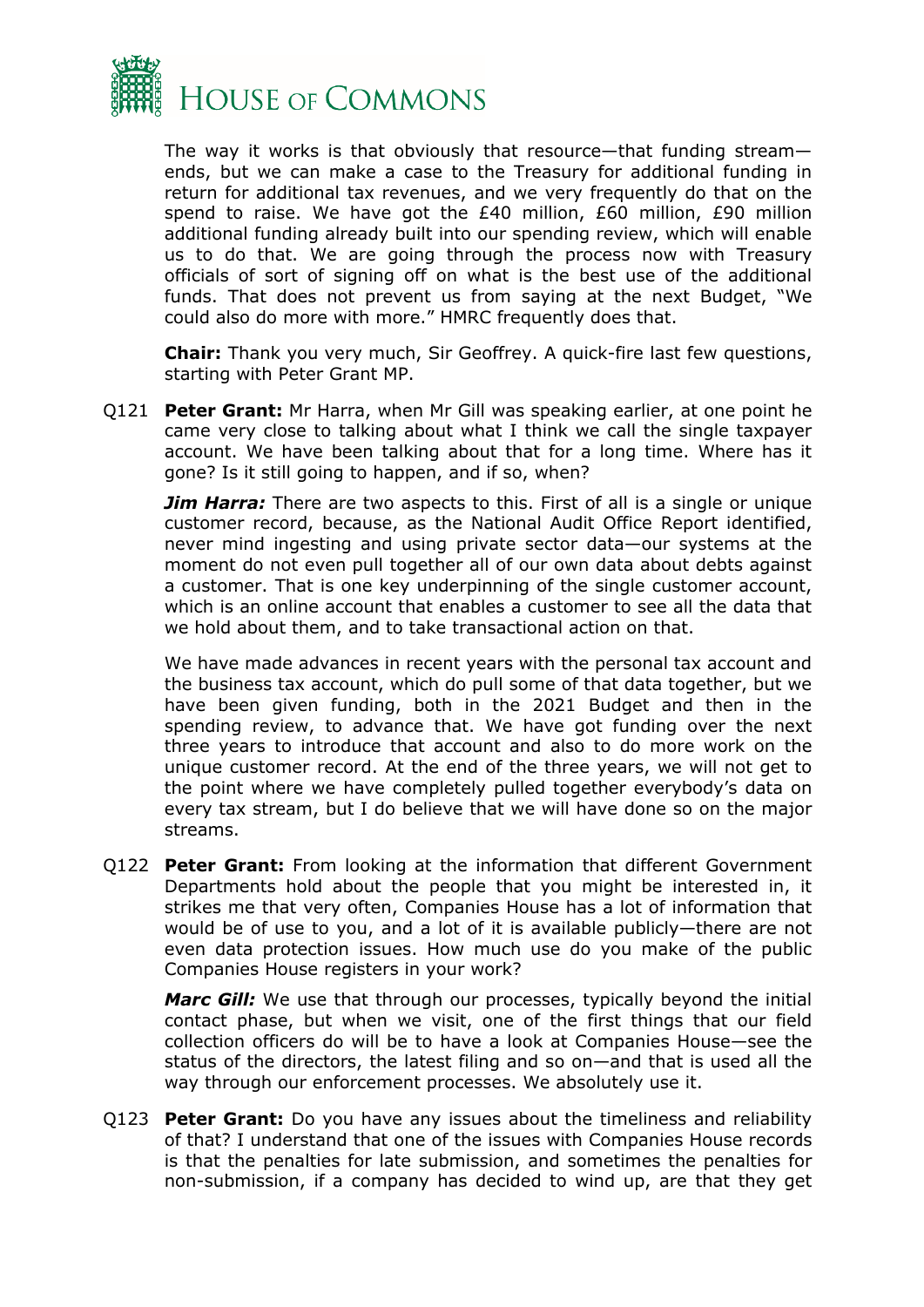

wound up. Are you confident that if you need to find information from Companies House, it will be there and it will still be accurate?

*Marc Gill:* Again, it is an input. Particularly at things like visiting stage, it is information gathering. We would proceed on the information that we have confirmed through contact with the customer, but, Jim, you want to come in.

*Jim Harra:* One of our standard processes, for example, is that we get the striking-out data from Companies House, where it is intended to strike a company off the register. Obviously, we look to see whether we've got any debts that mean that we do not want that company to be struck off, so we use that data at that time.

Q124 **Dan Carden:** I know that you want quick-fire questions, Chair. You are recruiting and training 1,000 staff, largely to backfill roles. Are you concerned that you have a staff retention problem?

*Jim Harra:* No. We have had this with the Committee before: we are in a constant recruitment cycle. For example, already this month we have brought 1,300 new staff into compliance and started them through our training programme. In the case of debt management, some of that was to fill additional posts that we have been given the funding for from Treasury, so it was not a case of people having left: those posts hadn't existed. We are in the position, as a large employer of a fairly vintage workforce—that is how I would describe them—of seeing a level of wastage—

**Chair:** I think "expert" is the word you are looking for.

Q125 **Dan Carden:** Are those 1,000 posts permanent roles?

**Jim Harra:** No, some of them have been funded for three and a half years by Treasury.

Q126 **Dan Carden:** That is the 600.

**Jim Harra:** Yes, and then whether they are funded beyond that is to be decided in a future spending review, for example.

Q127 **Dan Carden:** Each one of your debt collectors brings in, or has done over the pandemic, £19 million per full-time official. That is more than the value of some premier league footballers. What rate of pay are they on?

**Jim Harra:** My debt management staff would love to hear you compare them to premier league football players, but I am not going to pay them that much money. They are mainly at accounting officer grade and AO grade, yes?

*Marc Gill:* They are administrative—

**Chair:** Can you give us salaries? We do not all understand civil service grades.

Q128 **Dan Carden:** How much would a debt collector earn?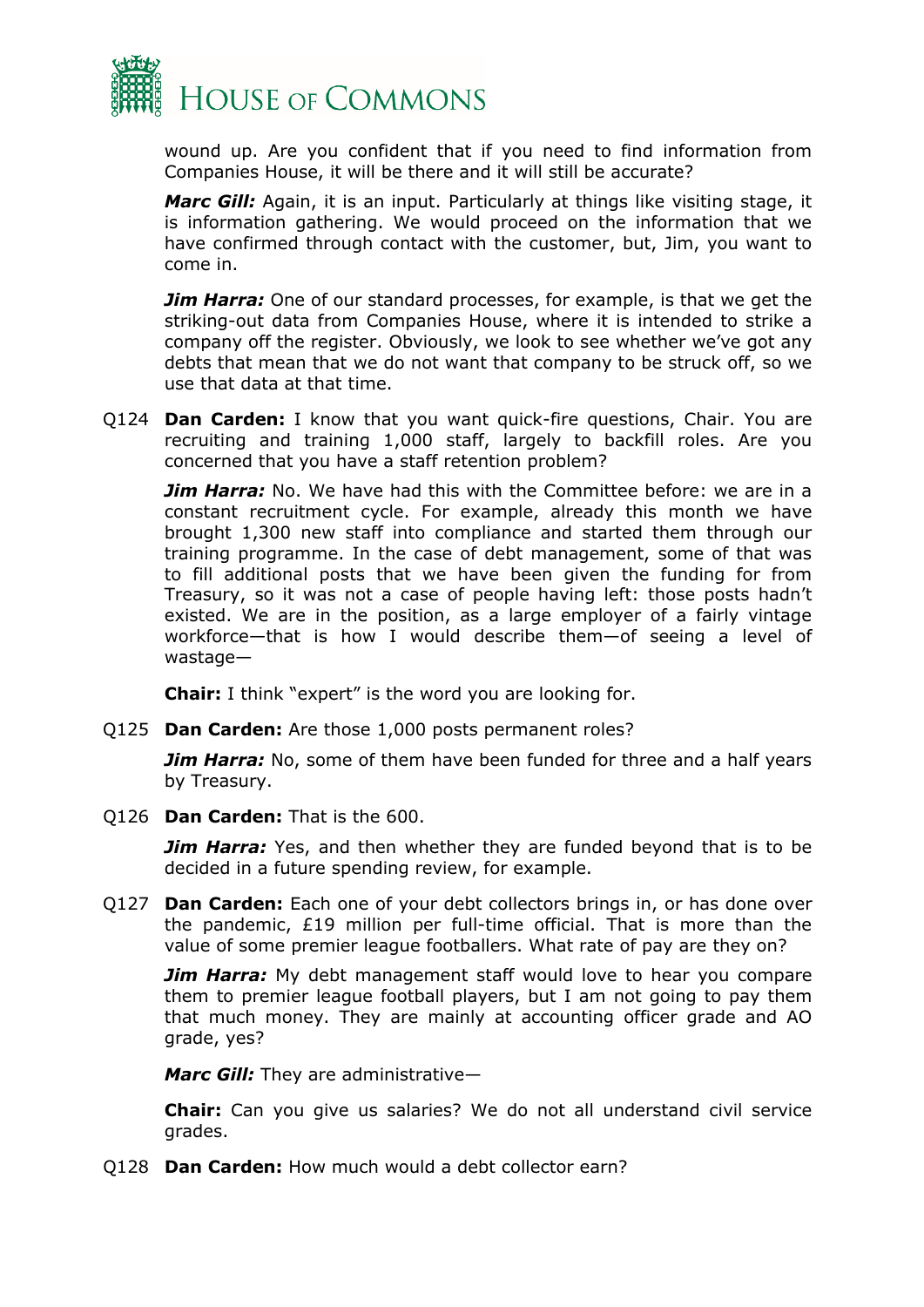

*Marc Gill: Ballpark, it is about £20,000 a year.* 

**Dan Carden:** Bringing in £19 million.

**Chair:** They are sweating for their—

Q129 **Dan Carden:** I know you have to negotiate with Treasury for these roles, but I would have thought that an organisation the size of HMRC could provide decent, well-paid, permanent employment for its staff. I wonder, when you go into these meetings with Treasury, are you batting for your workforce—for good, decent employment?

**Jim Harra:** I certainly do. Last year HMRC was, I think, unique in Government in having a pay deal with staff that was supported by an overwhelming majority of them in ballot, and which gave them pay rises of 3%, 5% and 5% over three years, which—as I say—I do not think happened anywhere else in Government, as well as changes to terms and conditions. I am committed, obviously, to retaining our skills and also having the flexible workforce that we need.

Q130 **Dan Carden:** Are you really happy having staff on £20,000 a year?

**Jim Harra:** Our pay scales are what they are. We are able to attract and retain the skills that we need. We had high levels of dissatisfaction among colleagues about their pay, as you would expect, which had been frozen over a number of years. I secured a 3%, 5%, 5% rise; in the times, I was very proud that I was able to do that for colleagues, and I was very pleased that the overwhelming majority of them voted in favour of that deal.

Q131 **Chair:** I am sure we could look at pay scales in London compared with other parts of the country and so on. I know that lots of people get paid different rates for different, very challenging jobs, but we could debate that forever.

I just wanted to ask one last thing. You are now of course the first-tier creditor if someone has a debt. Does that mean that you have other creditors who are waiting for you to enforce a court action? Has that had an impact on what you are bringing in or the behaviour of other creditors?

*Jim Harra:* I think what you mean is we have been given preferred creditor status in relation to pay-as-you-earn and VAT debts. That means that we rank above unsecured creditors but not above the secured creditors. In practice we account for about 10% of all insolvencies. In normal times about 80% insolvencies are voluntary, and about 20% are creditor-led, and of the creditor-led we account for about half.

Q132 **Chair:** Half. So you are pushing that action?

*Jim Harra:* In the sense that we lead them. We may well be a creditor in other insolvencies as well, but we are the lead creditor that leads things.

Q133 **Chair:** Has that gone up?